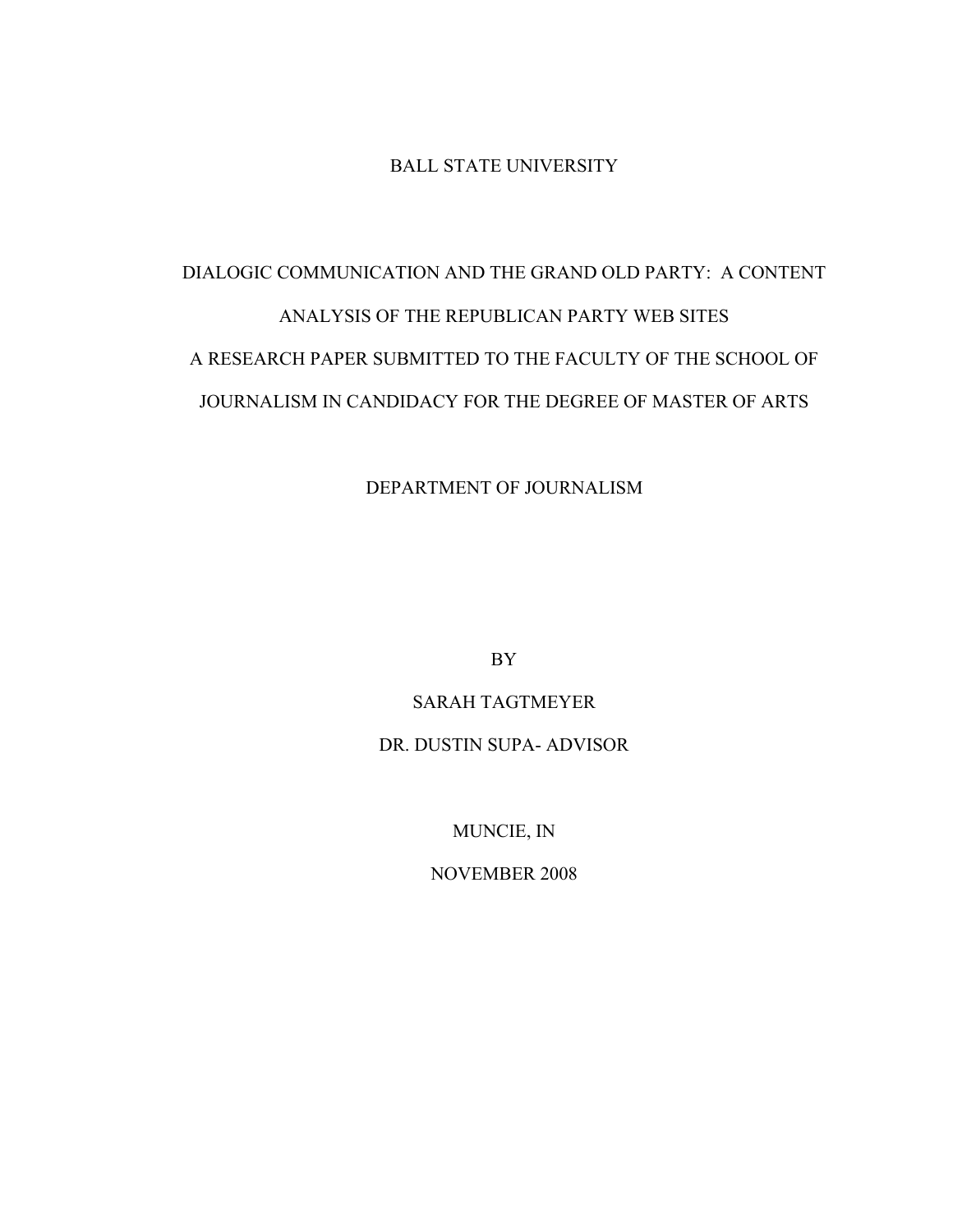# **CONTENTS**

# ABSTRACT

| <b>CHAPTER One: Introduction</b>                          | 1  |
|-----------------------------------------------------------|----|
| CHAPTER Two: Review of the literature                     | 6  |
| Researching the role of the public relations practitioner | 6  |
| Four models of communication in public relations          | 7  |
| Dialogue                                                  | 8  |
| Dialogic communication and online dialogic communication  | 9  |
| Interactivity                                             | 13 |
| The Internet and Early Communication                      | 13 |
| Dialogue and the online public sphere                     | 15 |
| New social media and online communication                 | 16 |
| Online communication and media replacement                | 17 |
| Research questions                                        | 18 |
|                                                           |    |
| <b>CHAPTER THREE: Methodology</b>                         | 20 |
| Research design                                           | 20 |
| Data collection method                                    | 21 |
| Categories                                                | 22 |
| Coding procedures                                         | 24 |
|                                                           |    |
| <b>CHAPTER FOUR: Results</b>                              | 25 |
|                                                           |    |
| <b>CHAPTER FIVE: Discussion</b>                           | 34 |
| Dialogic loop                                             | 34 |
| Generation of return visits                               | 38 |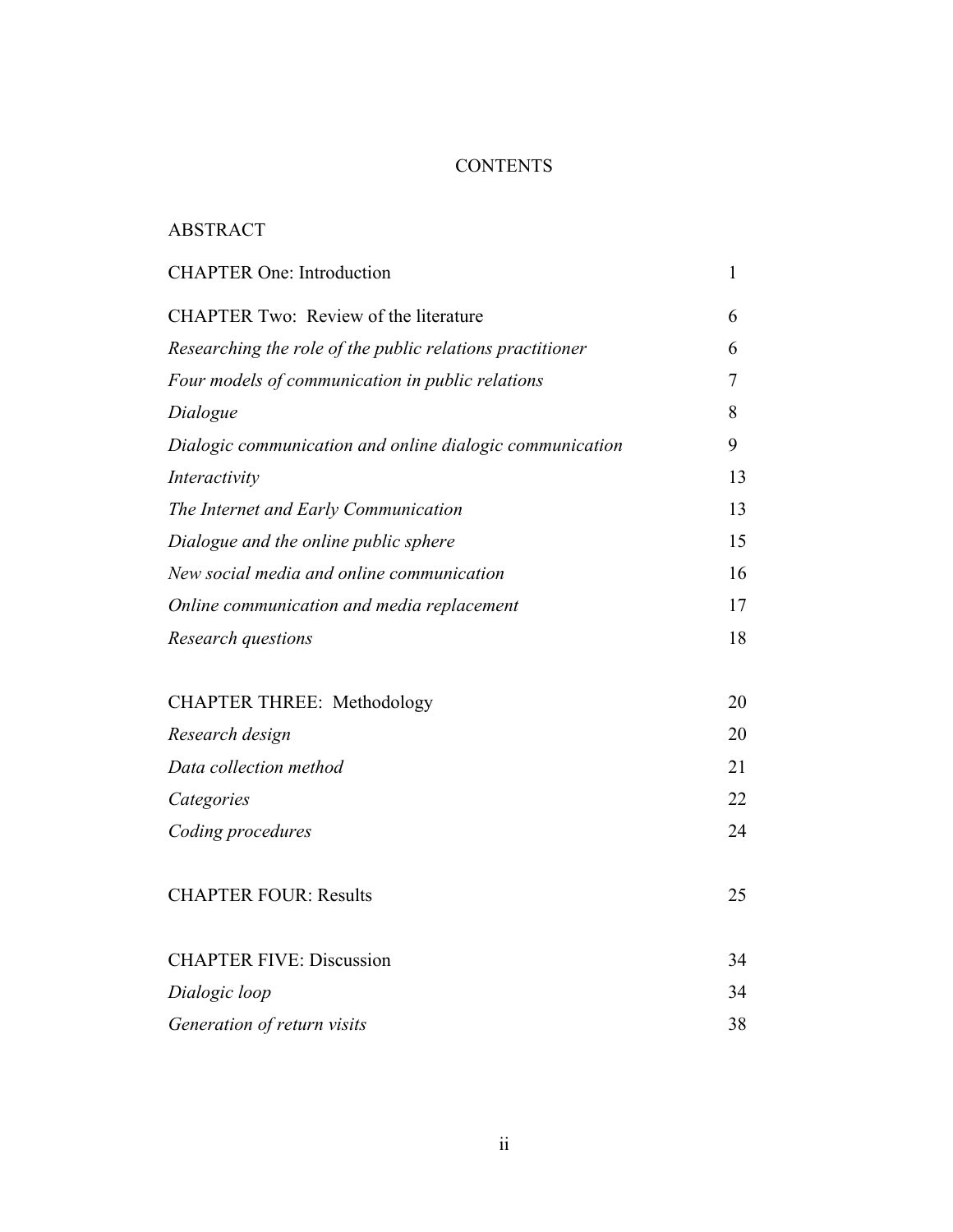| Ease of interface                                                  | 41 |
|--------------------------------------------------------------------|----|
| Conservation of visitors                                           | 43 |
| Social media                                                       | 44 |
| Research results for the RNC Web site                              | 47 |
| Implications for future research                                   | 51 |
| Implications for public relations practitioners                    | 52 |
| Conclusions                                                        | 54 |
| <b>REFERENCES</b>                                                  | 56 |
| <b>APPENDICES</b>                                                  | 59 |
| Guidelines for effective Web site communication based on usability | 59 |
| Research principles and categories                                 | 60 |
| Instructions for coders                                            | 62 |
| An example of the coding sheet                                     | 65 |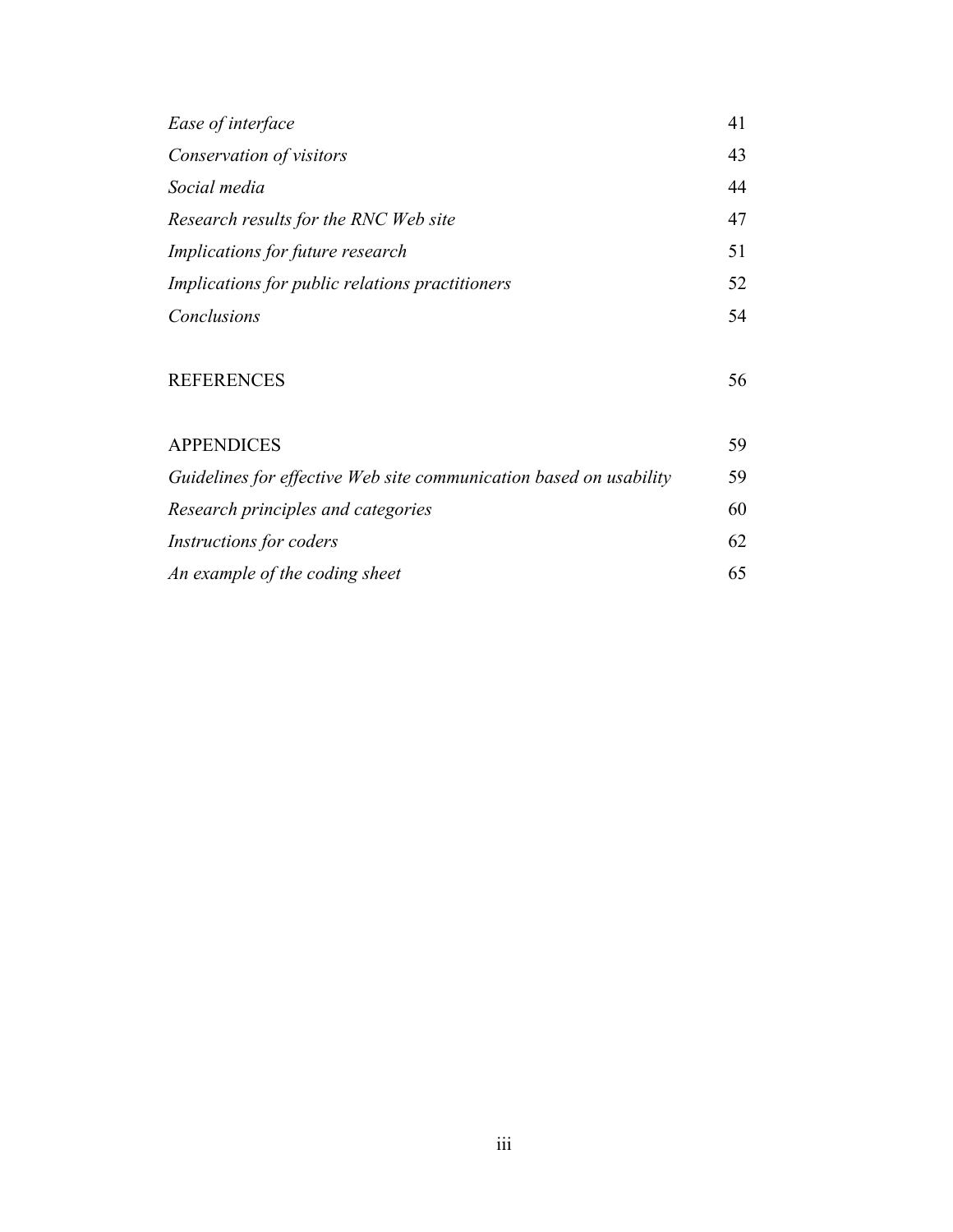#### *CHAPTER ONE*

#### *Introduction*

With each new national election comes an increased focus on the individual. The Principles of the Republican National Committee start with the following: "I believe the strength of our nation lies with the individual and that each person's dignity, freedom, ability and responsibility must be honored" (Republican National Committee, 2008). A key concept within that principle is honoring the voice of the individual. Through dialogic communication, one's voice can not only be heard, but also thoroughly counted and responded to. The government is supposed to not only serve, but also be the voice of the people; hence the increased importance of the voice of each person. This research examines one component of the Republican Party's communication plan, online communication, and sees whether or not the properties of dialogic communication for online environments are present.

Computer Mediated Communication, CMC, is terminology for human communicatory exchanges across the medium of a computer. More specifically, according to Barnes, "CMC is used to refer to a wide range of technologies that facilitate both human communication and the interactive sharing of information through computer networks, including e-mail, discussion groups, newsgroups, chat, instant messages, and Web pages" (2006, 4).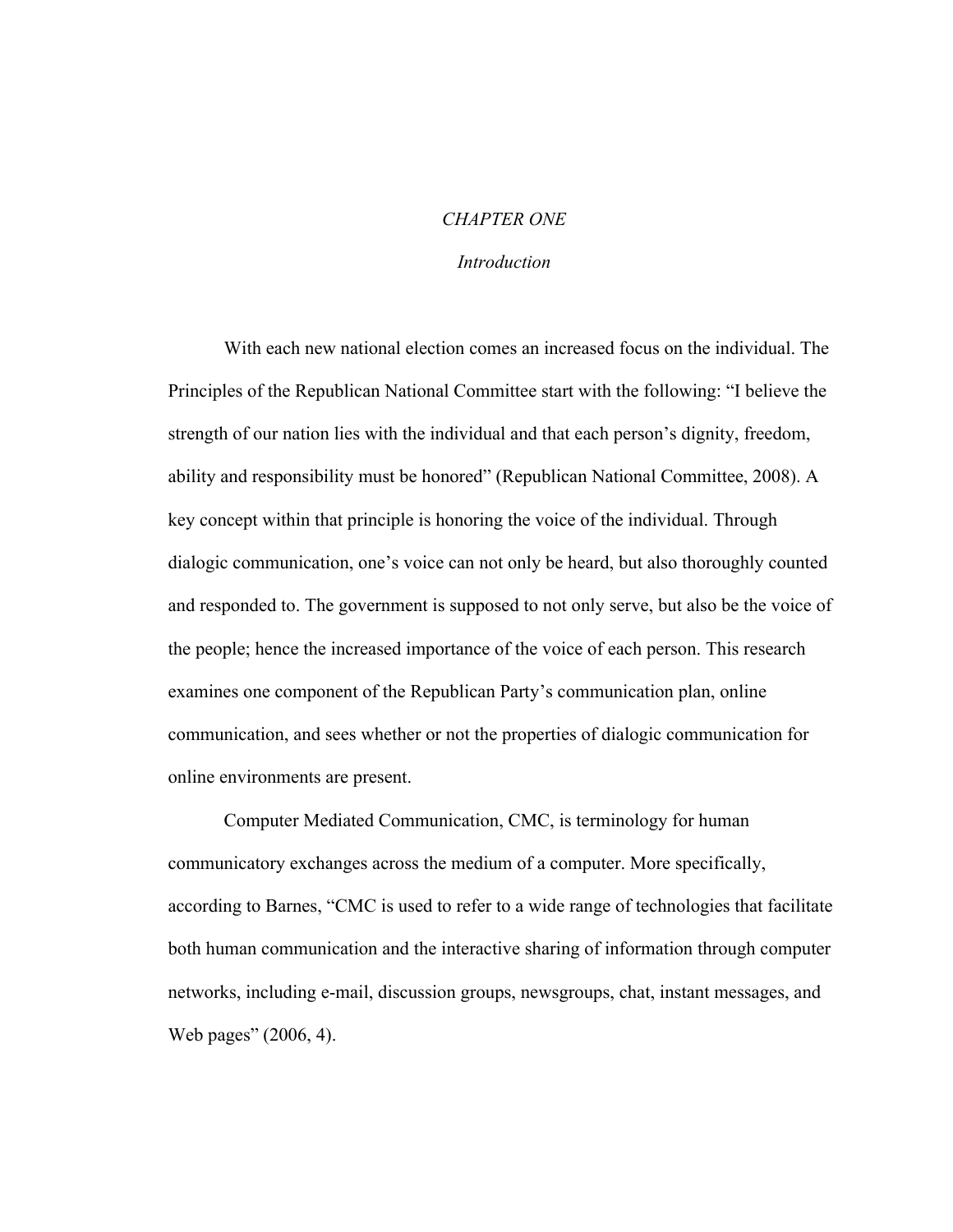CMC is closely related to dialogic communication in that dialogic communication involves a two-way exchange of language and ideas (Kent & Taylor, 1998). Dialogic communication can be executed via CMC; which is why an understanding of both CMC and dialogic communication is necessary to the research conducted within this paper. The research within this paper focuses on the presence of dialogic communication online via means of CMC.

This research involves an in-depth look into how the Republican Party utilizes dialogic communication through the World Wide Web. Not only was the Republican National Committee's, RNC, Web site evaluated, but also the individual Republican Party Web sites for each of the states was analyzed. The presence or absence of the five dialogic principles of online communication developed by Kent and Taylor (1998), help reveal whether or not dialogic communication is a likely product of communication via the Republican Party Web sites. These five principles are as follows: dialogic loop, usefulness of information, generation of return visits, ease of the interface, and the conservation of visitors (Kent & Taylor, 1998).

The methodology utilized throughout this study is that of an in-depth content analysis. This research involves both a qualitative and quantitative content analysis of the Republican National Committee and individual state Republican Party Web sites mentioned above. The content analysis of these Web sites provides insight on the presence or absence of online dialogic communicatory principles. A content analysis was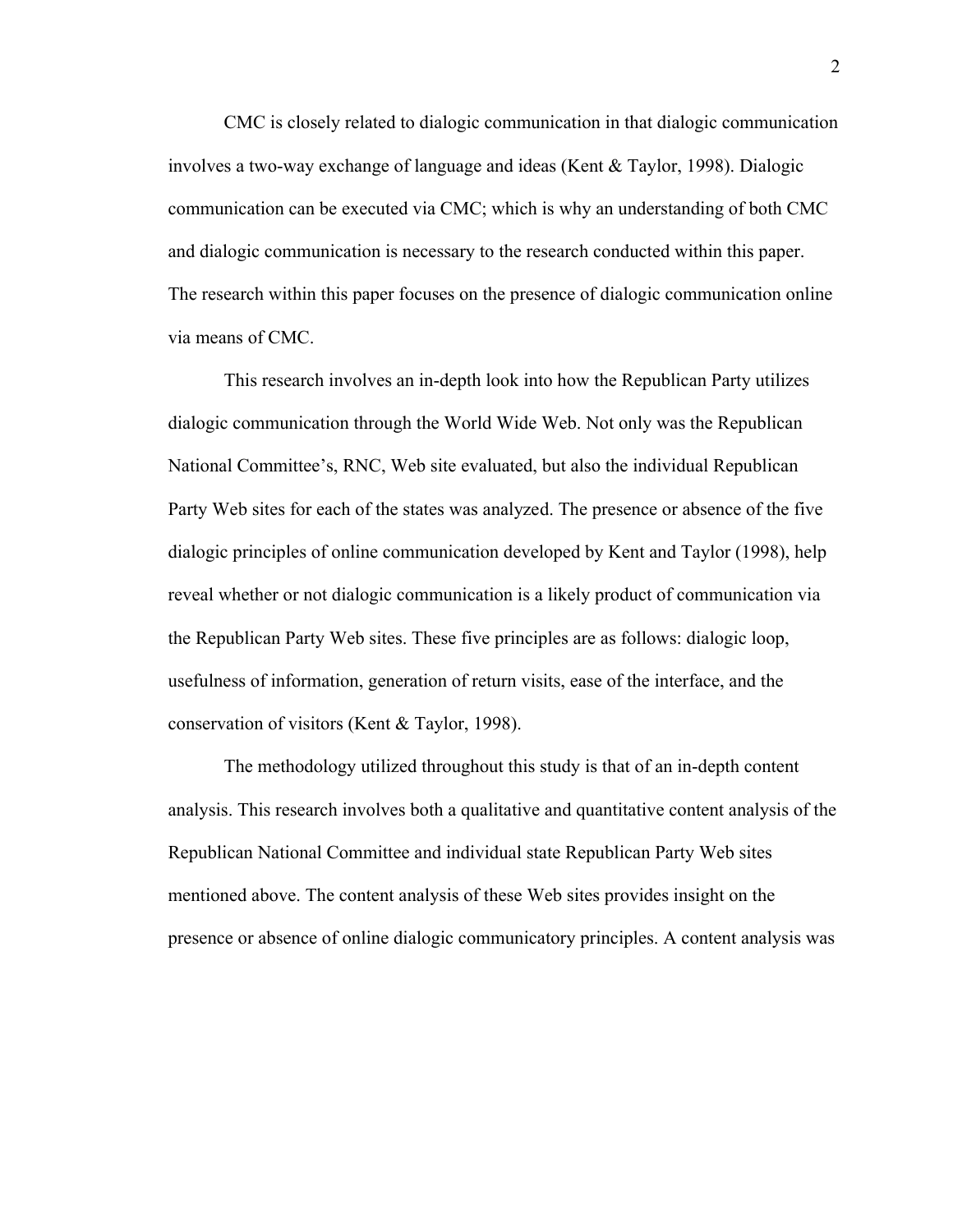conducted for each state Republican Party Web site according to the checklist that was created in regards to the online dialogic communication principles developed by Kent and Taylor (1998).

This research not only helps decipher the presence or absence of true dialogic communication with the Republican Party and its public via CMC; but, it also offers insight into ways through which such communication can be better implemented and the associated benefits that would stem from such a development. This research has the potential to contribute to a change in the way that major political bodies communicate with their public.

This paper is divided into the following sections: an explanation of the significance of the study, a review of past research and information associated with CMC, an overview of the methodology to be used for this study, the results of the study, and a discussion of what this all means for public relations practitioners and academics, including possibilities for future research.

The importance of this study is to see how the various state Republican Party Web sites utilize dialogic communication. The Republican Party is often referred to as the Grand Old Party, GOP. The Republican National Committee, RNC, runs the GOP. Analysis into each state's Republican Party Web site will help evaluate the overall use of CMC by the RNC. A final analysis of the RNC's Web site will also be provided so as to create a more well rounded evaluation.

With the recent outcome of the 2008 elections, the leaders within the RNC have made it known that the Party will be reevaluating many things such as their core beliefs,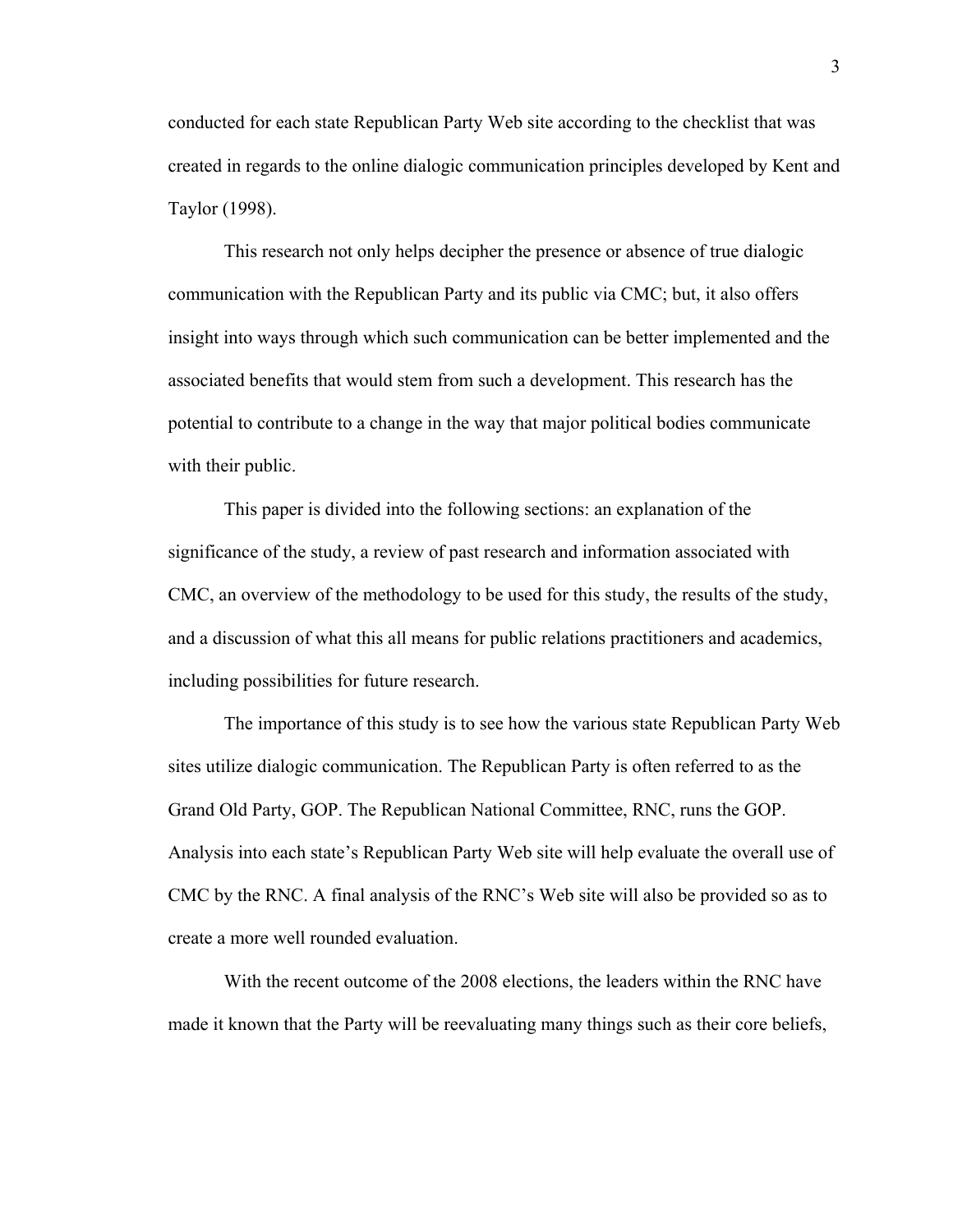operations, and communication methods. The research within this paper can be used to help the Republican Party evaluate their Internet communication methods; members of the party can utilize this research to see if their statewide Web sites are hindering their chances as a Party at victory. Various media outlets proclaimed that the RNC was out of touch with young voters. Young voters are more familiar with the likes of CMC than members of the older constituencies. It could be rationalized, therefore, that the RNC could reach out to the younger population with greater effectiveness if their CMC methods are improved upon. The research within this paper will offer a sample of what components of CMC the RNC has utilized in their online communication efforts.

The Republican Party is one of the two most powerful political parties within the United States. Any research this paper provides on behalf of this political party could not only benefit the Republican Party, but also the Democratic Party. If both of these political parties were to utilize CMC, the voice of the people would be more regularly heard. If people of the United States feel that their voices are truly recognized by either political party, a possible side effect could be increased voter turnout and a more valued approach to dealing with our political system within the United States.

The research provided in this paper could also prove beneficial to other democratic countries outside of the United States. The United States is seen as an example of the Democratic process. If the two most powerful political parties within the United States fully adopted CMC, it would be a likely assumption that political parties within other democratic bodies would do the same.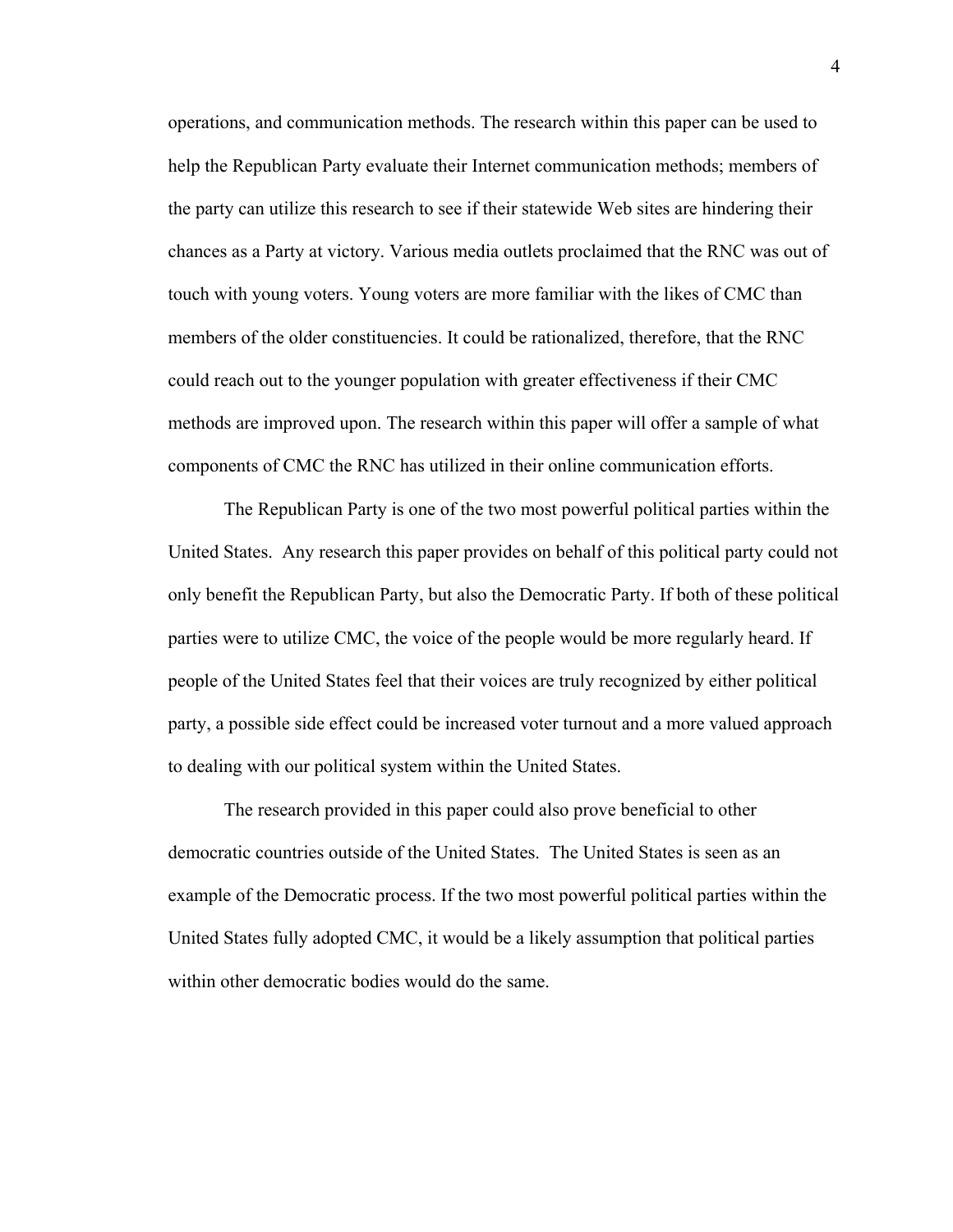The Republican Party is a suitable case for study given their recent upset with the 2008 election and the supposed related cause of being "out of touch" with the younger generation; a gap that could be bridged by CMC.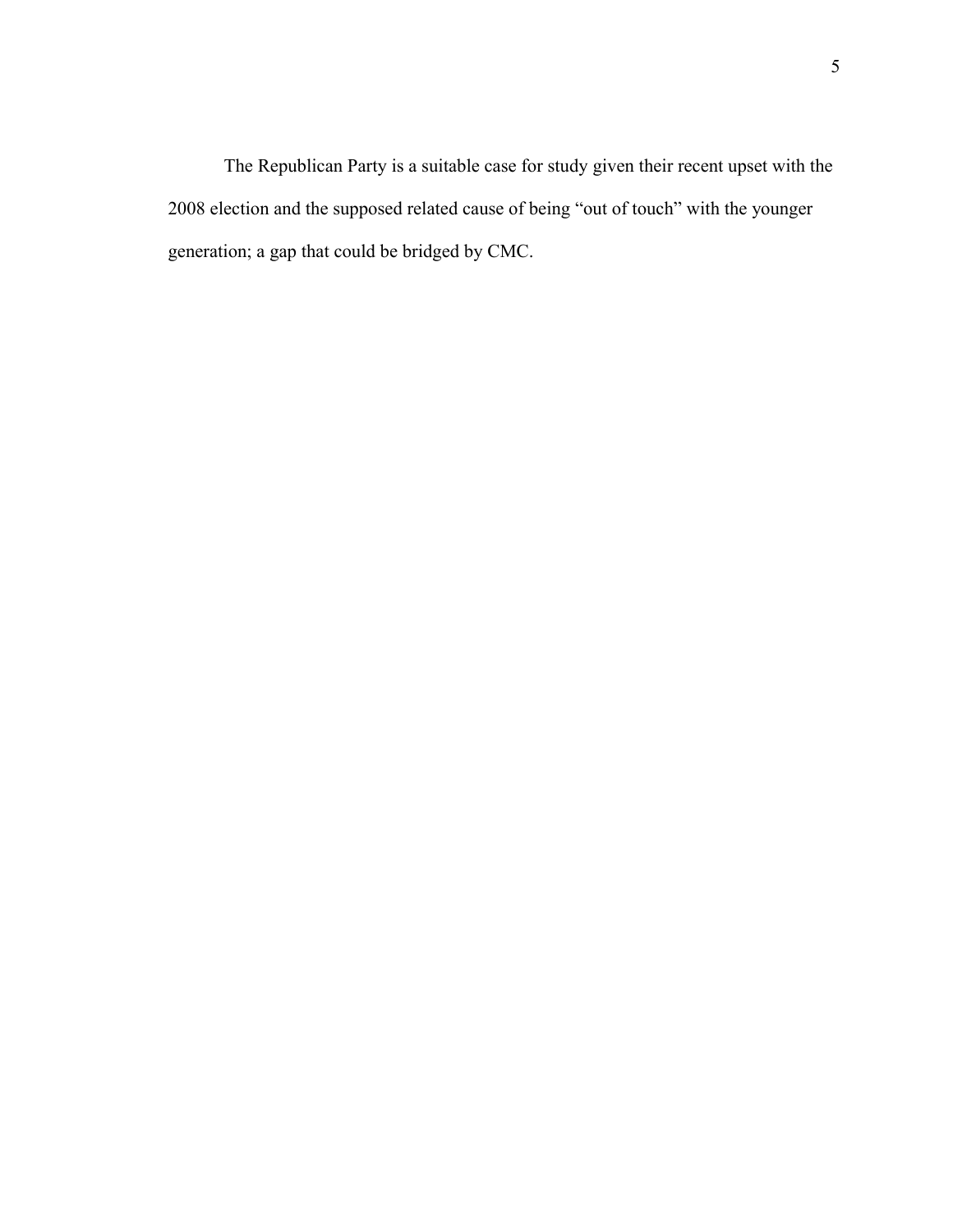#### CHAPTER TWO

#### *Literature Review*

The literature review of this paper will begin with a look at the public relations professional with regards to CMC and dialogue online. This review will progress to an explanation of the four communication models of public relations. The history of dialogue and its association with the field of public relations and dialogic communication will then follow. From there, insight will be given to research of online dialogic communication and previous studies in regards to interactivity, new social media, and media replacement. All together, this literature will provide a glance into the history of dialogue, the evolution into online dialogic theory, and possible influences associated with online communication.

#### *Researching the role of the public relations practitioner*

In regards to the growing popularity of the Internet and CMC, public relations professionals needed to research how they could become involved in communication with their public by way of such means (Kent  $& Taylor, 1998$ ). Much of the research regarding public relations professionals involves the professional's role of information dissemination, not of dialogue; however, some researchers have studied how organizations are utilizing public relations to communicate with their publics (Heath 1998, Esrock & Leichty 1999). Capps (1993) argued that while new technology can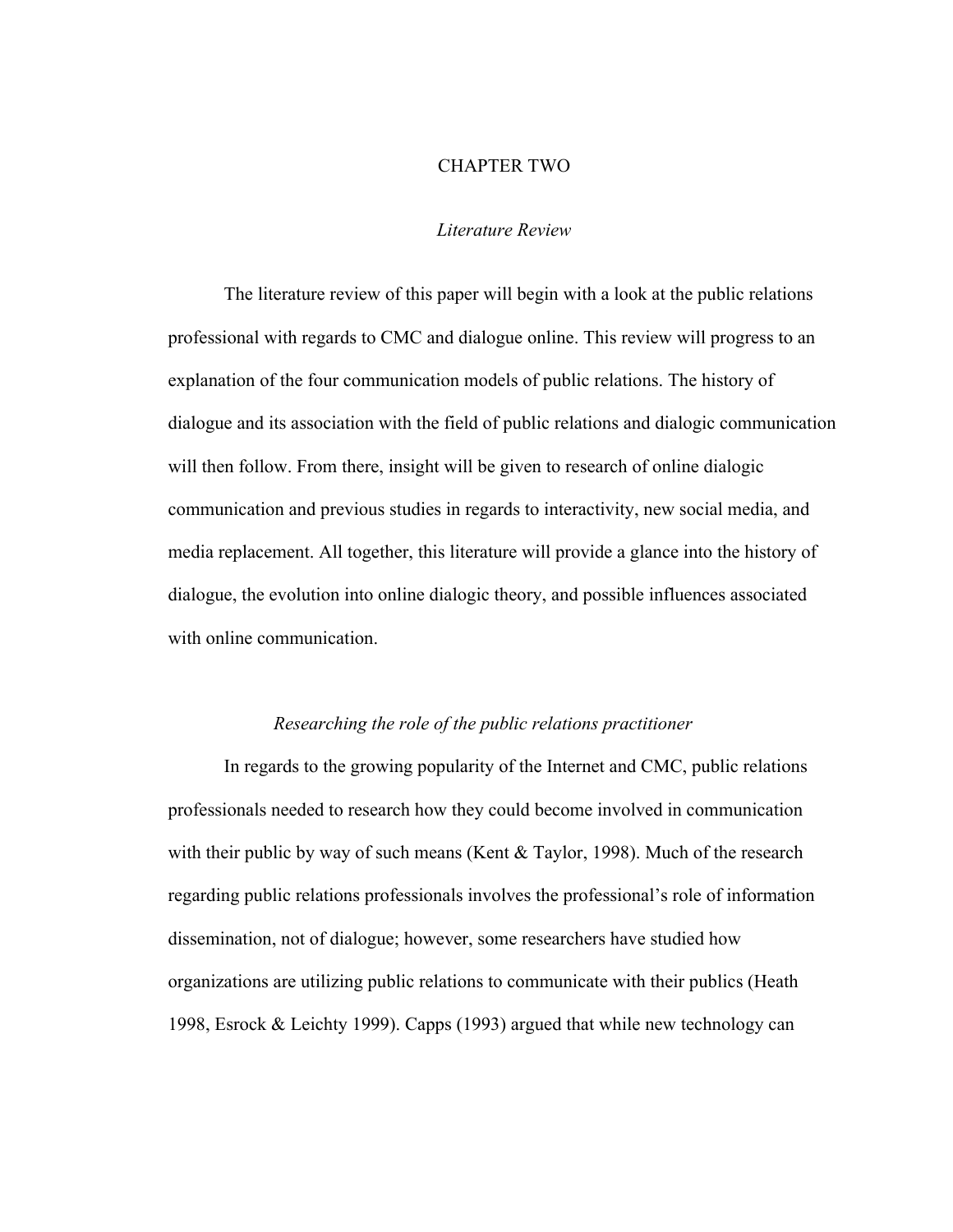sometimes been seen as threatening to public relations professionals, that it must be used to "keep in touch and not to distance ourselves from clients, peers, and the media" (24).

Thompson's (1999) research focused on the importance of public relations professionals constructing and maintaining of relationships with their public. Some researchers, such as Seybold (1986), however, argued that public relations professionals need not be involved in the development or continuance of company Web sites. Seybold (1986) argued that practitioners would turn material into "boring corporate brochures." An increasing majority of researchers, however, such as Marlo and Sileo (1996) believe that there are plenty of opportunities for public relations professionals in the online environment. As Cooley stated in 1999, "the PR professional of tomorrow must understand the value of a corporate web site and be able to utilize it to connect to the public"  $(41)$ .

#### *Four models of communication in public relations*

Dialogue became broadened as a concept in 1984 after Grunig introduced four models of communication to be utilized in public relations. Prior to the revelations by Grunig, the emphasis in public relations focused on managing one's public. Grunig's research caused a shift in focus for public relations to maintaining relationships with one's public (Kent & Taylor, 2002). Three of the four models of communication for public relations deal with one-way communication, and are as follows: press agentry,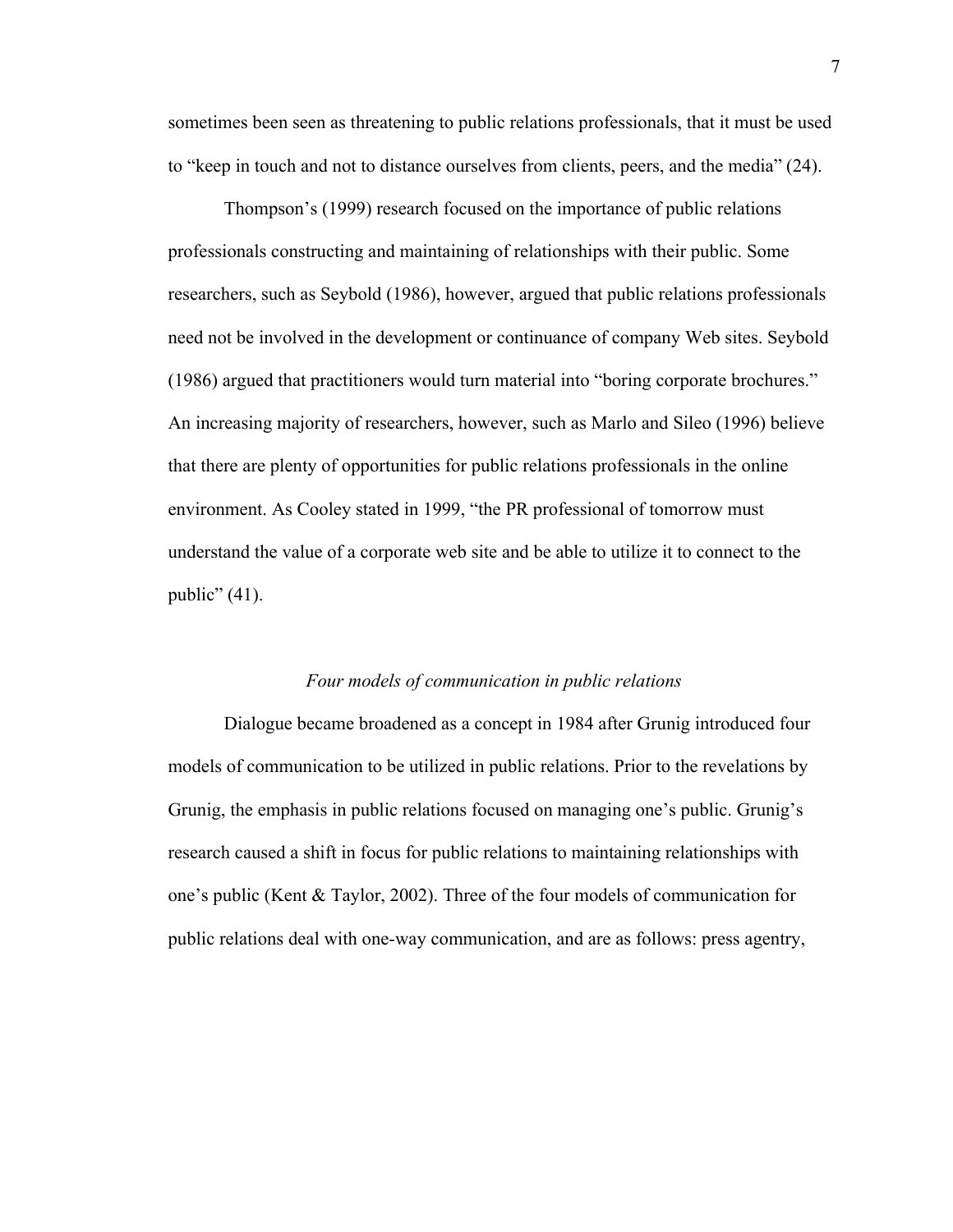public information, and one-way symmetrical. The fourth model involves two-way communication, and is known as two-way symmetrical (Grunig, 1992). In recent years, the focus of research and public relations practice has switched from that of two-way symmetrical communication to that of two-way relational communication (Ledingham & Bruning, 1997).

#### *Dialogue*

The concept of dialogic communication has its roots in dialogue and two-way symmetrical communication (Grunig, 1984). Over the years, there has been much research on dialogue, especially in the fields of philosophy and relational communication (Taylor, Kent, & White, 2001). The concept of dialogue is important to public relations because it can reveal best practice methods for building and maintaining relationships with one's public.

The modern father of dialogue is considered to be Martin Buber (Kent & Taylor, 1998). Buber's work stressed the importance of viewing others as equals rather than objects. In regards to communication with others, Buber took a new stance by having the perspective of "I Thou" rather than "I It" (Buber, 1958; Czubaroff, 2000; Johannesen, 1971; Kent & Taylor, 2002; White, 2008). In other words, Buber saw dialogue as a way of communicating that should be focused on the other, not on oneself or an object. Carl Rogers, a psychologist, also had the "other" centered viewpoint as well (Rogers, 1978).

In the field of relational communication, Johanessen took the concept of dialogue even further by developing the following five characteristics of dialogue: genuine,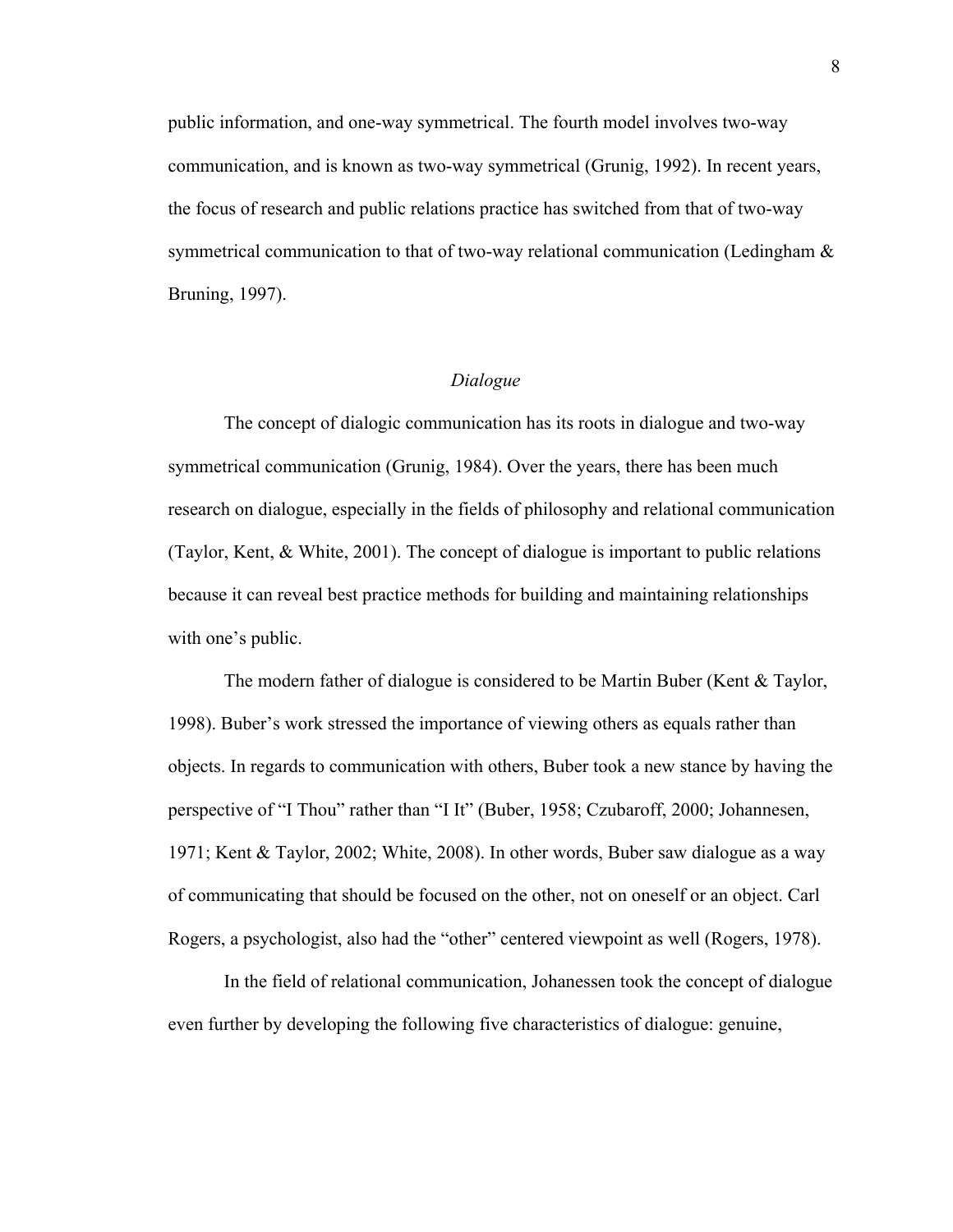accurate empathetic understanding, unconditional positive regard, presence, spirit of mutual equality, and supportive psychological climate (1971). The concept of equality with which one is communicating can be seen in the work of Buber, Rogers, and Johanessen.

Dialogue has been a term within public relations for more than three decades (Taylor, Kent, & White 2001). In 1989, the concept of dialogue became significant to the field of public relations courtesy of the work of Pearson and his study of public relations, ethics, and dialogue. Pearson (1989) was quoted as saying that, "in public relations, the degree of symmetry of interaction between an organization and its publics is an important question; the importance of this question is related to its relevance for public relations ethics" (81).

#### *Dialogic communication both on and offline*

According to Kent and Taylor, dialogic relationships refer to the interactivity that occurs between an organization and its public during communication (Kent &Taylor, 1998). Kent and Taylor developed the following principles of dialogic communication: mutuality, propinquity, empathy, risk, and commitment. These dialogic principles can be used to build organization-public relationships (Kent & Taylor, 1998; Taylor, Kent, & White, 2003; Taylor, Kent, & White, 2001) and demonstrate that dialogic communication involves a give and take (Buber 1970, Johannesen, 1971, 1990; Kent, 1998; Kent & Taylor, 1998; Stewart, 1978; Taylor, Kent, & White, 2001). The five tenets of dialogic communication are useful for trying to identify occurrences of dialogic communication;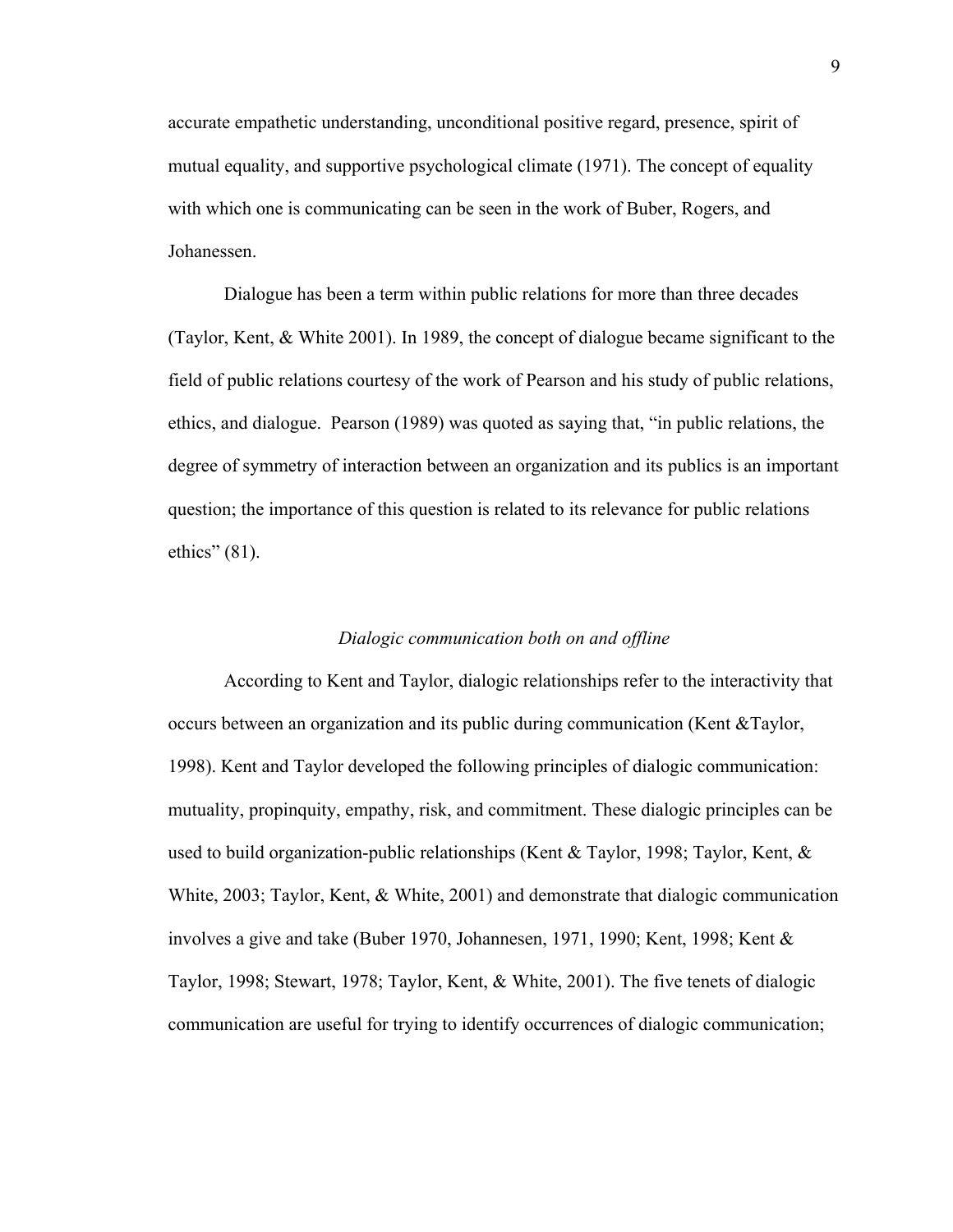however, more specific principles need to be applied to communication that occurs online, or via CMC.

Kent and Taylor (1998) had also taken the study of dialogic communication one step further and developed five online principles for dialogic communication. Kent and Taylor felt that dialogic principles specific to online communications were necessary so as to best guide public relations practitioners in dialogic relationship building online. The five principles of dialogic communication are as follows: dialogic loop, usefulness of information, generation of return visits, ease of the interface, and the conservation of visitors (Kent & Taylor, 1998).

The first online principle of dialogic communication is that of the dialogic loop. The dialogic loop refers to a Web site having embedded feedback options for visitors (Kent & Taylor, 1998). The benefit of this is that any questions or concerns of the visitors can be addressed to the corporation and can be either answered or acknowledged. Having an email listed on a Web site is not enough for dialogic communication; one must actually have someone willing and able to respond to the email, otherwise dialogic communication is not occurring (Kent & Taylor, 1998). In a related study about Web logs, or blogs, Cass et. al. (2005) stated, "Blogs which foster participation from consumers, and take on board their comments, not only build good relations but achieve more sales." While the research within this paper is not pertaining to sales, the idea of feedback so as to produce good relations and returns with one's publics is of relevance to this study.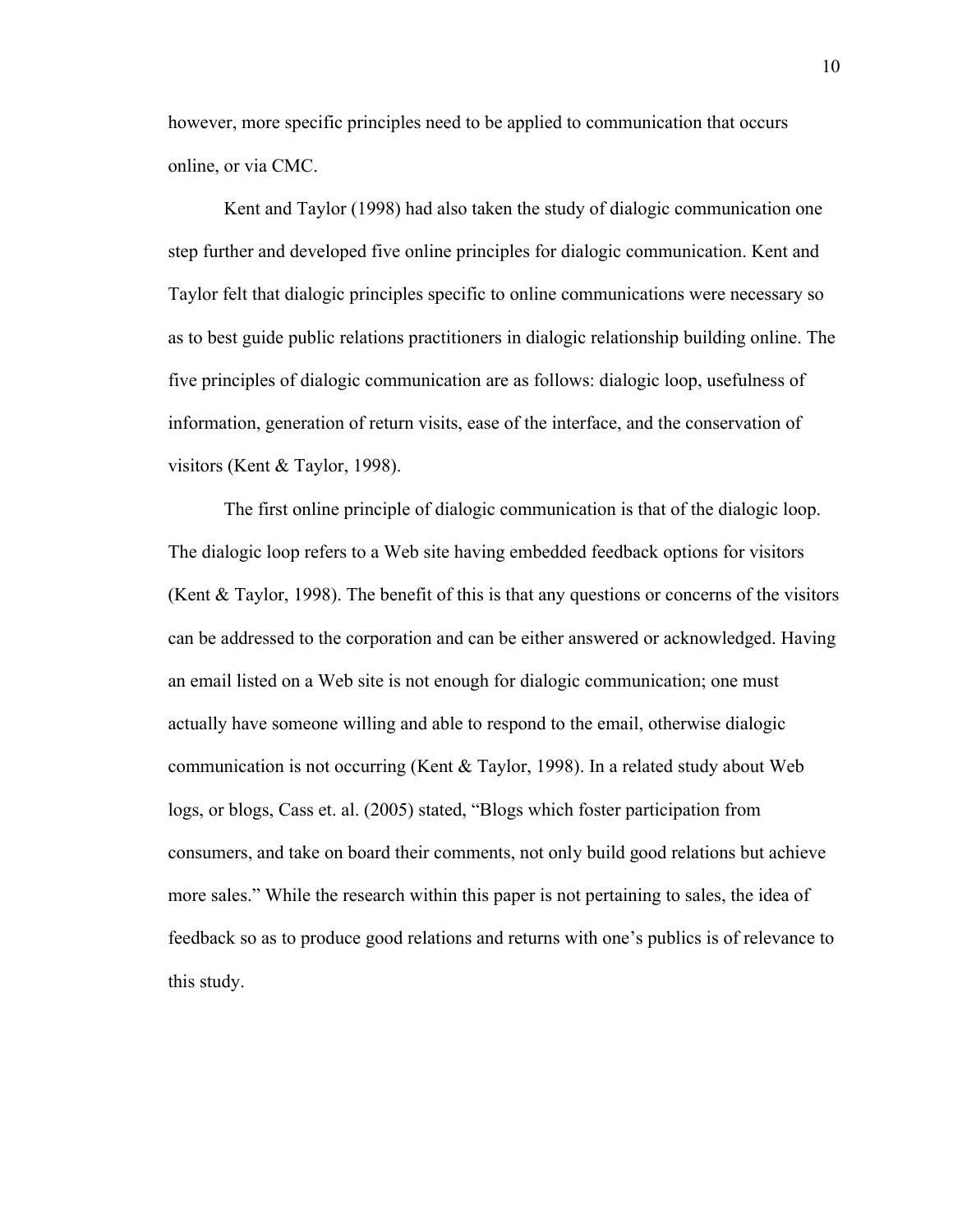The next principle is that of useful information. Information that visitors to a Web site generally value should be the main focus. Content should not be substituted on the Web site for unnecessary graphics. Information on the Web site should also be easy to find (Kent & Taylor, 1998). Pavlov and Dozier (1996) agreed with the idea that online information should be useful and simple in saying that "the design of online communication should follow many of the same rules of message design in any other environment, including creativity, quality and consistency with overall organizational image."

After the principle of useful information comes the generation of return visits principle. It is important for organizations to have visitors return to their Web site so as to continue fostering relationships with those visitors. The Web site should contain some elements that make return visits attractive to the visitors such as updated information, information chats, and forums. People need reasons to return to Web sites; the Web is highly competitive in regards to capturing and maintaining attention (Kent & Taylor, 1998). "As has been demonstrated in previous studies (Cass, Munroe, & Turcotte, 2005; Kelleher & Miller, 2006; Lee et al., 2006), the capacity to facilitate conversation with audiences and for these to make their own comments has a considerable and a positive impact on users' perception of the organization" (Huertas & Xifra, 2008, 1). It would follow, then, that the more people feel involved with an organization, the more likely they will be to return to the Web site.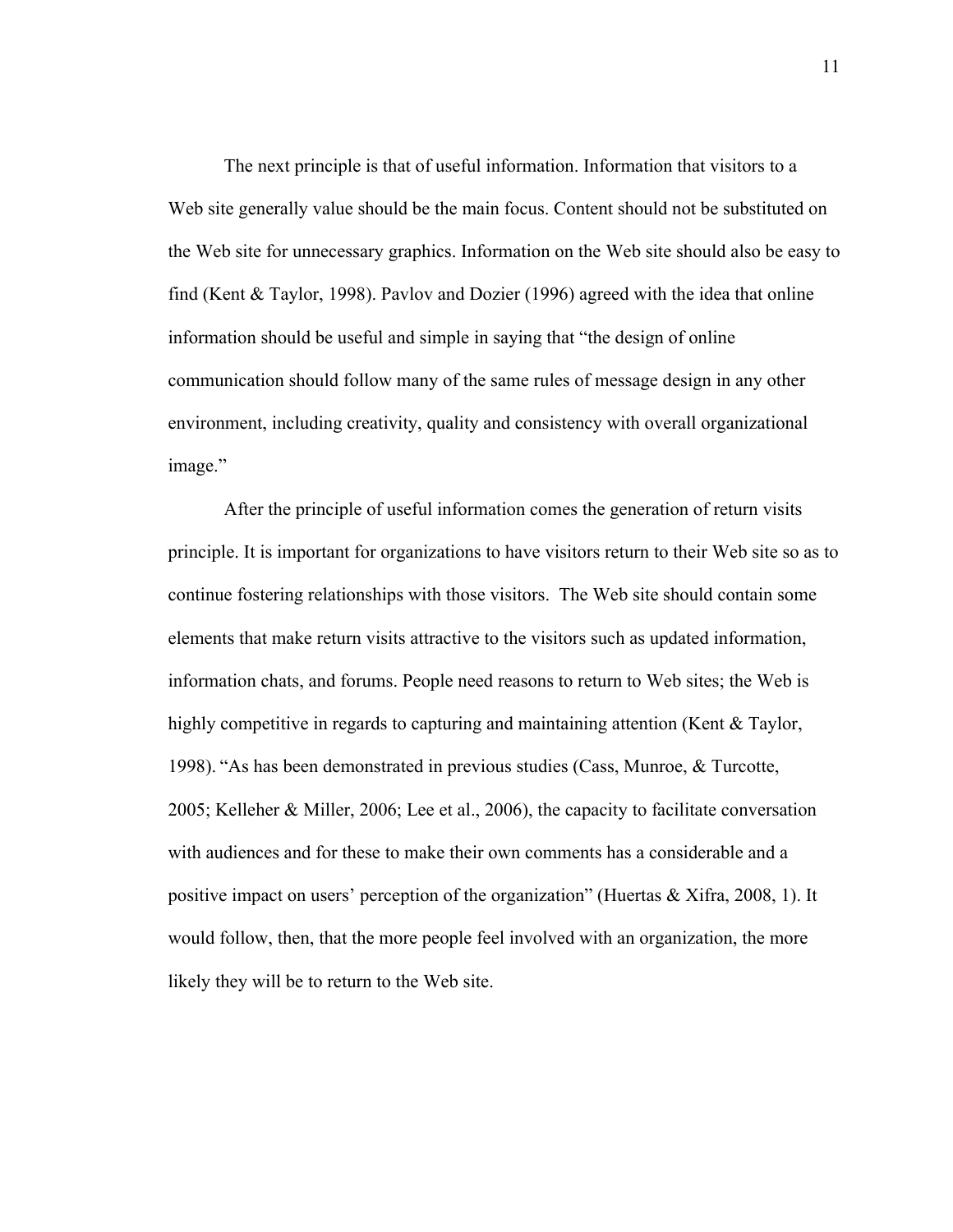Ease of the interface is also another principle of online dialogic communication. The Web site should be relatively easy to maneuver around. People are not going to want to go to Web sites that they find confusing. According to Zimmerman and Muraski, usability can be defined as "how well the intended users can interact with a technology to carry out the assigned activity" (1995, 173). Zimmerman (1995) also composed a list of thirty-three guidelines that are to be used when constructing Web pages; following these guidelines would lead to the creation of an easy to use interface. A full listing of these guidelines can be found in Appendix 1. These guidelines suggest simple jargon, which for example, could be applied to the table of contents, should be well organized and contain text or content relevant to the organization. The focus of the Web site should not be all "bells and whistles" (Kent & Taylor, 1998).

Lastly, conservation of visitors is an important online dialogic principle. In order to maintain relationships with one's visitors, an organization needs to try to keep those visitors not only interested in their Web site, but also actively viewing their site for as long as possible (Kent & Taylor, 1998). For example, organizations must be weary of external links that lead one away from the main pages of the organization; one may never return.

The principles of online dialogic communication will be the main focus of this study.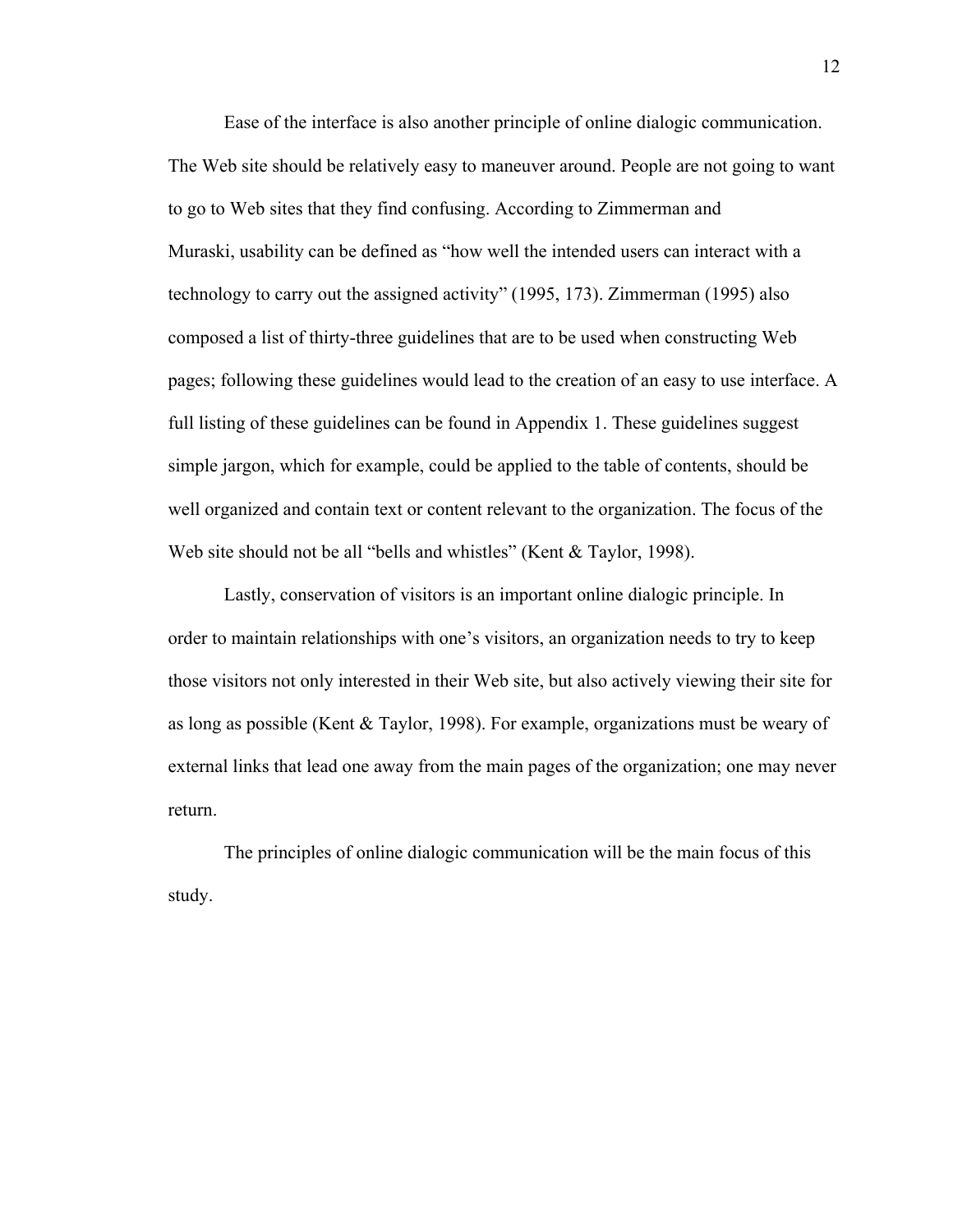#### *Interactivity*

Moving toward the concept of dialogue online, Cooley (1999) studied the interactivity of different types of corporate Web sites based on industry. A company's Web site was considered to be one hundred percent interactive if an online forum was provided on the Web site. Other significant components of interactivity were as follows: providing general contact information, and the presence of surveys about Web site effectiveness (Cooley, 1999).

#### *The Internet and early communication*

The Whole Earth 'Lectronic Link', also referred to as the WELL, was the first online community in the sense of how such communities are viewed today. Howard Reingold coined the term "virtual community" in regards to this collection of relationships online. It was the creation of the WELL in 1985 that paved the way for the online communities of the 21st century (The WELL, 2008). According to Rheingold (1985), "virtual communities are social aggregations that emerge from the Net when enough people carry on those public discussions long enough, with sufficient human feeling, to form webs of personal relationships in cyberspace" (The Virtual Community, 1).

It may seem futile to refer to the essential prototype of online communities now, considering how far online communication has come since then; however, one must know exactly how far we have come as a society in order to truly appreciate and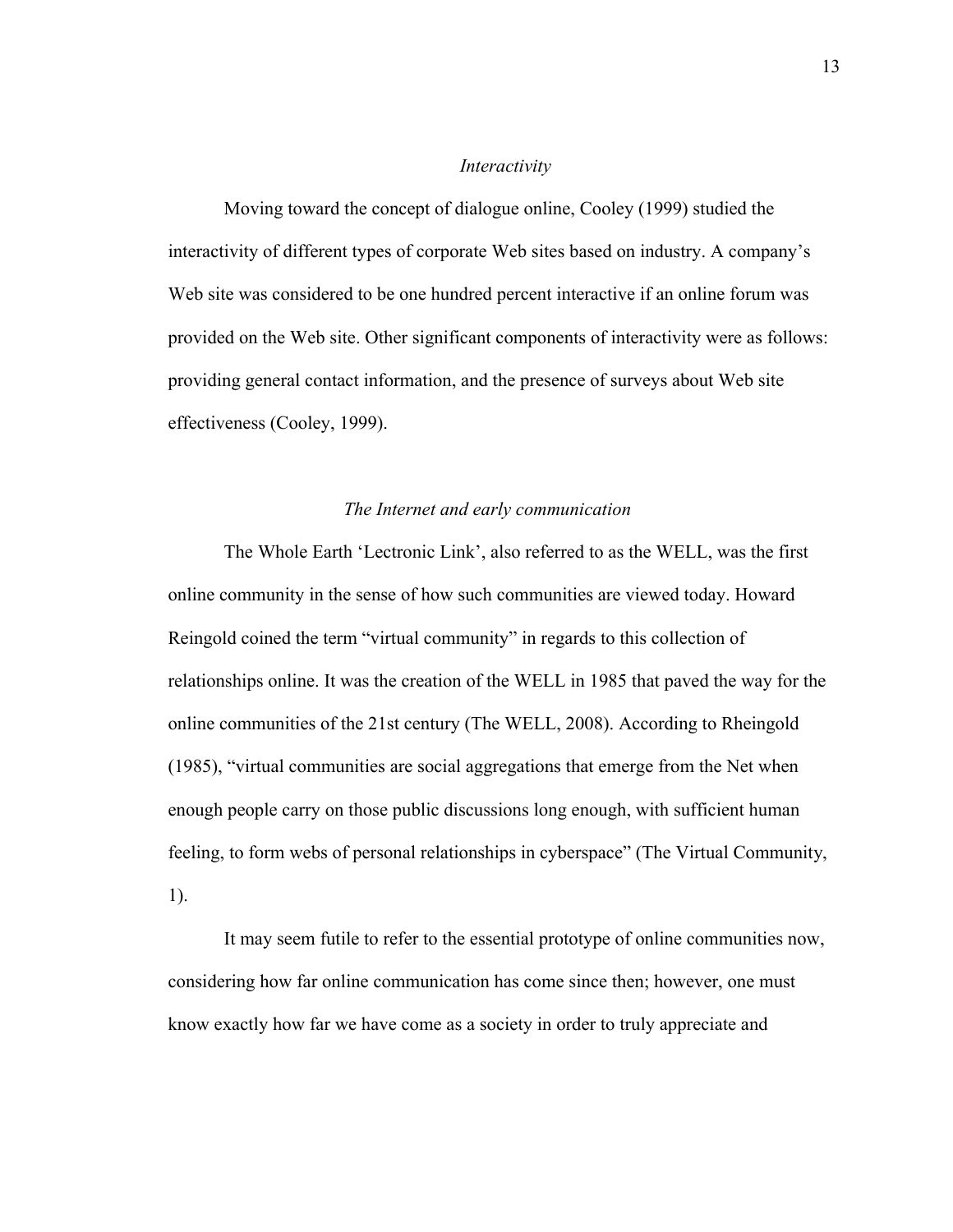understand the correspondence that occurs by virtual means today. Had the WELL not been created, or rather not displayed a successful desire for humans to communicate over the Internet, it cannot be stated with certainty what type of online communication the population would be involved in today. The creation of the WELL showed people's desire for communication and feedback by virtual means; this leads us to dialogic communication online.

The concept of dialogue has grown from two-way symmetrical to two-way relational; dialogic communication developed with the latter. Kent and Taylor took the theory of dialogic communication to a new level by providing guiding principles for both regular and online dialogic communication; this is essential for developing lasting equal relationships with one's public. The five principles for online dialogic communication can be used to build upon organizational-public relationships as well.

Some current research, however, has suggested that dialogic communication may not be a necessary component for online communication, especially if the online user is extremely goal oriented (Schaefer & Dillman, 1998). This argument is rooted in the belief that online visitors that are determined to achieve certain things while visiting a Web site, may not be interested, or find it necessary, to be able to communicate with those associated with that site. While dialogic communication may not be a necessary component for all online environments, many scholars, such as Cooley, believe that corporations can benefit from their implementation of the dialogic principles of online communication. As Cooley (1999) stated, "Building relationships through an interactive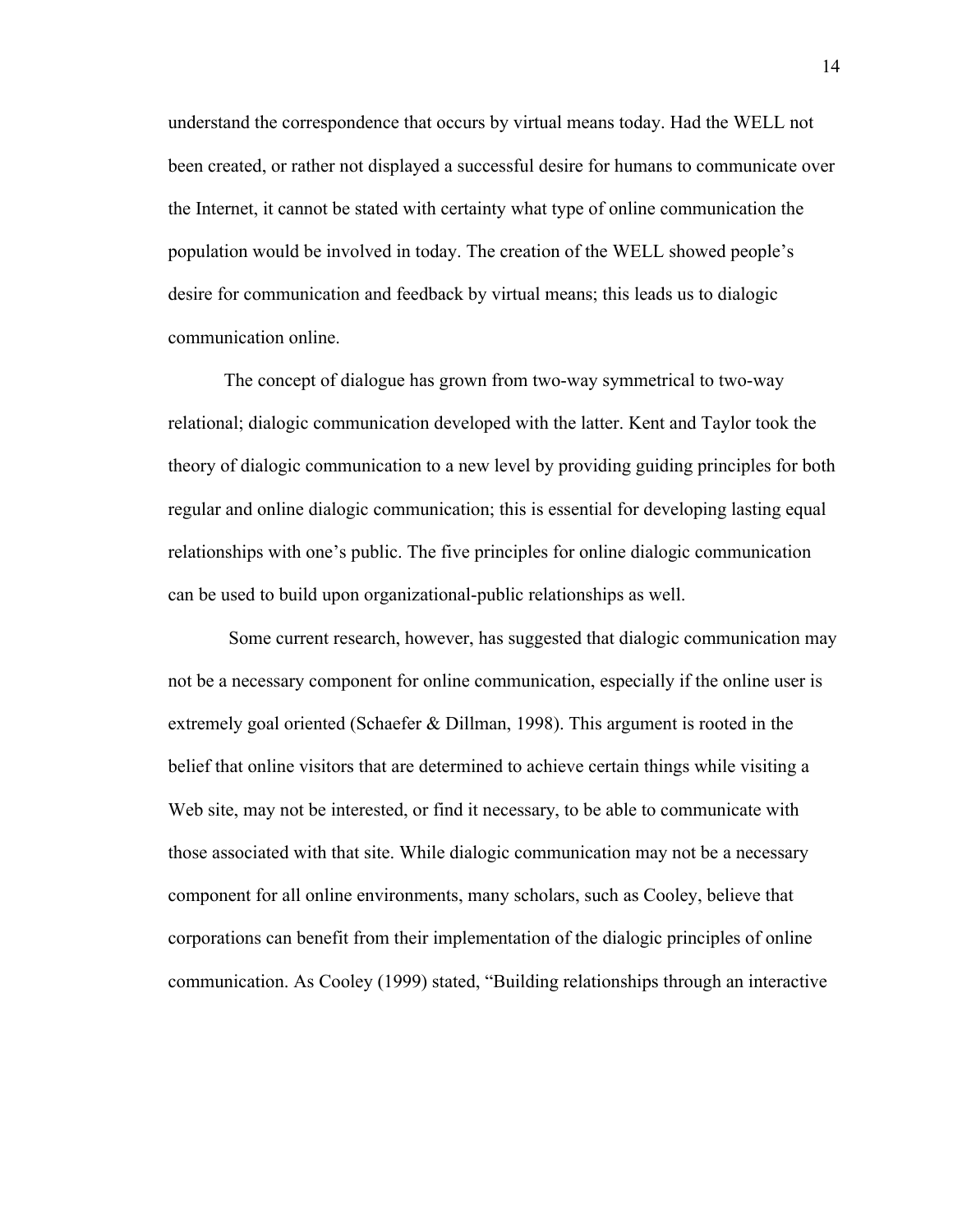Web site will ultimately serve to improve the corporate image and align corporate policy with public opinion."

#### *Dialogue and the online public sphere*

In dealing with online communication and building relationships, much research has been focused on the development of a public sphere online. Peter Dahlgren (2005) concentrated on online public spheres with specific focus on political communication within, or through, such public spheres. According to Dahlgren, "a functioning public sphere is understood as a constellation of communicative spaces in society that permit the circulation of information, ideas, debates—ideally in an unfettered manner—and also the formation of political will" (2005, 148). Under these terms, the WELL would be considered an active public sphere.

While some, such as Dahlgren, agree that the research involving the Internet and the establishment of public spheres should be of great importance for political research in the foreseeable future, others doubt the effect that online communication and public spheres will have on society and politics. Some, such as Anderson and Cornfeld (2003), agree that communication technologies are affecting the everyday lives of the population, but are somewhat uncertain as to the degree of effects that such technology could have on democracy and politics (Anderson & Cornfeld, 2003; Jenkins & Thomburn, 2003; Dehlgren, 2005, 150). It is those that are not sure about the likelihood of online communication actively affecting the democratic process that need to be exposed to, or conduct, research involving dialogic communication and concepts of a political nature.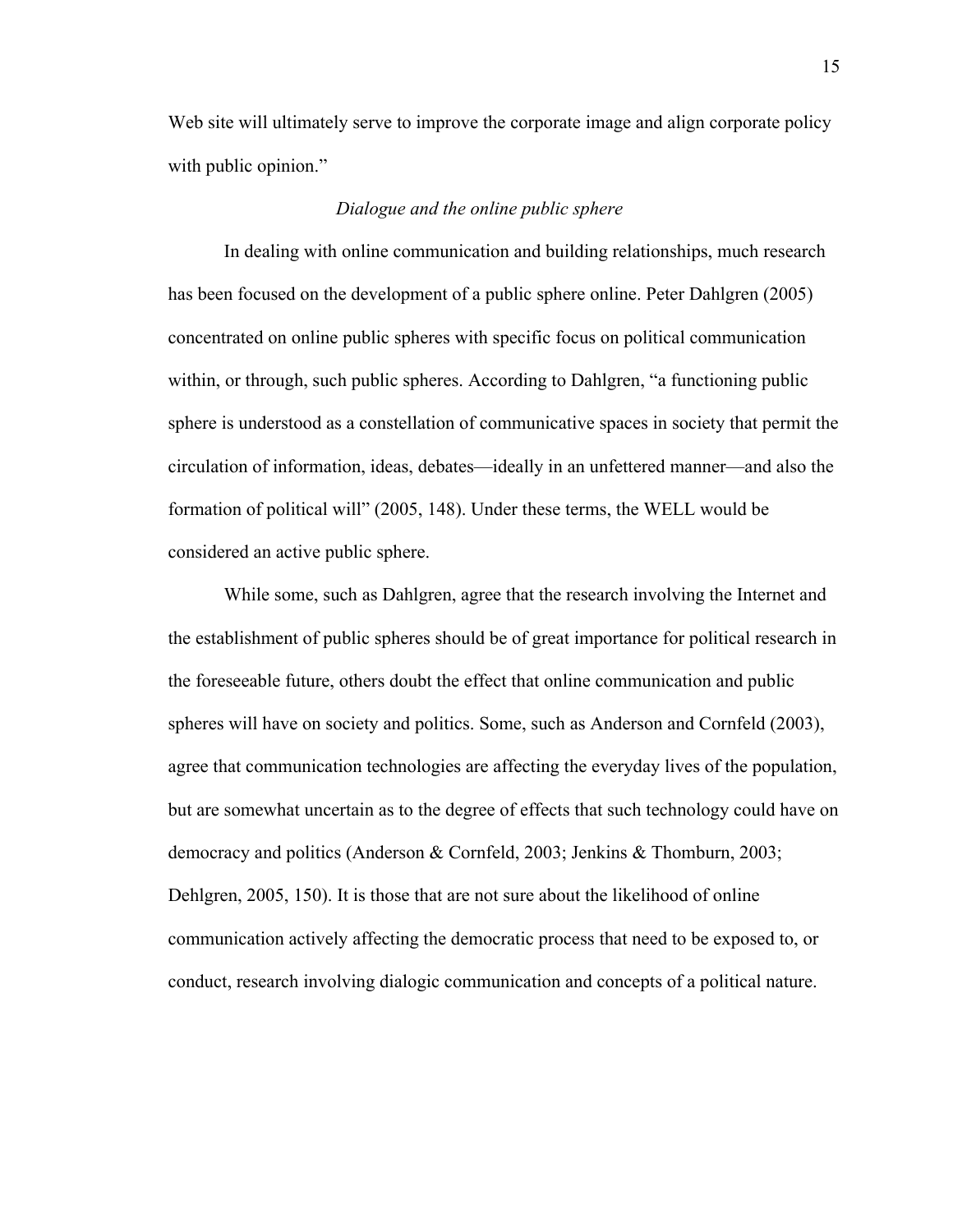Others agree that there is a political presence in public spheres, but believe that this presence is only an extension of those who are already involved in politics outside of online interaction (Margolis & Resnick, 2000, 14). In other words, researchers of this school of thought acknowledge that political communication does occur online, but they do not believe that any new constituents are being motivated to act or speak out politically than those that already do so in the non-virtual world. Along with this, Cooper (2005) stated the following: "At one level, the Internet is merely a more efficient way of conducting political activities, a mirror image of physical space that reinforces political functions like fund raising, outreach, and coordination in largely one-way applications." The research within this paper, however, will help explore the possibility of dialogic, two-way, communication in the online political world; as opposed to the suspected oneway communication extension of the standard political campaign format.

#### *New social media and online communication*

Political communication researchers, especially those of the new generation, are shifting their focus to not only online public spheres and politics, but also to the use of new social media and the political world. Some examples of new social media include online networking sites such as MySpace and Facebook, through which people not only communicate online, but are also able to provide detailed profiles about themselves.

In regards to the past few elections, the use of social media, such as Facebook, by political candidates has steadily increased; the presidential 2008 election was no exception. In 2004, it was found that the Democratic candidates for office utilized new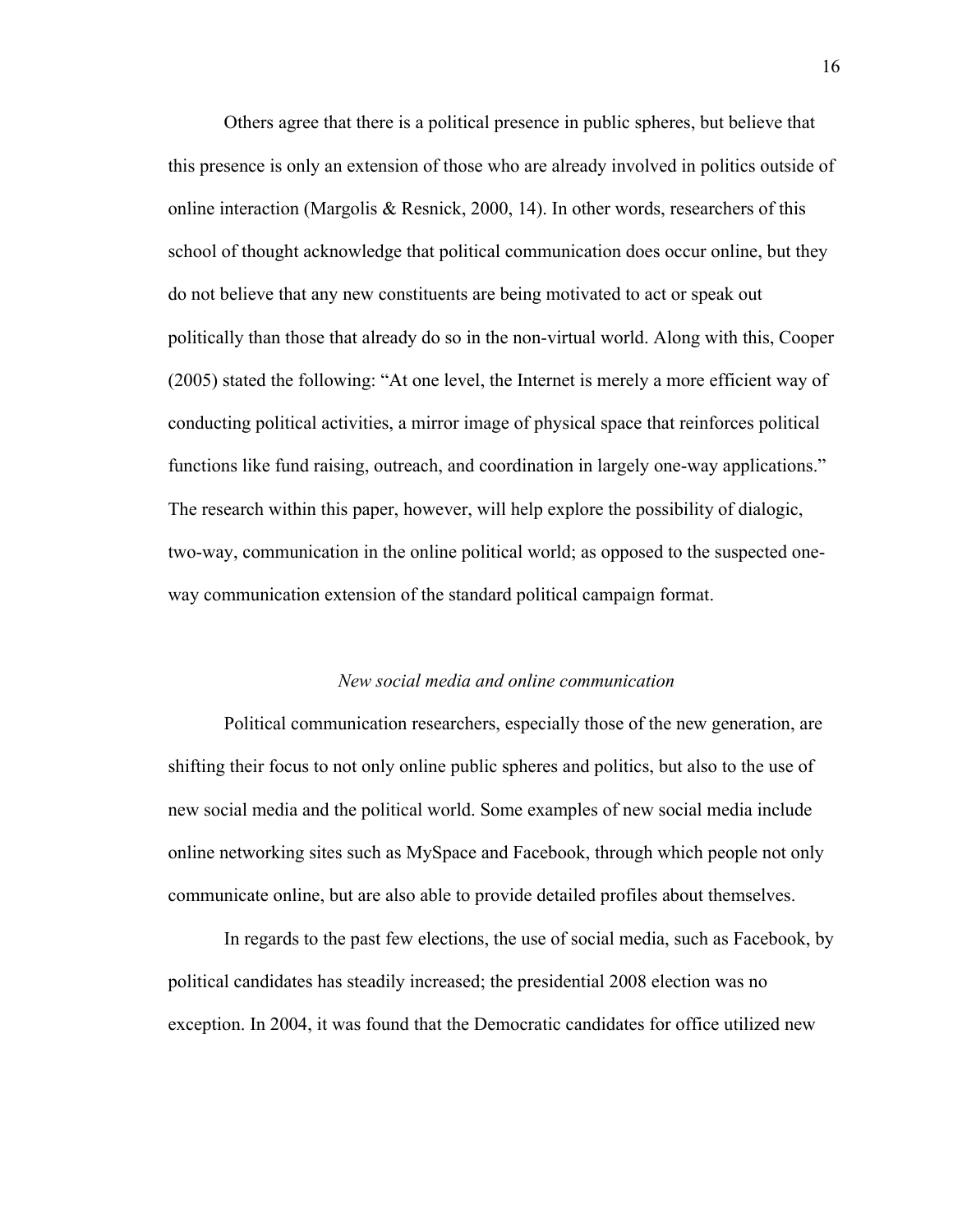social media for online communication means more so than there Republican counterparts did (Williams et.al). The research within this paper will help decipher if the Republican Party has immersed itself more into the world of dialogic communication online and new social media; if it is found to have not done so, then this research could possibly serve as inspiration for further emersion and improvement.

In a study by Sweetser and Lariscy (2008) surrounding the 2006 United States Senate and House races, young voters who believed to have communicated with the candidates via the online social networking site called Facebook were looked into. Even though the concept of Facebook itself is dialogic in nature, the candidates involved in the elections very rarely, if ever, personally responded to the messages they received from their Facebook profiles. It can be stated then that the communication that occurred via Facebook involving candidates and their public should not be considered dialogic, but rather, one-way in nature. Even though this study did not result in an example of truly dialogic communication, it serves as a good reminder of the importance of research regarding online dialogic communication and politics.

#### *Online communication and media replacement*

Before the concern with social networking sites and political communication came about, there was, and continues to be, a stream of research about media replacement as a result of online political information. In 2003, the Pew Research Center revealed data that the audience for online news information, having consumed such information at least three days a week, had increased from two percent in 1995 to twenty-five percent in 2003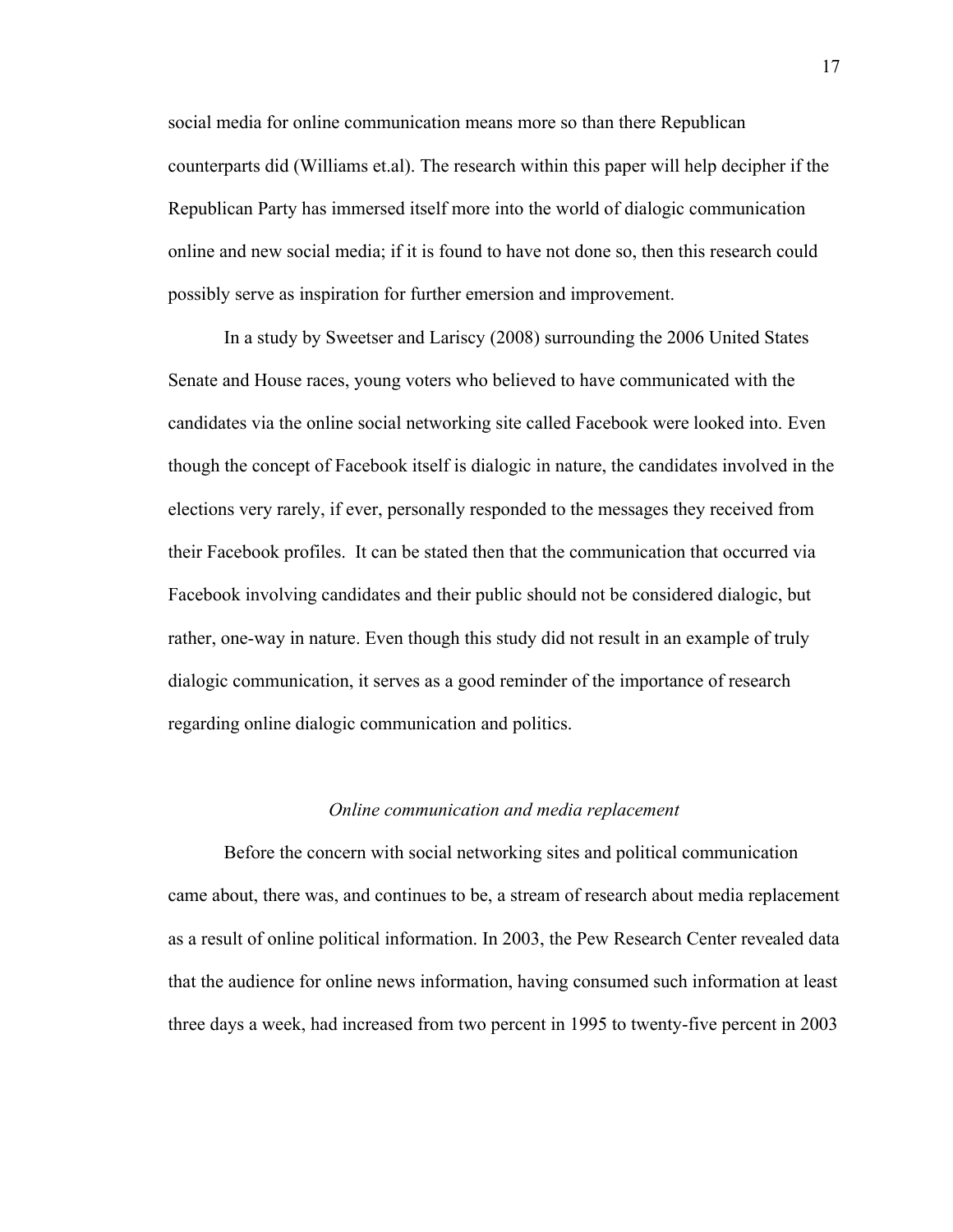(Pew Research). While some may say that this is an example of the start of media replacement, others, such as Tewksbury (2006), argue "some people may very well abandon one medium without taking up another" (314). In other words, in line with Tewksbury, even though there has been an increase in online news consumption, this does not mean that the people involved in such consumption are replacing their television broadcasts with online information gathering.

Davis, Elin, and Reeher stated, "Although the Internet population swelled to more than half the country during the 2000 election, true believers in the Internet's power to create an informed electorate were disappointed to find that the most frequented sites featured the day's weather and that one of the most popular topics was Pam Anderson" (2002, 29).

#### *Research Questions*

The research associated with this study will look further into the concept of CMC by examining the existence of the principles of online dialogic communication and certain aspects of social media.

This study on the presence of dialogic communication, with regards to the individual State Republican Party Web sites, seeks to answer the following questions via content analysis:

**Research Question 1:** What components of online dialogic communication are found within each individual State Party Web site?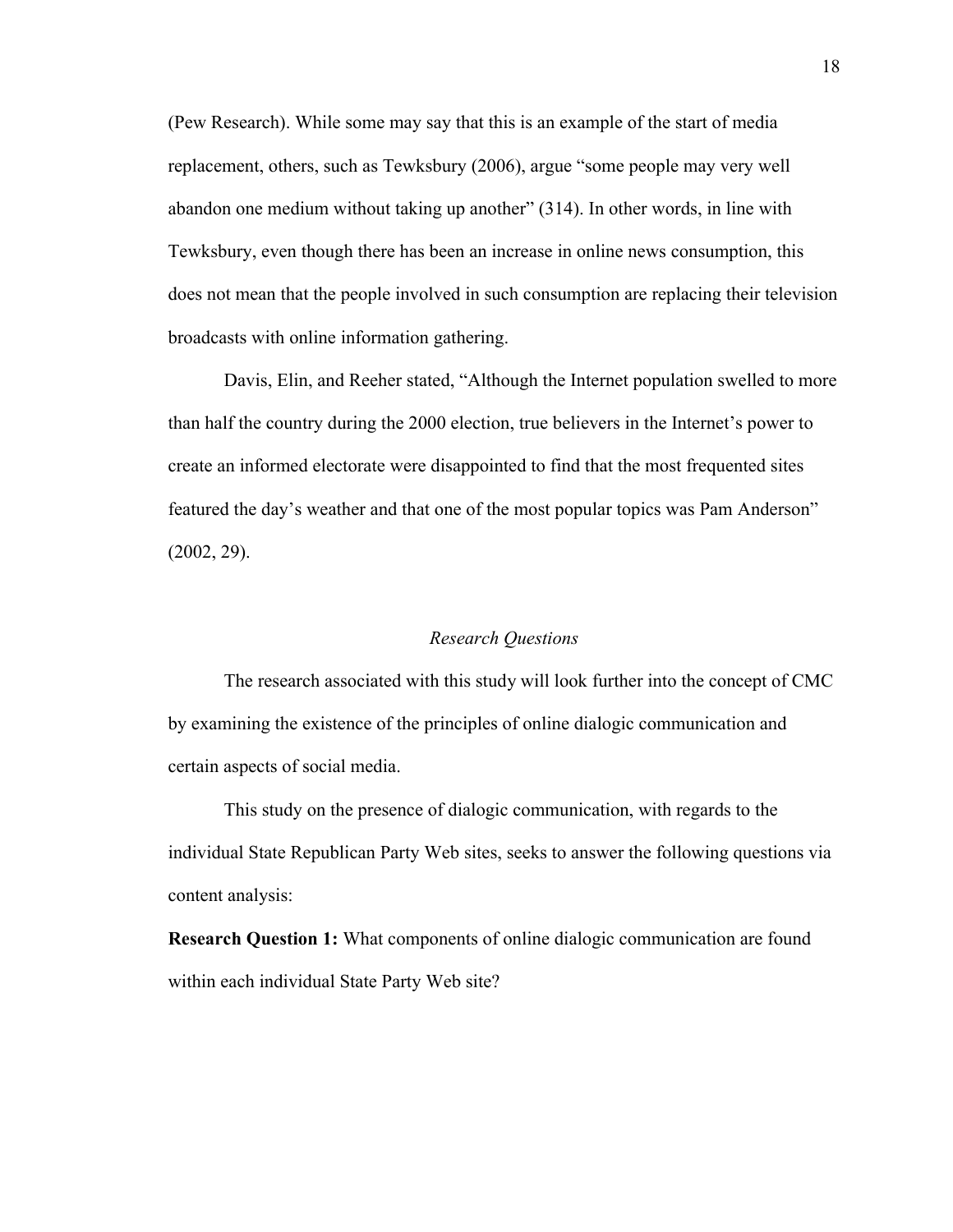*Research Question 1A:* How are the online dialogic principles employed to create two-way relational communications?

*Research Question 1B***:** Do different State Party Web sites offer more dialogic communication opportunities than others?

### **Research Question 2:**

Does the geographical location of the State Party have anything to do with the presence of the online dialogic principles?

*Research question 2A***:** Does culture seem to play a role in the presence or

absence of the principles of dialogic communication on the Party Web sites?

### **Research Question 3:**

What components of online dialogic communication are found within the Republican

National Committee, RNC, Web site?

*Research question 3A:* Is there any notable difference between the presences of tested dialogic principles found on the RNC Web site versus the individual State Party Web sites?

**Research Question 4:** Do the State Party or RNC Web sites possess any components of new social media?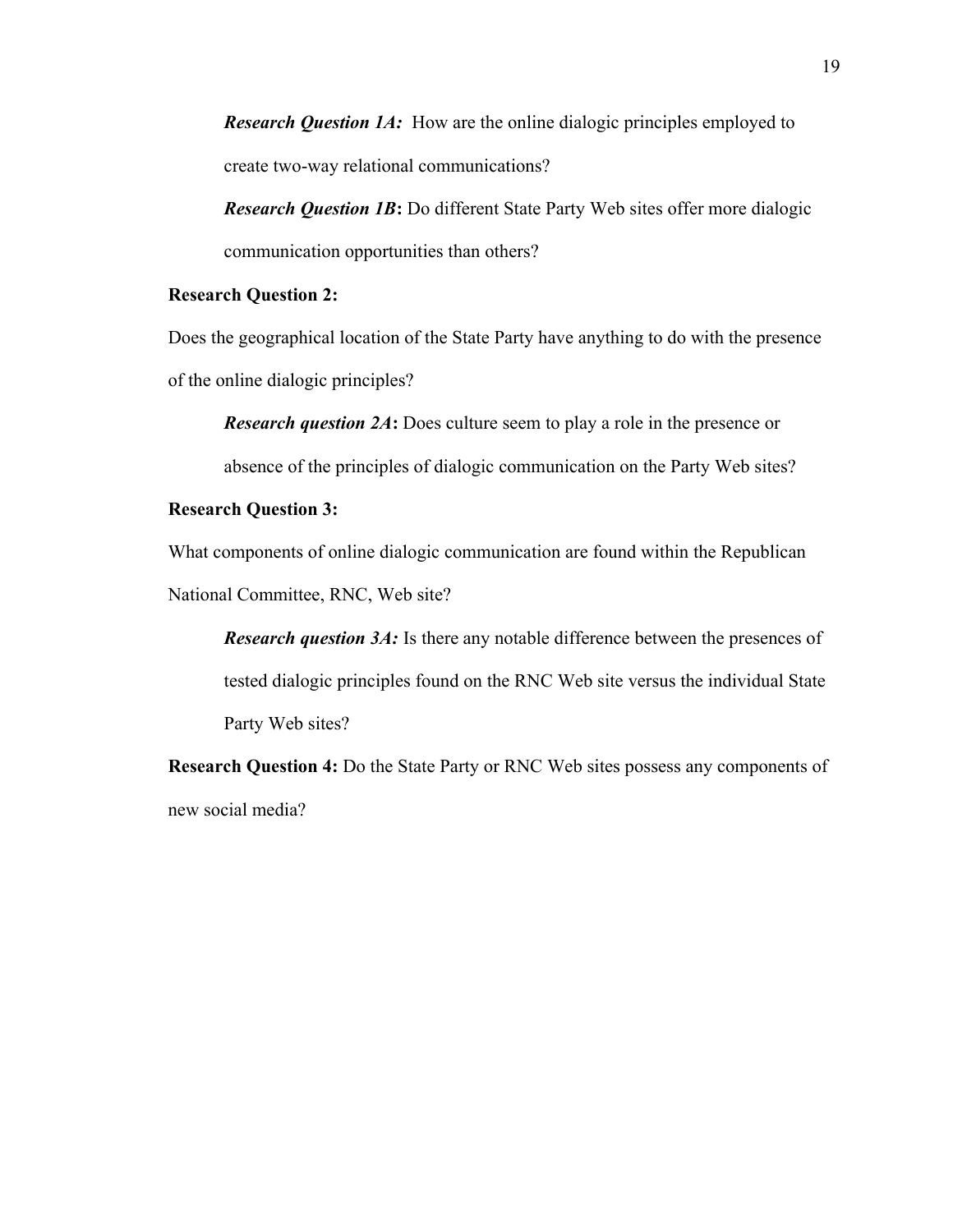#### CHAPTER THREE

#### *Methodology*

The main page for the RNC is located at http://www.RNC.org. This Web site was analyzed in respect to the dialogic principles for online communication that were proposed by Kent and Taylor (1998). Additional Web sites for analysis were also found at the "Choose your state" page on the RNC main's Web site, which is located at: http://www.gop.com/Connect/States.aspx. Each of the fifty states' individual Republican Party Web sites and the RNC Web site were of interest to the researchers for purpose of this study.

### *Research Design*

The research design for this study is based on a previous study conducted by Supa and Zoch (2006) involving the use of online media rooms as a way to create dialogue with journalists. For an example of the research categorical design, see Appendix 2.

The methodology that will be utilized throughout this study is that of a content analysis. The research involved in this project will be of two parts. The first section will involve both a qualitative and quantitative content analysis of the each of the fifty Republican State Party Web sites mentioned above. The content analysis of the State Party Web sites will provide insight on the presence or absence of online dialogic communicatory principles and social media. The second part will entail a qualitative and quantitative content analysis of the RNC main Web site so as to also analyze the presence of dialogic principles and social media within the Web site.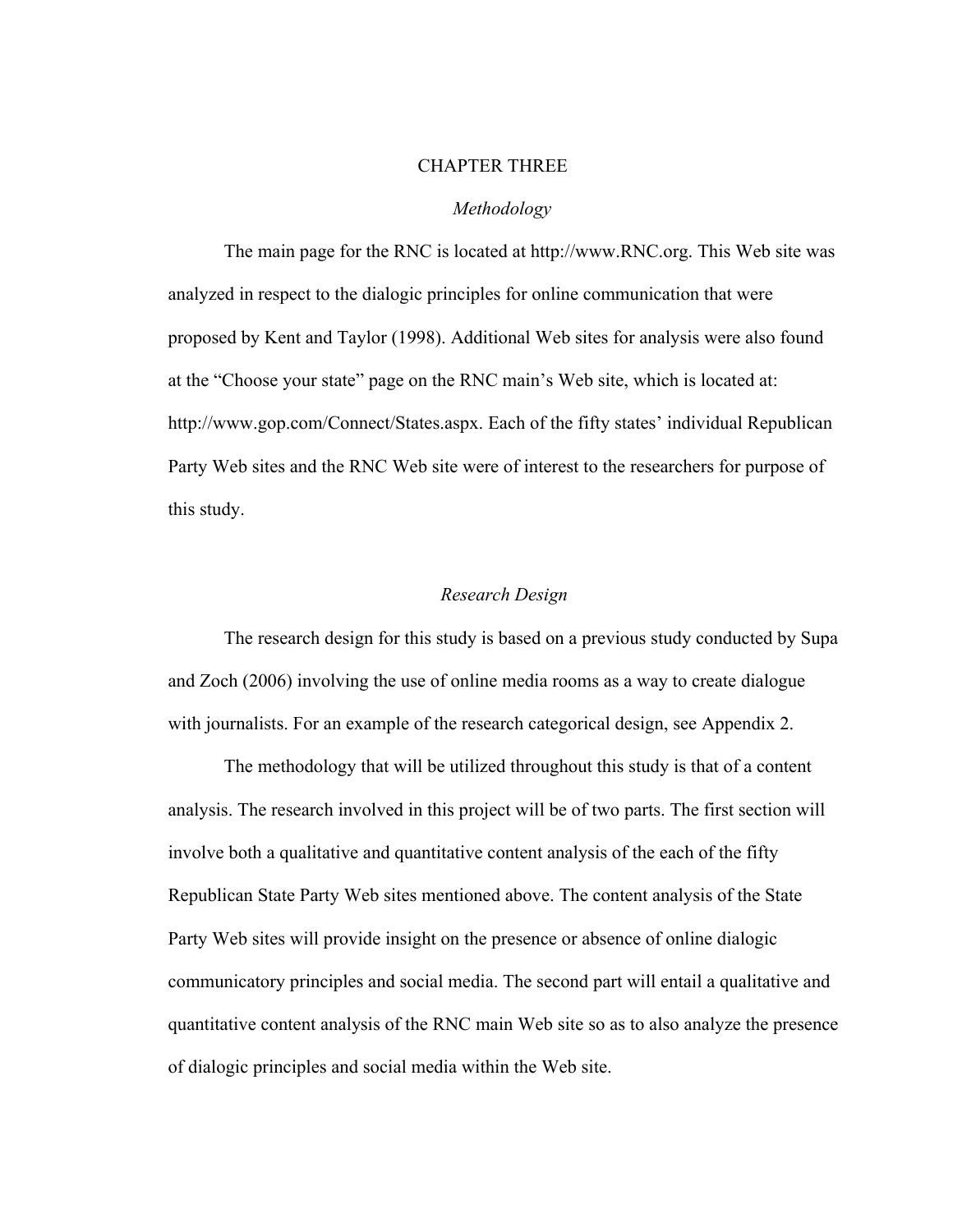#### *Data collection method*

Both quantitative and qualitative content analyses were utilized for both parts of the research included in this study. A content analysis was conducted for each State Party Web site according to the checklist surrounding the online dialogic communication principles developed by Kent and Taylor (1998). The checklist served as a coding sheet for the two coders that were used. Coder 1 was assigned to look at all fifty of the State Party Web sites. Coder 2 was randomly assigned ten of the same State Party Web sites to analyze.

Separating the fifty states into three separate categories completed the process of random assignment. Based on those categories, a card was then made for each state and placed into one of the three bags depending on its category. The randomization categories were as follows: Bag one A-M, bag two N-S, and bag three T-W. For bags one and two, four drawings were made from each bag. Also, for bag three, two drawings were made. The purpose of this process was to assign Coder 2 with random states for analysis that were spread across the alphabet. After this randomization process, the chosen states for Coder 2 were as follows: Alabama, Alaska, Indiana, Maryland, New Hampshire, Ohio, Pennsylvania, Rhode Island, Texas, and West Virginia. Both coders analyzed the RNC Web site.

Both latent and manifest content was being analyzed with regards to this research. Latent content can be thought of as information that is under the surface, whereas manifest content is presented as is (Lombard, 2008). An example of manifest content,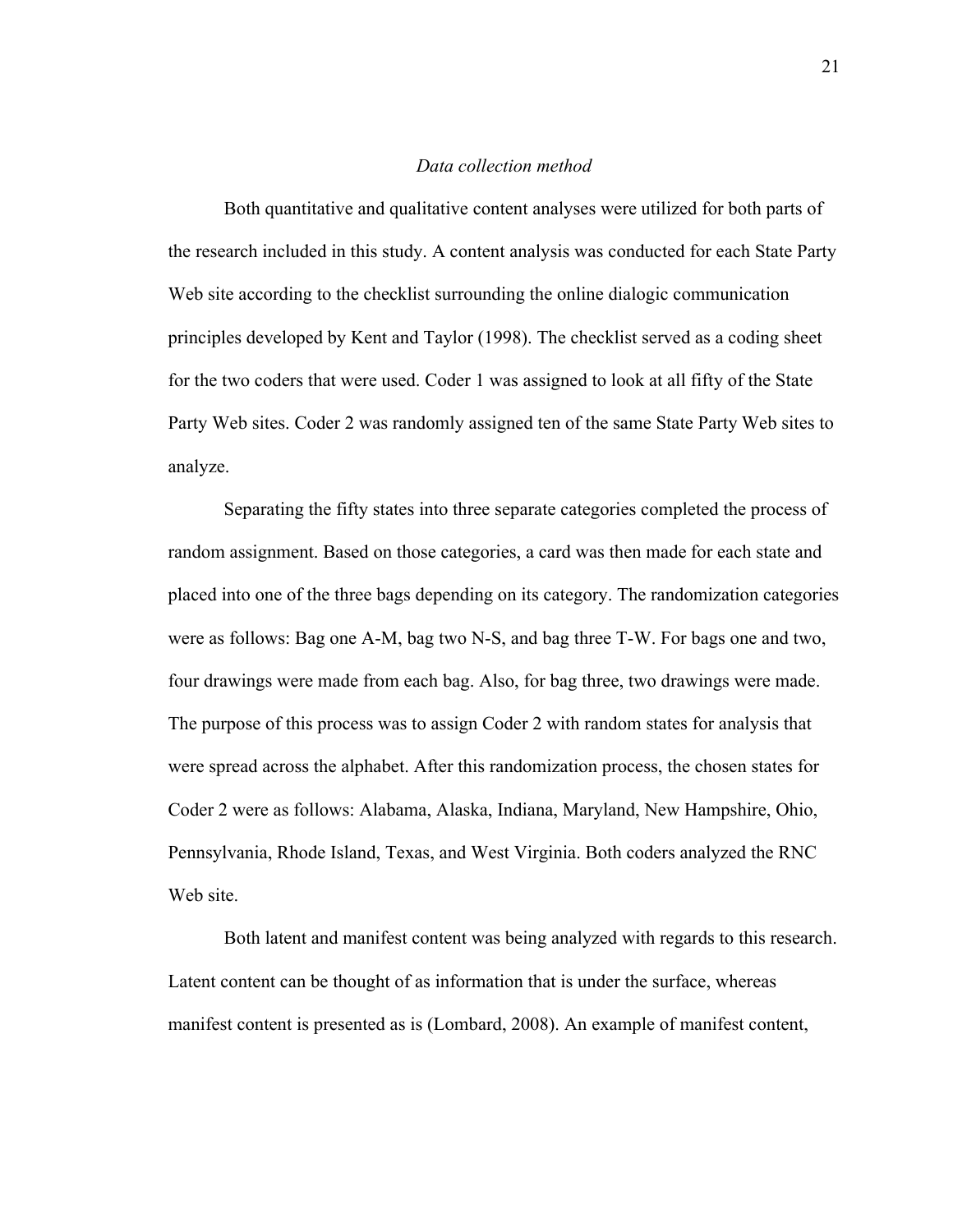with regards to this research, was the presence of a volunteer link on the studied Web site; the link was either there, or it was not. On the other hand, an example of latent content involved looking at the Web site for self-explanatory image maps. This was considered latent content because the subjectivity of the coder came into play with regards to coding this; in other words, the coder had to use his or her best judgment to decide whether or not the image maps were self-explanatory.

The reason that two coders were used was to establish inter-coder reliability: inter-coder reliability referring to two coders reaching the same conclusion after analyzing the same research component (Lombard, 2008). The importance of inter-coder reliability can be explained by thinking about latent and manifest content. It was imperative that the coders received the same results when they were completing their analysis. Due to latent content involving coder subjectivity, a "check" was necessary to make sure that the data that was coded as accurate as it could be.

The population for this study involved fifty-one Web sites; the fifty State Party Web sites and the official RNC Web site. Because of the small amount of Web sites, and the fact that only two coders were used, Holsti's reliability coefficient was used and computed to be .99. Also, given the same factors, no test of intra-coder reliability was completed.

#### *Categories*

Each Web page under analysis was classified into categories based on the presence or absence of the dialogic principles for online communication developed by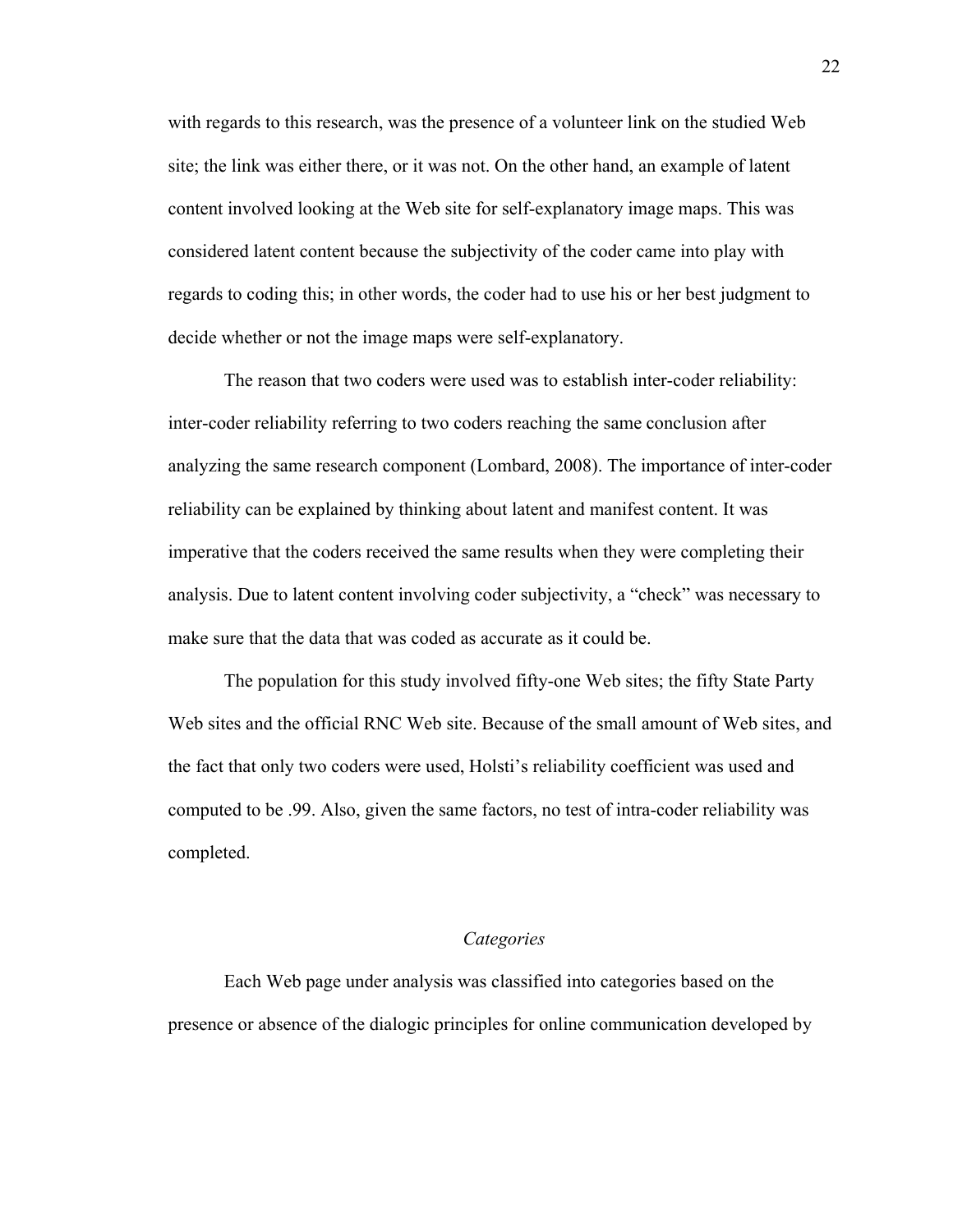Kent and Taylor (1998). It follows, therefore, that the categories of analysis were providing a dialogic loop, ease of interface, conservation of visitors, generation of return visits, and the usefulness of presented information.

Four out of the five principles of online dialogic communication were analyzed on individual coding sheets. Those principles are as follows: dialogic loop, ease of interface, conservation of visitors, and generation of return visits. The last of the online dialogic principles, usefulness of information, was not analyzed on a separate coding sheet, but rather, it was included in the conservation of visitors checklist under the title, "important information present." For a fifth coding sheet, the use of social media was analyzed. Though social media was not a principle of online dialogic communication developed by Kent and Taylor, its addition was considered to be helpful to this research. As noted within the literature review, new social media has become a focus of research lately with regards to communication studies; it therefore felt like a good addition could be made to this pool of knowledge based on this research.

Examples of a coding sheet that was used within this research can be found in Appendix 4. The coding sheets were set up with properties associated with the principles of online dialogic communication; many of which were a continuation from the work of Supa and Zoch (2006). The properties were listed across the top of the provided table, and the names of the Web sites in study were listed downward.

Every time an aspect of the Web site in question fell into one of these categories, it was quantified into that category either by a recording "yes, no," or a numerical value. Analysis was also done in regards to the presence of some components of social media.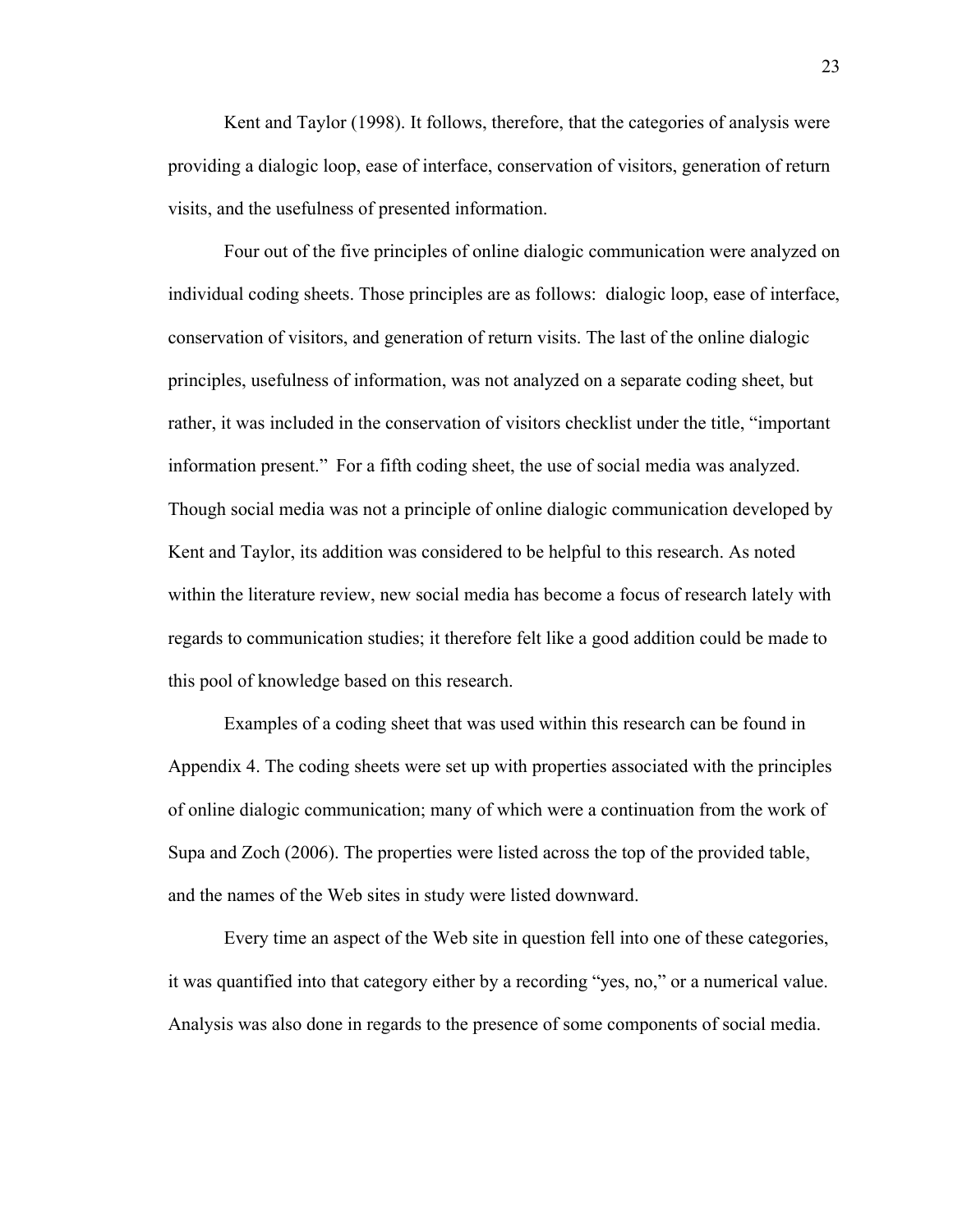#### *Coding Procedures*

The two coders were provided the same computer for purpose of their analysis and used it with the same Internet connection speed, in the same location, and on the same day. The reason for these procedures was to try to eliminate potential bias that would alter the results of the research.

The two coders were both provided with an instruction sheet on how to answer based on their findings. An example of the instructional sheet given to the coders for this study can be found in Appendix 3. Space was given at the bottom of each checklist to include information that the coder found relevant to the study; which was not included in the coding checklist. In the end, these additional notes were discussed between coders for significance in future studies.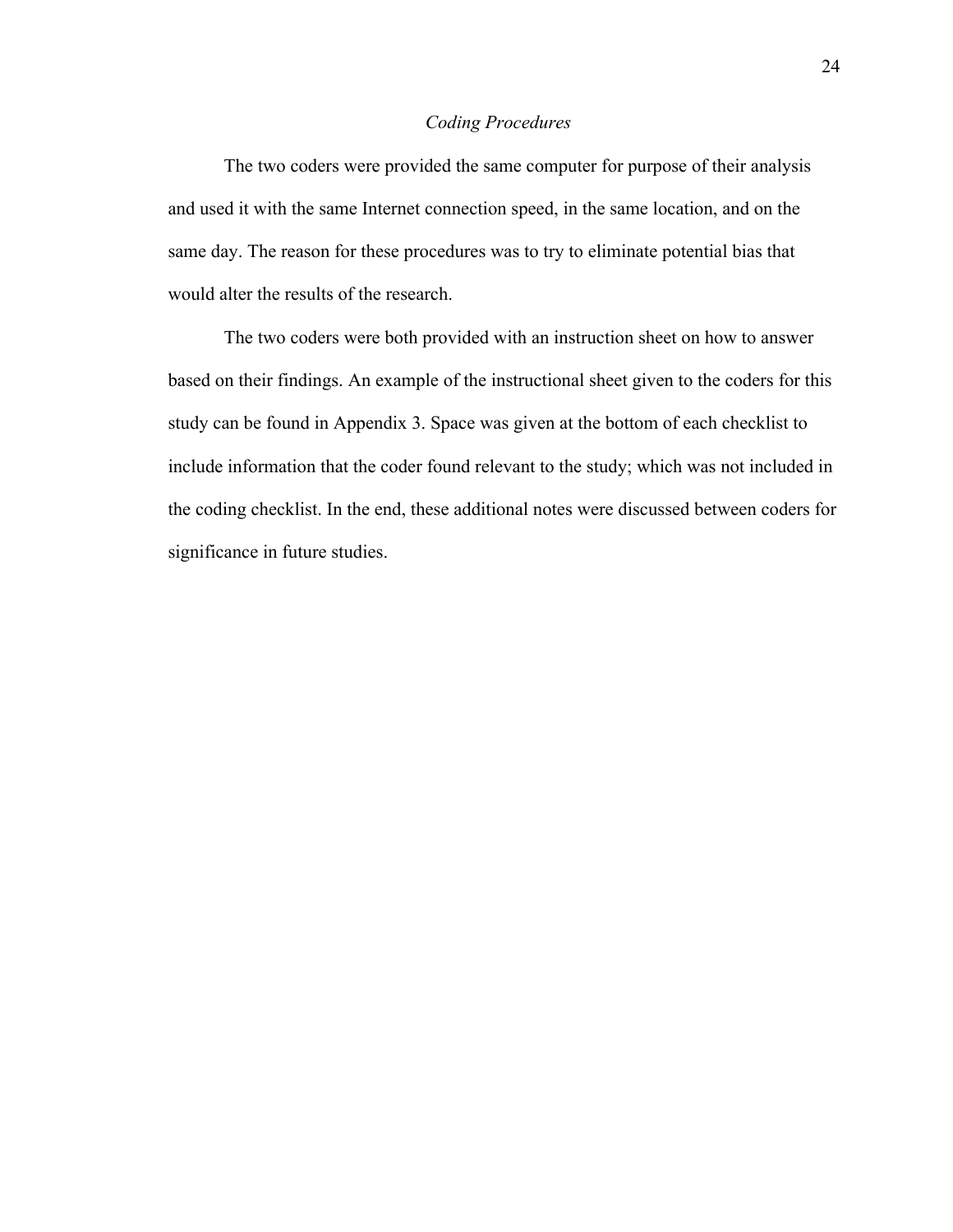#### CHAPTER FOUR

#### Results

Two coders were used to analyze both the individual Republican Party Web sites and the RNC Web site. All together, fifty-one Web sites were researched. Coder one dealt with all fifty-one Web sites, while Coder two researched eleven of the fifty-one Web sites.

It is important to note that any links from a State Party Web site that went to a feature on the RNC Web site, were not counted. The reason for this was that this portion of the study was concerned with what the State Party Web sites offered in terms of dialogic communication themselves; not with the help of the RNC Web site.

Enough evidence was received from the content analysis for each of the four original research questions for this study to be answered. For the purpose of this section of the paper, each of the original research questions will be repeated and then elaborated upon based on the research that was conducted.

# **Question 1: What components of online dialogic communication are found within each individual State Party Web site?**

As the research supported, each of the State Party Web sites offered differing amounts of the principles of online dialogic communication. The principle of the conservation of visitors resulted in the most uniform positive results for the State Party Web sites. In regards to this principle, one hundred percent of the State Party Web sites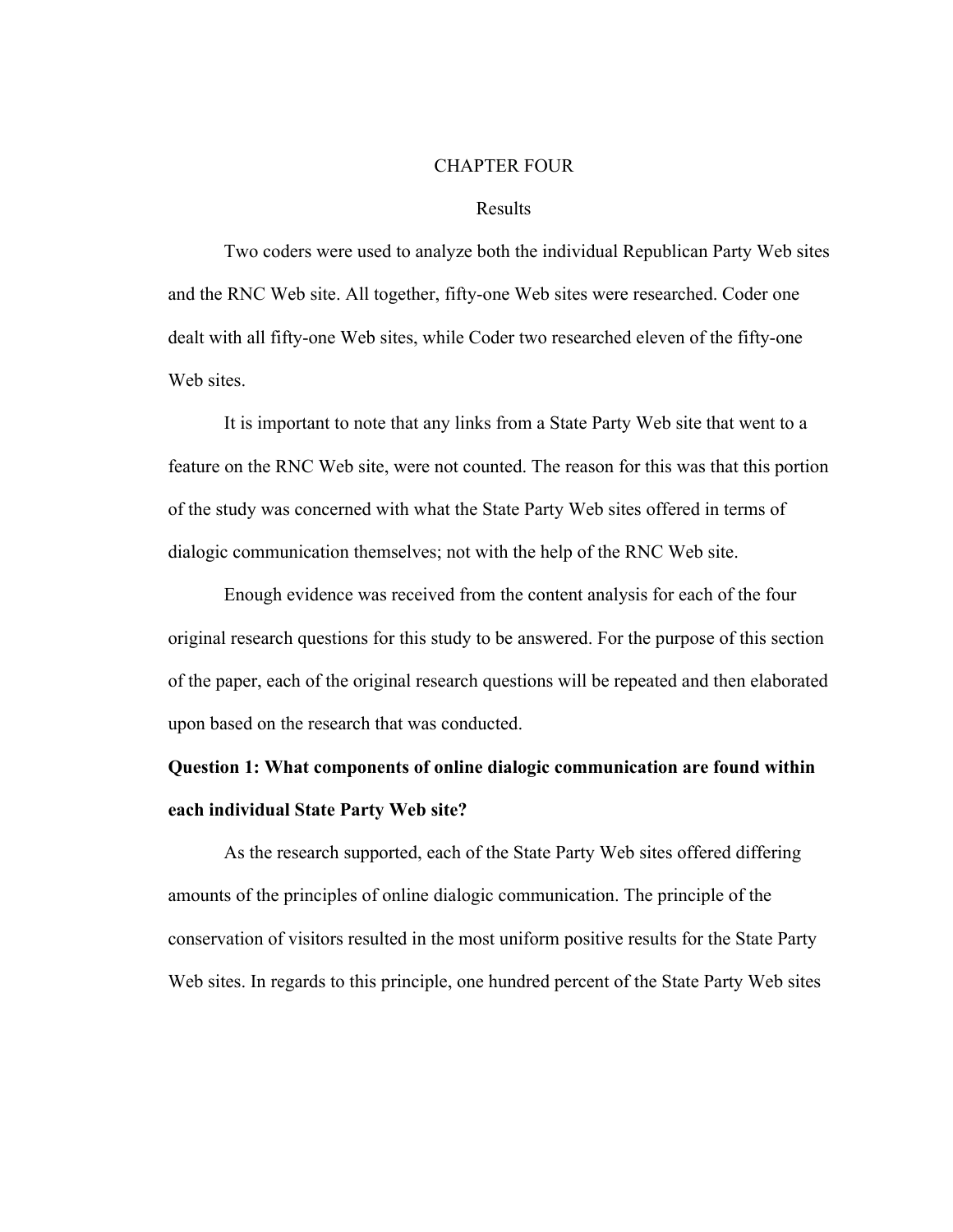satisfied the following categories: having links hidden by graphics, important information present, posting of date or time, and a short uploading time for the Web site.

Fig. 4.1. *Conservation of visitors—State Party Data*

| Links Hidden By Link | <b>Important Information</b> | <b>Posting Of</b> | <b>Short Uploading</b> |
|----------------------|------------------------------|-------------------|------------------------|
| <b>Buttons</b>       | <b>Present</b>               | Date/Time         | Time                   |
| $100\%$              | $100\%$                      | $100\%$           | $100\%$                |

The other category for this principle, the amount of advertisements, had the highest percentage being thirty-two percent (16) of State Party Web sites having zero advertisements. The second highest percentage was that of thirty percent (15) of the State Party Web sites having only one advertisement.

| <b>Amount of</b><br>Advertisements Of States Of States |                          | Number Percentage |
|--------------------------------------------------------|--------------------------|-------------------|
|                                                        | 16                       | 32%               |
|                                                        | 15                       | 30%               |
| $\overline{2}$                                         | $\overline{\mathcal{L}}$ | 10%               |
| $\overline{3}$                                         | 3                        | $6\%$             |
|                                                        |                          | 14%               |
| $\overline{\mathbf{5}}$                                |                          | $2\%$             |
|                                                        | $\overline{2}$           | $4\%$             |
|                                                        |                          | $2\%$             |

Fig. 4.2**.** *Amount of Advertisements—State Party Data*

*Research Question 1A***:** How are the online dialogic principles employed to create two-way relational communications?

This paper has provided many answers to this question, but each dialogic

principle offers its own opportunities for establishing two-way relational

communications. Eighty-six percent (43) of the State Party Web sites offered the option

of contacting the State Party and seventy-four percent (37) provided the option of directly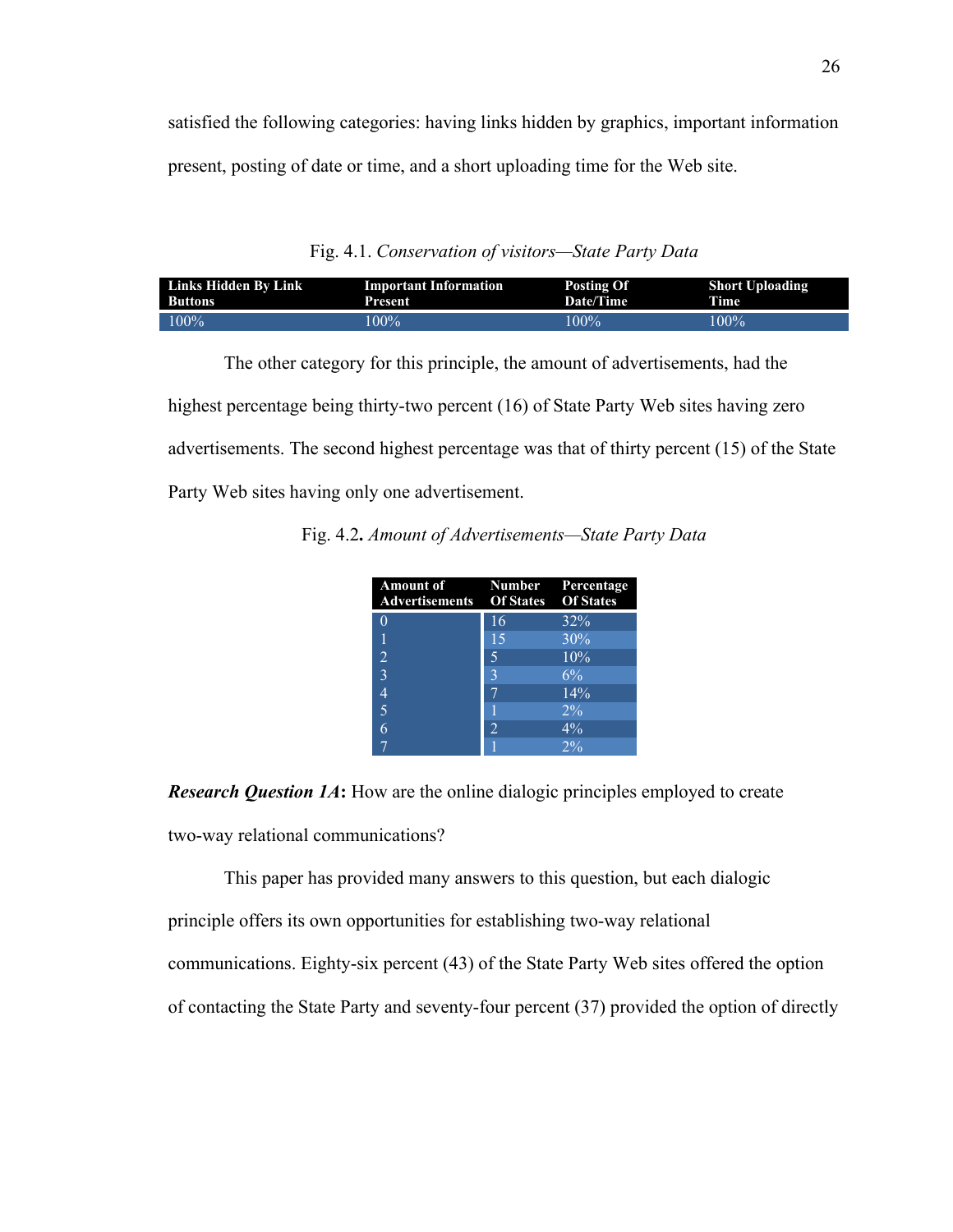contacting the State Party. These results help display an effort on the part of the State Parties to establish two-way relational communication.

| <b>Can Send</b><br><b>Messages</b><br><b>To Party</b> | Able To<br><b>Request</b><br><b>Information</b><br>Regularly | Presence<br><b>Of Surveys</b><br>0r<br><b>Opinions</b> | <b>Option To</b><br>Receive<br><b>News</b> | Average<br><b>Register To</b> Numbers Of<br>Ways<br><b>Available To</b><br>Contact | <b>Direct</b><br>Contact<br>Option | Welcome<br>Message | <b>Candidate Or</b><br><b>Elected Officials</b><br>Listed/Contact |
|-------------------------------------------------------|--------------------------------------------------------------|--------------------------------------------------------|--------------------------------------------|------------------------------------------------------------------------------------|------------------------------------|--------------------|-------------------------------------------------------------------|
| $86\%$ Yes                                            | $48\%$ Yes                                                   | 18%Yes                                                 | $48\%$ Yes                                 |                                                                                    | $90\%$ Yes                         | $24\%$ Yes         | $96\%$ Yes                                                        |
| $14\%$ No                                             | $52\%$ No                                                    | $82\%$ No                                              | $52\%$ No                                  |                                                                                    | $10\%$ No                          | 76%No              | $4\%$ No                                                          |

*Fig. 4.3. Dialogic Loop---State Party Data* 

If the State Party Web sites were not created with the idea of fostering two-way relational communication, different ways to contact the Parties themselves would not likely be given. Rather, it is in the ability of the visitor to directly contact the State Party for purposes of communication that the desire for the establishment of two-way communication is revealed. The fact that the average number of ways to contact a State Party through the information provided on the Web site was eight helps show that desire.

The principle of ease of interface had very different results than that of the dialogic loop. Both the categories of major links being clearly identified and minimal graphic reliance had one hundred percent (50) presence on the State Party Web sites. The presence of a help button category, however, was rather weak with only six percent (3) of the State Party Web sites containing this feature.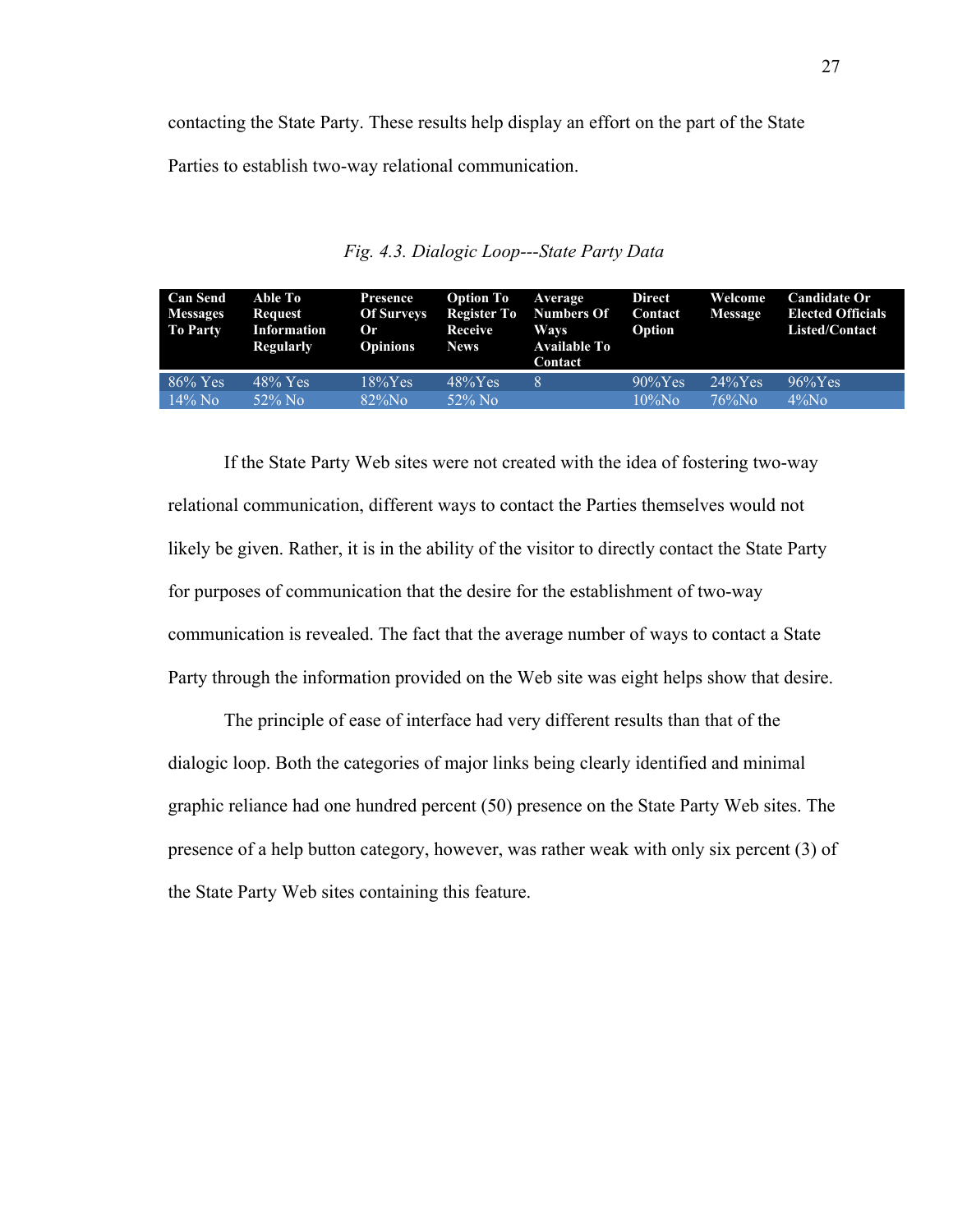| <b>Major</b><br>Links<br><b>Clearly</b><br><b>Identified</b> | Search<br><b>Engine</b><br>Box | Self-<br><b>Explanatory</b><br><b>Image Maps</b> | <b>Graphic</b><br><b>Reliance Button</b> | <b>Minimal</b> Presence<br>Of Help |
|--------------------------------------------------------------|--------------------------------|--------------------------------------------------|------------------------------------------|------------------------------------|
| 100%<br><b>Yes</b>                                           | 52%<br>Yes                     | 38% Yes                                          | $100\%$<br>Yes                           | $6\%$ Yes                          |
| $0\%$ No                                                     | 48%<br>No                      | $62\%$ No                                        | $0\%$ No                                 | $94\%$ No                          |

Fig. 4.4. *Ease of Interface—State Party Data*

*Research Question 1B***:** Do different State Party's Web sites offer more dialogic communication opportunities than others?

The research that was compiled within this study compared the presence of the properties of online dialogic communication across the fifty State Party Web sites; the results did differ. Based on the principle and associated categories that were being analyzed at the time, different states produced different results. For example, Kansas was particularly weak when dealing with the principle of generation of return visits with a percent presence of fifty. On the other hand, Ohio was relatively strong for the principle of generation of return visits with a percent presence of seventy-five, but slightly weaker than Kansas with regards to conservation of visitors principle. Both the categories of dialogic loop and ease of interface had the same percentage of presence for the State Party Web sites of Kansas and Ohio, one hundred percent (50).

| Party<br><b>Name</b> | Loop | <b>Of Return</b> Interface of Visitors<br><b>Visits</b> |        | State Dialogic Generation Ease Of Conservation |
|----------------------|------|---------------------------------------------------------|--------|------------------------------------------------|
| <b>Kansas</b>        | 83%  | 50%                                                     | $67\%$ | $100\%$                                        |
| Ohio                 | 83%  | 75%                                                     | $67\%$ | 80%                                            |

Fig. 4.5. *Kansas and Ohio Presence of Dialogic Principles—State Party Data*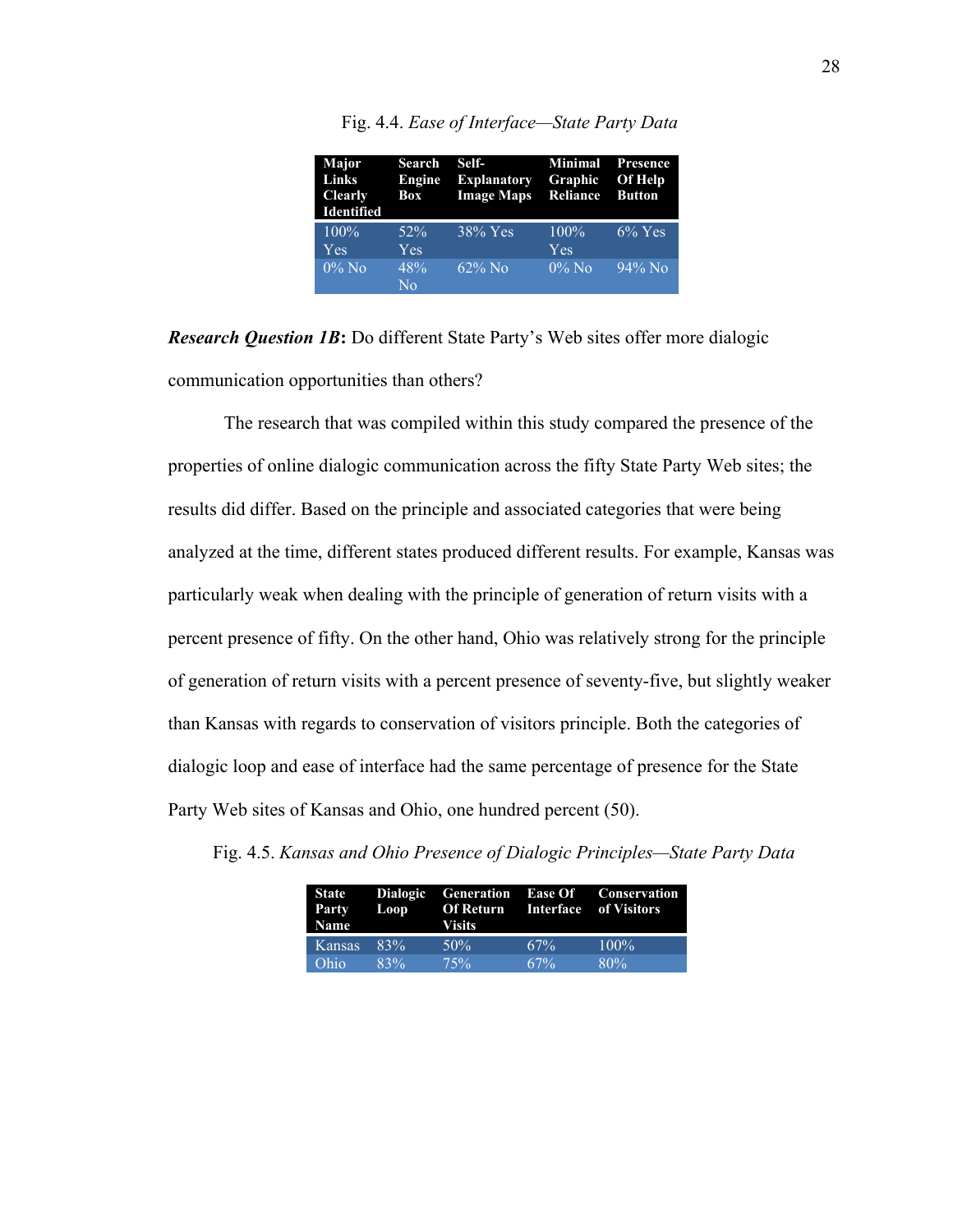Each State Party Web site had its own strengths and weaknesses in regards to the principles of online dialogic communication.

# **Research Question 2: Does the geographical location of the State Party have anything to do with the presence of the online dialogic principles?**

Given the different strengths and weaknesses for each of the State party Web sites in dealing with the principles of online dialogic communication, it cannot be stated that State parties within one particular region of the United States portrayed a greater degree of these principles. There were no clear regional differences between the presences of online dialogic principles.

*Research question 2A*: Does culture seem to play a role in the presence of absence of the principles of dialogic communication on the Party Web sites?

This study did not reveal that culture had an effect on whether or not a State Party's Web site displayed the principles of online dialogic communication. However, Hawaii, which is often times known as a more laid back culture, did offer a less organized Web site than the other states. What was interesting was that two states that were considered to be major players in the 2008 elections, Florida and Alaska, were two of the few states that did not offer the ability to contact the State Party via the Web site. **Research Question 3: What components of online dialogic communication are found within the Republican National Committee, RNC, Web site?**

This study also looked into the RNC Web site for the principles of online dialogic communication so as to see if this Web site was more progressive than those of the State Parties. The results of the research showed that different aspects of every one of the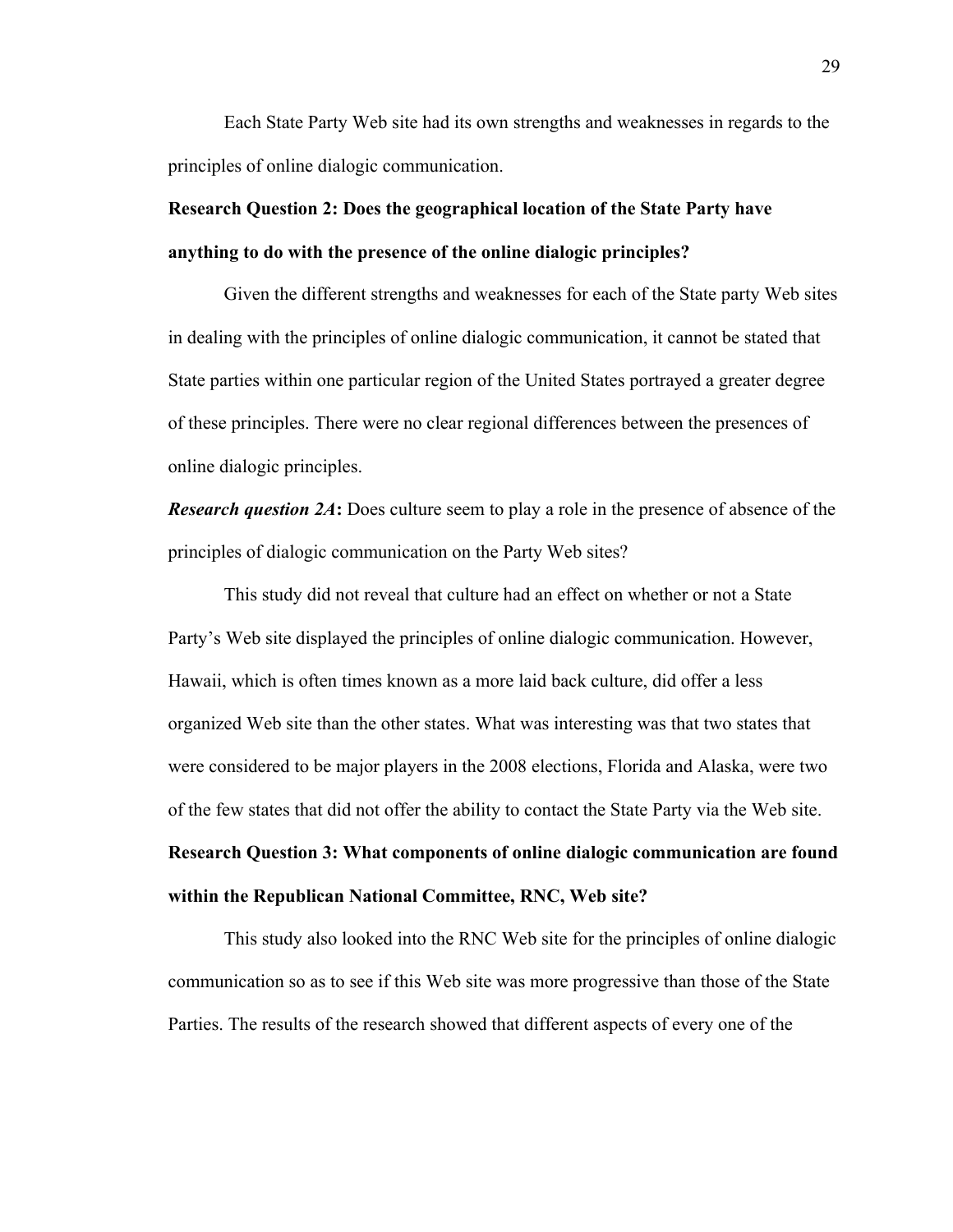principles were present within the RNC Web site. These results help prove that the Republican Party is making an effort to establish a type of two-way relational communication with their publics.

The strongest representation of the principles was found with regards to the dialogic loop. With regards to this principle, every category for the RNC Web site resulted in a positive response except for the welcoming message.

| <b>Can Send</b><br><b>Messages</b><br><b>To Party</b> | Able To<br><b>Request</b><br><b>Information</b><br><b>Regularly</b> | <b>Presence</b><br>Of<br><b>Surveys</b><br>0r<br><b>Opinions</b> | Option<br>Тo<br>Register<br>Tо<br>Receive<br><b>News</b> | <b>Numbers</b><br><b>Of Ways</b><br>Available<br><b>To Contact</b> | <b>Direct</b><br>Contact<br>Option | <b>Welcome</b><br>Message | <b>Candidate Or</b><br><b>Elected Officials</b><br>Listed/Contact |
|-------------------------------------------------------|---------------------------------------------------------------------|------------------------------------------------------------------|----------------------------------------------------------|--------------------------------------------------------------------|------------------------------------|---------------------------|-------------------------------------------------------------------|
| Yes                                                   | Yes                                                                 | Yes.                                                             | Yes                                                      | 35                                                                 | Yes                                | No                        | Yes                                                               |

Fig. 4.6*. Dialogic Loop—RNC Data*

The weakest representation of a principle for the RNC website was that of the generation of return visits. While six out of the nine categories for this principle were positive for this Web site, three were not. As one can see below, the categories of event listings, forums/chats, and FAQs/Q and A have resulted in no presence.

| Event<br>Listings | <b>Links To</b><br>Other<br>Party<br>Web sites | <b>Bookmark</b><br><b>Encouragement</b> | <b>Forums</b> | Regularly<br>Updated,<br>Downloadable<br>Info | <b>Information</b><br>Delivered<br>Via Mail Or<br>Web | Updated<br>News Or<br><b>Information</b><br><b>Within Last</b><br>15 Days | <b>FAO</b><br>S<br>And<br>$O+A$ | <b>Volunteer</b> |
|-------------------|------------------------------------------------|-----------------------------------------|---------------|-----------------------------------------------|-------------------------------------------------------|---------------------------------------------------------------------------|---------------------------------|------------------|
| N <sub>o</sub>    | Yes                                            | Yes                                     | No            | Yes                                           | Yes                                                   | Yes                                                                       | No                              | Yes              |

Fig. 4.7. *Generation Of Return Visits—RNC Data*

*Research question 3A:* Is there any notable difference between the presences of tested dialogic principles found on the RNC Web site versus the individual State Party Web sites?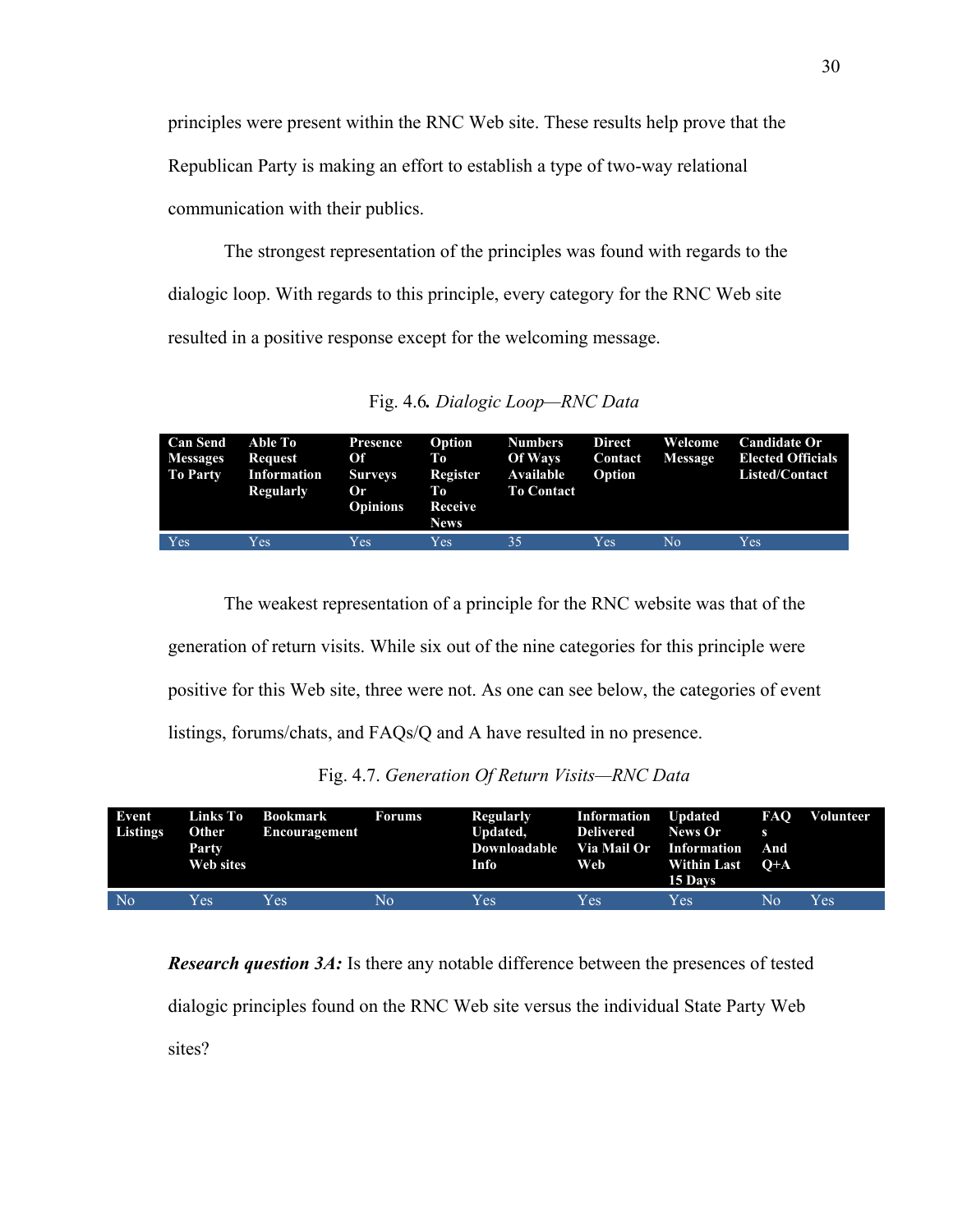Both the State Party and RNC Web sites offered evidence of all of the principles of online dialogic communication; which helps provide support for the idea that the Republican Party is making an effort to establish open communication with their public. The RNC Web site did seem more sophisticated and organized than many of the State Party Web sites; which more readily leads the way to the possibility of establishing communication. The RNC Web site portrayed around the same amount of all of the principles of online dialogic communication except that of the dialogic loop; of which it exceeded the State Party Web sites.

With regards to the principle of dialogic loop, the only two categories that the State Party websites were relatively close to the RNC Website in the amount present were those of a direct contact option and having a candidate or elected officials contact available.

| Web site   | Can<br><b>Send</b><br><b>Messages</b><br><b>To Party</b> | Able To<br><b>Request</b><br><b>Information</b><br><b>Regularly</b> | Presence<br>Of<br>Surveys<br><b>Or</b><br><b>Opinions</b> | Option<br>Tо<br>Register<br>Tо<br><b>Receive</b> | <b>Numbers</b><br><b>Of Ways</b><br>Available<br>Тo<br>Contact | <b>Direct</b><br>Contact<br>Option | Welcome<br>Message | <b>Candidate Or</b><br><b>Elected</b><br><b>Officials</b><br>Listed/Contact |
|------------|----------------------------------------------------------|---------------------------------------------------------------------|-----------------------------------------------------------|--------------------------------------------------|----------------------------------------------------------------|------------------------------------|--------------------|-----------------------------------------------------------------------------|
|            |                                                          |                                                                     |                                                           | <b>News</b>                                      |                                                                |                                    |                    |                                                                             |
| <b>RNC</b> | $100\%$ Yes                                              | $100\%$ Yes                                                         | $100\%$ Yes                                               | $100\%$ Yes                                      | 35                                                             | $100\%$ Yes                        | $100\%$ No         | $100\%$ Yes                                                                 |

Fig. 4.8*. Dialogic Loop—State Party and RNC Data Comparison*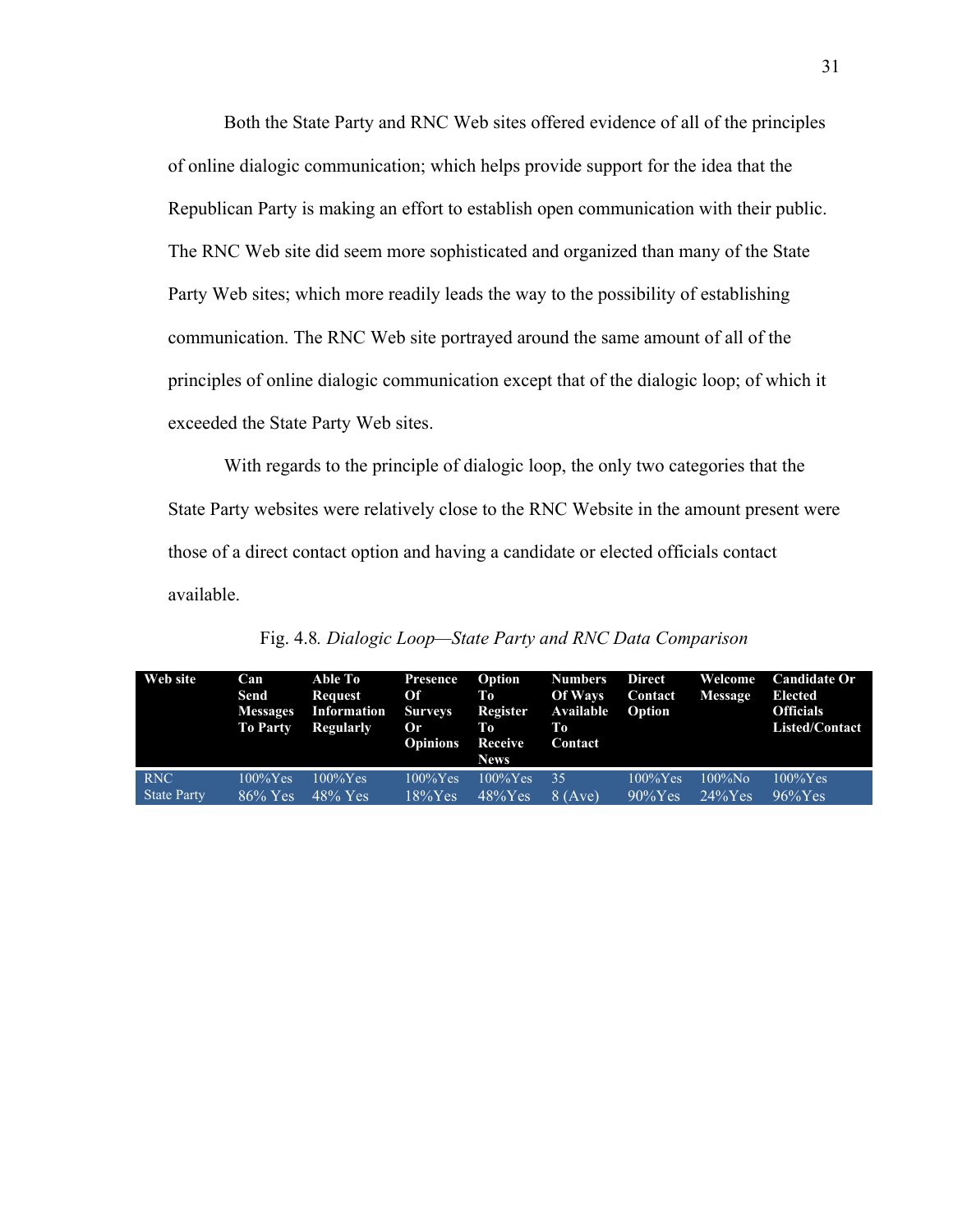# **Research Question 4: Do the State Party or RNC Web sites possess any components of new social media?**

The components of new social media were found within both the State Party and RNC Web sites to a certain degree. While many State Party Web sites were starting to offer blogging technology, only two percent (1) offered the option to upload material to the Web site. Massachusetts was the only State Party website to offer the option to upload material to the website; an option that is considered to be a key component of social media. The strongest category for the presence of social media on the State Party Web sites was the ability to connect to other forms of social media, which included seventy percent (35) of the Web sites having this option.

| Blog       | <b>Create Profile</b><br>Option | Able To Upload Photos Or<br>Video | <b>Podcasts</b> | <b>Alerts</b> | Connect<br>Tо<br>Other<br>Social<br>Media | <b>Coalitions</b> |
|------------|---------------------------------|-----------------------------------|-----------------|---------------|-------------------------------------------|-------------------|
| $42\%$ Yes | $20\%$ Yes                      | $2\%$ Yes                         | $12\%$ Yes      | $64\%$ Yes    | $70\%$ Yes                                | $30\%$ Yes        |
| 58%No      | $80\%$ No                       | 98%No                             | $88\%$ No       | $36\%$ No     | $30\%$ No                                 | $70\%$ No         |

Fig. 4.9. *Presence of Social Media Components—State Party Data*

However, the fact that the State Party Web sites are starting to offer blogging capabilities, as well as connection opportunities, to social media sites helps give reason to the argument that the Republican Party is trying to adapt to the new world of social media and CMC. An even stronger component for this argument involved the social media area of the RNC Web site, MYGOP. In fact, the results of social media for the RNC website were all positive except for the podcast category.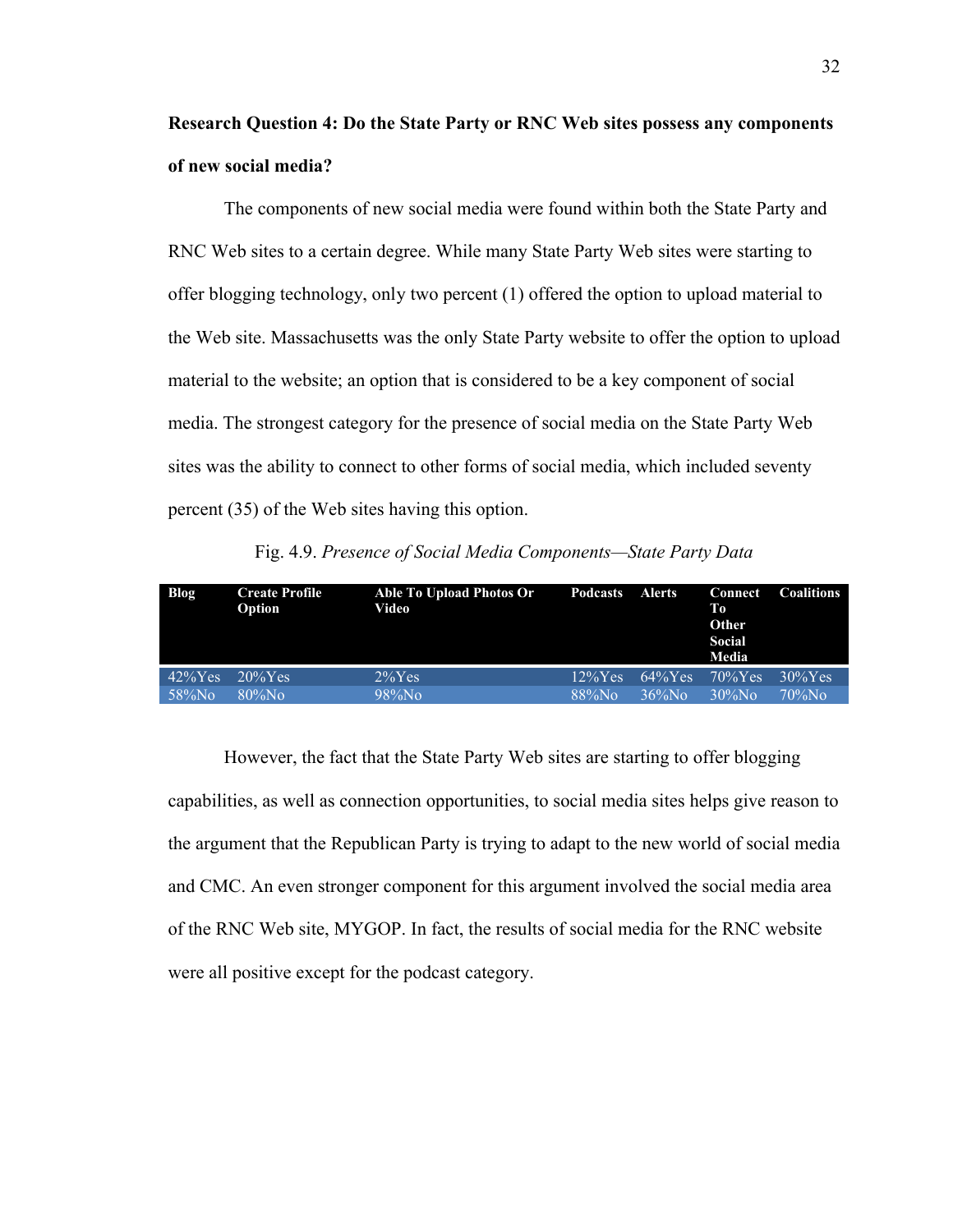| Name           |     | Coder Blog Create Profile<br>Option | Able To Upload Photos Or<br>Video |    |     | Podcasts Alerts Connect<br><b>To</b><br>Other<br>Social<br>Media | <b>Coalitions</b> |
|----------------|-----|-------------------------------------|-----------------------------------|----|-----|------------------------------------------------------------------|-------------------|
|                | Yes | Yes-My GOP                          | Yes                               | No | Yes | Yes                                                              | Yes               |
| $\overline{2}$ | Yes | Yes                                 | Yes                               | No | Yes | Yes                                                              | Yes               |

Fig. 4.10 *Social Media—RNC Data*

The Republican Party Web sites, both State Parties and RNC, have a good start on creating an atmosphere that is suitable to dialogic communication; however, there are areas, such as social media and the principle of generating return visits, which need some work. With some additional effort, the Republican Party Web sites could potentially foster an environment that welcomes dialogic communication.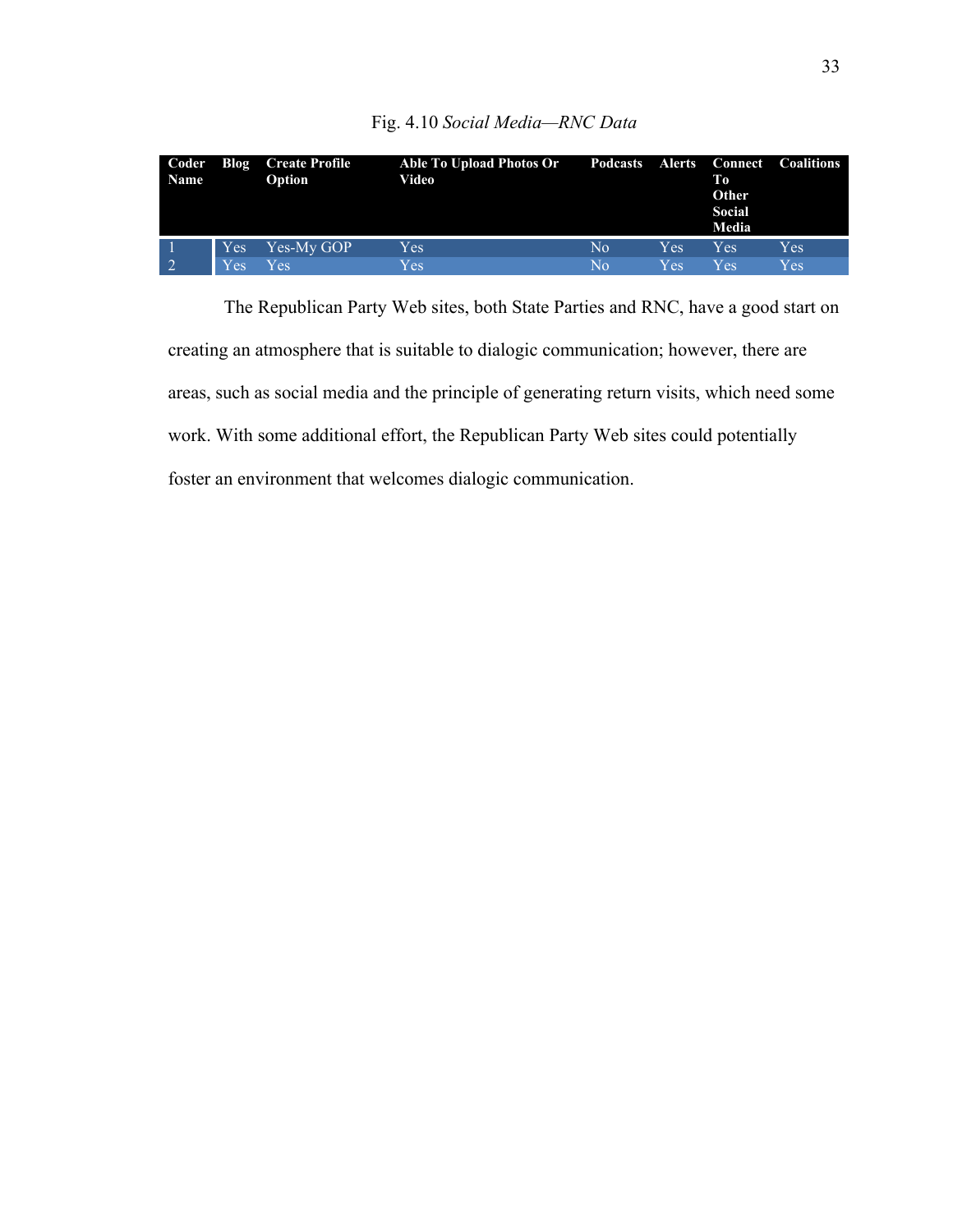#### CHAPTER FIVE

#### **Discussion**

## *Dialogic loop*

With regards to the individual State Party Web sites, the presence of the principle of a dialogic loop for online communication was not particularly strong. The categories that were decided to be representations of a presence of dialogic properties were as follows: the ability to send messages to the State Party, the ability to request information regularly, the presence of surveys or opinions, the option to register to receive news, the number of ways available to contact, a direct contact option, and the presence of a welcome message. While a few of these categories proved strong, such as the ability to send messages to the State Party and the number of ways available to contact the State Party, the overall results did not show a significant presence of a dialogic loop with regards to the State Party Web sites.

All but seven of the State party Web sites offered an option of sending a message to the State Party, which resulted in an eighty-six percent presence across the State Party Web sites for this category. The seven State Parties that did not offer this option at the time of observation were as follows: Alaska, Florida, Mississippi, Missouri, New Hampshire, Utah, and Vermont. A State Party Web site was coded as offering a way to send a message to the Party if any email was present for the Party, be it general or not, or if a comment form was provided within the Web site. A possible explanation for two of these State Parties would involve the enormous amount of media attention surrounding those states. Alaska was receiving lots of attention because of Vice President Candidate,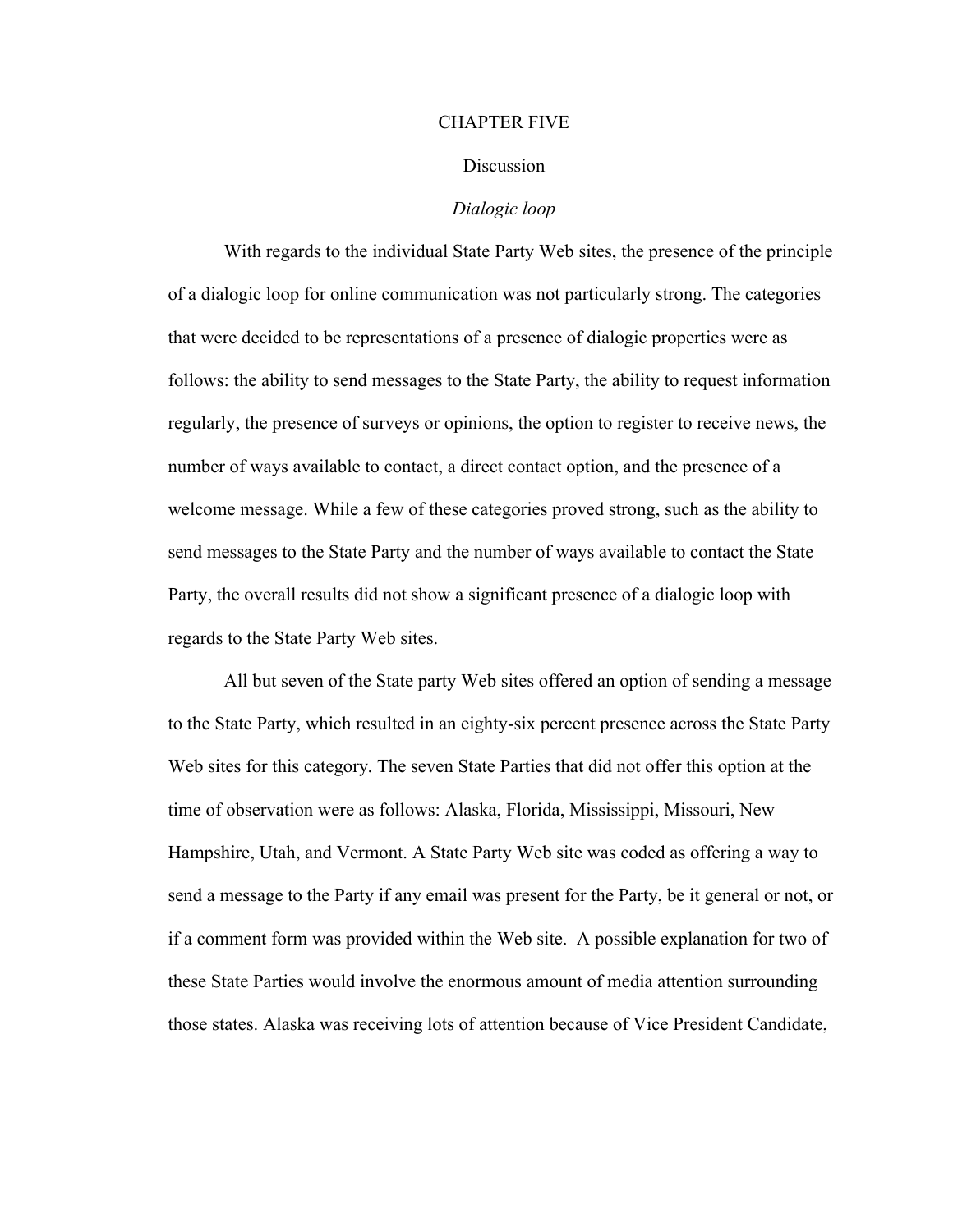Governor Sarah Palin, being from there. Likewise, Florida was receiving a lot of attention due to the previous controversy in the 2004 election that surrounded that state. It is possible that these two State Party Web sites did not want to make their sites open to dialogic communication for these very reasons.

The category of being able to send a message should not be confused with another category that was also tested for under the principle of dialogic loop; which was the presence of a direct contact option. This category differed in that a general email was not acceptable; but rather, a direct contact email had to be given in order for the Web site to be coded as having this option. An example of a general email would be concerns@indgop.org, whereas for the purpose of this study, an example of a direct email would be  $Bob@indgop.org.$ 

In regards to the direct contact category, seventy-four percent of the State Party Web sites had this option available; which is lower than the category of general contact. All of the State Parties that were previously categorized as being in absence of having a general contact option were also included in this category as lacking the studied feature of direct contact. The rest of the State Parties that neglected a direct contact option were Hawaii, Michigan, New Jersey, Rhode Island, Minnesota, and Wyoming. A possible reason as to why a direct contact option was not provided for these State Parties could be oversight; the Web sites of these State Parties were not very advanced. It is possible that the creators of the content on these State Party Web sites were not as educated on current matters of internet communication as the other State Party Web site creators were.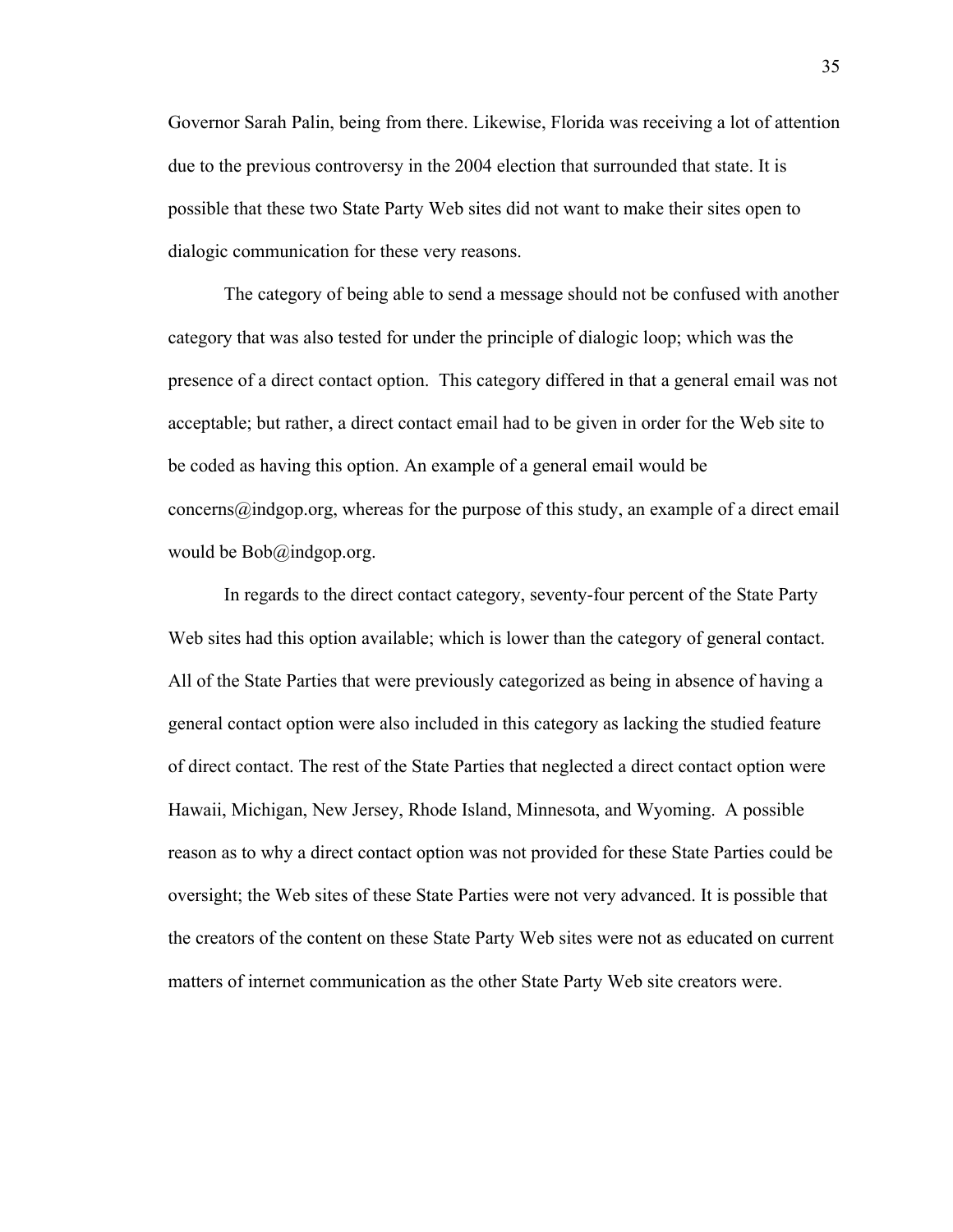Two categories that were tested for under the principle of dialogic loop resulted in the same success rate of forty-six percent. These categories were as follows: the ability to request information regularly and the option to register to receive news.

When the coding sheets were originally created, it was thought that there might be some differences between these two categories. The possibility of a difference was seen between signing up for a regular time frame for updates such as monthly or weekly, which would be placed under the category of receiving information regularly, versus signing up to stay informed about random matters, which would have fallen under the other category. The reason that the success rate for both of these categories was the same, however, was due to the fact that a distinction could not be made in regards to how often, or regularly, one was going to receive updates once they registered for the service. As a result of this, the categories were quantified as the same.

The presence of a welcome message can be seen as important to establishing a dialogic loop of communication because the visitor may get the feeling, from the presence of such a message, that those involved with the organization that is associated with the Web site are open to communication with them. For this research, a Web site was not quantified as having a welcome message if nothing more was said than one sentence of welcome. The reason for this was that, for the purpose of establishing a dialogic loop, the researcher felt that more had to be said by the organization in order to give the impression of a vested interest in its public. The success rate for a welcome message, with regards to State Party Web sites, was only twenty-eight percent.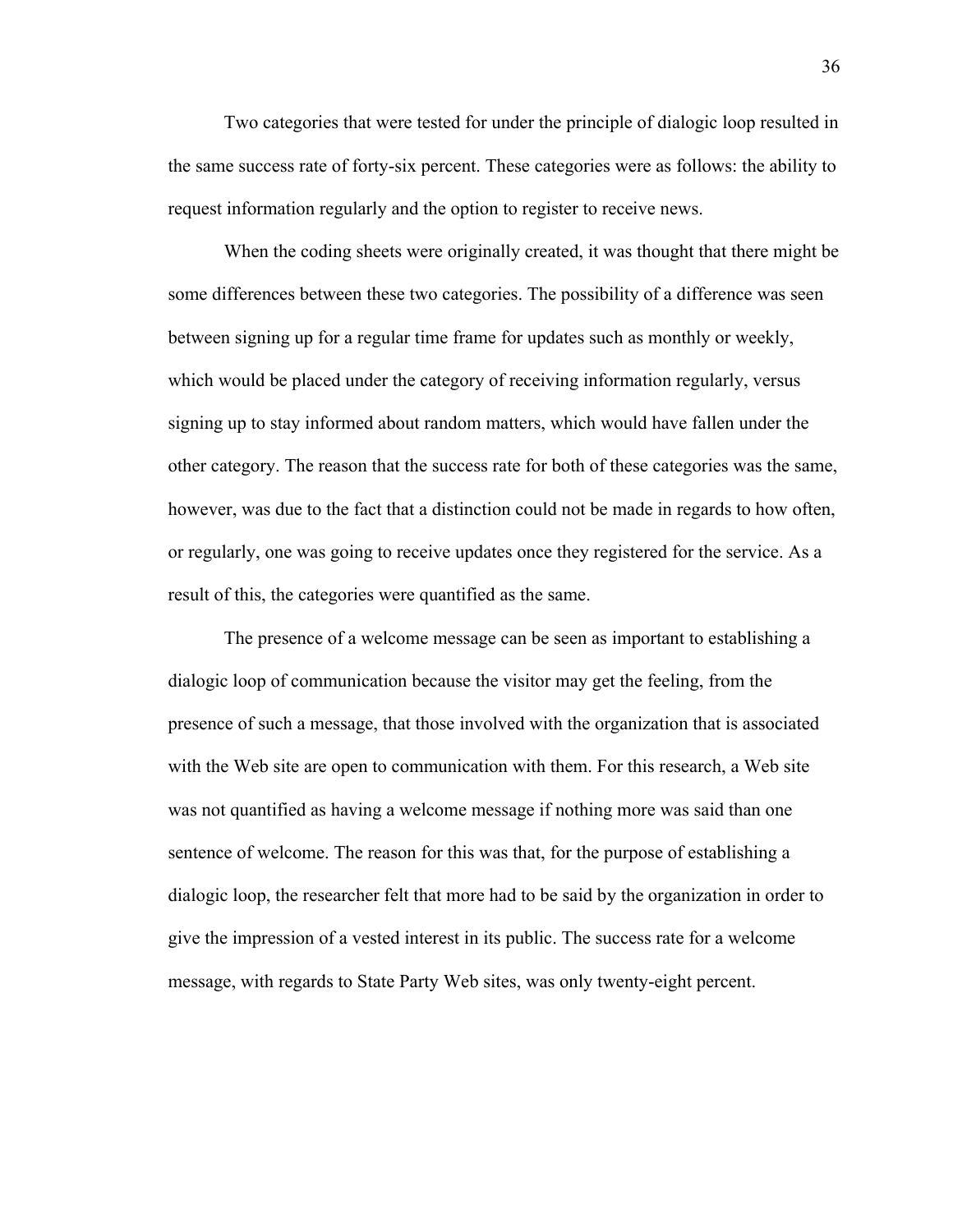Another poor category for the State Party Web sites was the presence of surveys or opinions. For the purpose of this research, petitions were included in this category because they too make one's voice heard. The presence rate for this category was only eighteen percent. A probable explanation for this low presence rate is that the State Party Web sites are just slowly beginning to include more interactive components to their Web sites. The State Party Web sites that did include this category could be the prototypes for other State Parties.

A successful category was that of being able to contact a candidate or elected official. At the time of research, only two states did not offer this option: Alaska and New Jersey. As a result, the rate of presence for this category was ninety-six percent.

Lastly, one category with rather high presence numbers was that of the number of ways one was able to contact the State Party. Because this portion of the research was only dealing with the State Party, only contacts associated with the State Party were counted; elected officials, national contacts, and county contacts were not included. A contact was considered any of the following: presence of an email, fax number, phone number, or address. After the amount of contacts possible for a State Party was counted, it was then entered in the coding sheet.

Across all of the State Parties, four hundred and six Party contacts were offered; which resulted in an average of eight contacts per State Party. The State Party with the greatest contact options was Washington. This information also coincided with the category of having information delivered via regular postal mail or email, which can be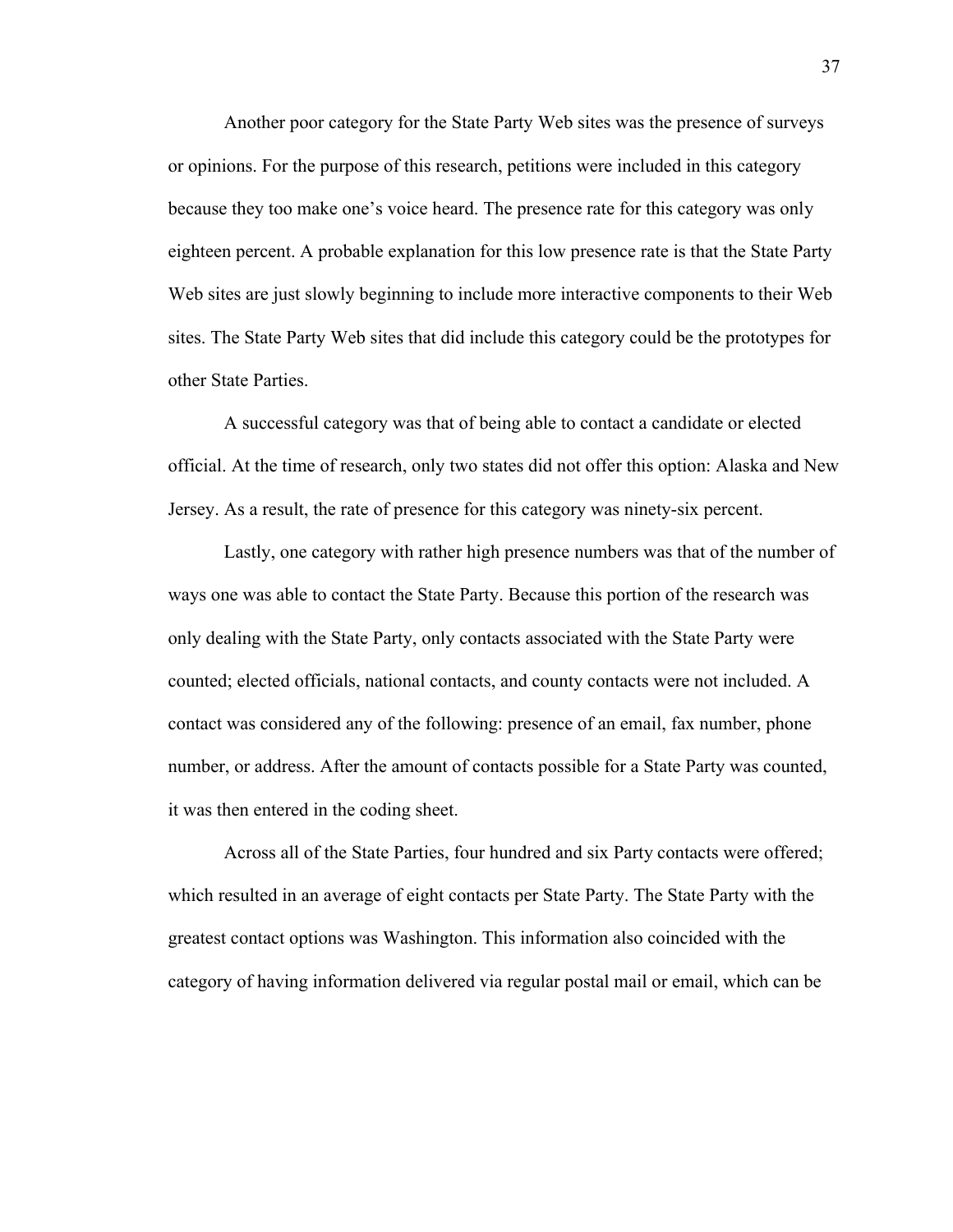found under the next principle of generating return visits; all forty-six percent were found to offer at least email updates.

#### *Generation of return visits*

With regards to State Parties and elections, generating return visits should be of concern. The reason for this is that the State Parties are challenged with getting a continuous stream of information out about candidates and events; they need the visitor to return to the Web site so as to continue to be informed, persuaded, or coaxed into getting further involved. Considering that only fifty-four percent of State Party Web sites offered a direct volunteer option for the Party, one can see how this study resulted in a relatively poor showing for the principle of generating return visits. A Web site was quantified as having a volunteer option only if the provided link stayed within the State Party Web site and did not go to the RNC Web site. This was because this study was concerned with each individual Web site's ability to establish dialogic communication.

The categories for analysis based on the principle of generating return visits were as follows: links to other related Web sites, bookmark encouragement, presence of forums or chats, having regularly updated information to download, the option of information to be delivered via the postal mail or email, news updated within the last fifteen days, a question and answer section, and an events listing.

One category of analysis under this principle, the presence of forums or chat rooms, resulted in a zero percent presence across all of the State Party Web sites. It should be noted, however, that Web logs, or blogs, were not included in this category.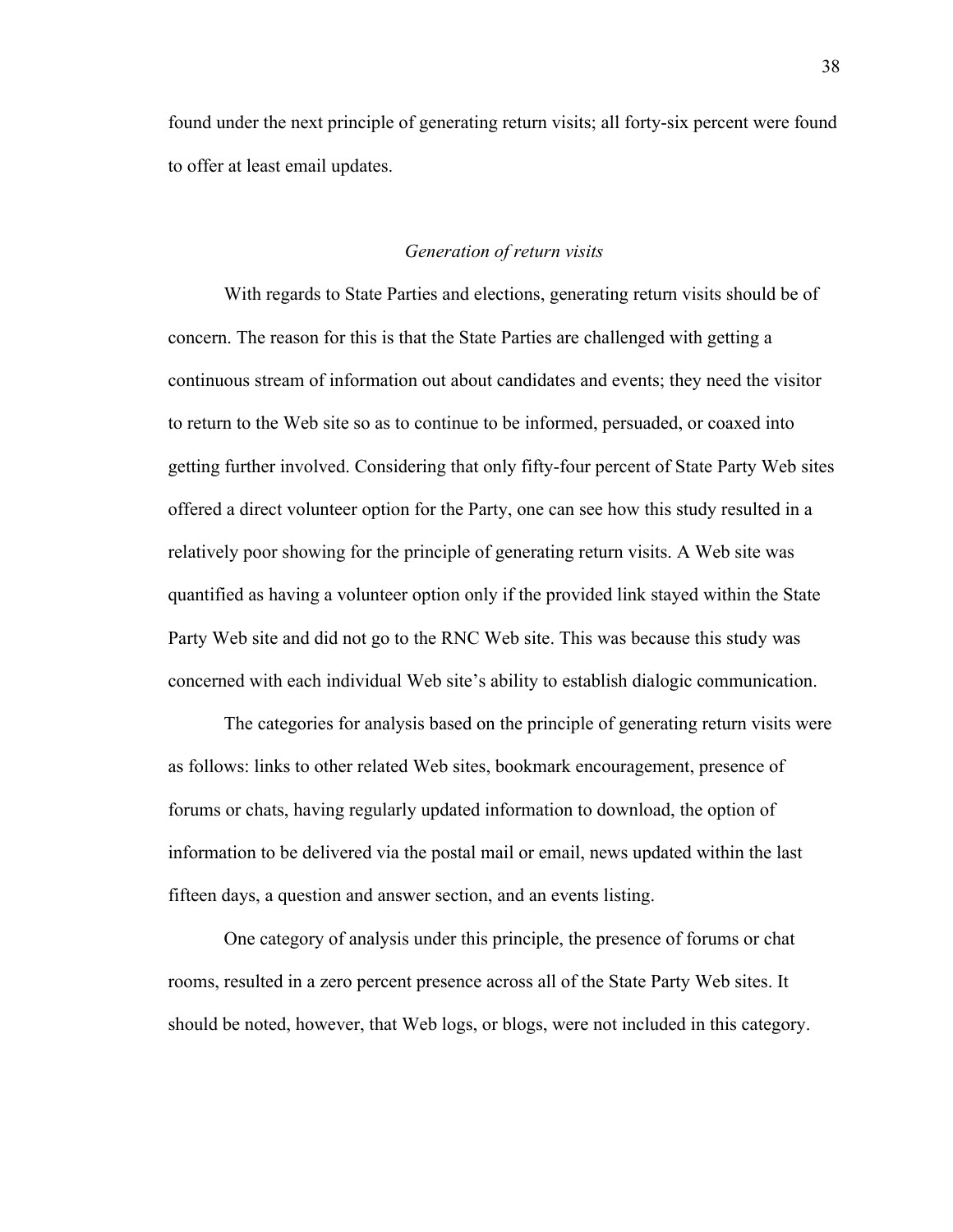Again, it is possible that the State Party Web sites are just now getting into incorporating more of the dialogic principles of online communication into their structure, and that they have not yet added this feature. Another possible explanation is that the State Party Web sites do not want to offer the possibility for negative comments to be made on their Web sites; a feature that would likely be possible if forums or chats were made present on their Web sites. If this last reason were the case, however, this would be directly against the principles of online dialogic communication; which together are used to create two-way relational communication.

Another two categories with poor results were that of bookmark encouragement and having a Frequently Asked Questions, FAQs, or Question and Answer, Q and A, section. Not one of the State Party Web sites actually had a message presented that encouraged a visitor to either bookmark the Web page, or to continue to check back with the Web site.

Only four out of the fifty State Party Web sites that were researched offered a FAQ or Q and A section, which resulted in only an eight percent total. The four State Parties that included this option were Alaska, Florida, Illinois, and Ohio. What is interesting about this is that Alaska and Florida were two of the State Parties that did not offer either a general or direct contact option.

Once again, Alaska and Florida likely did not offer a direct contact, or a general contact, option give the publicity surrounding both of these states. It is possible that both the State Parties of Alaska and Florida did not want to have dialogic communication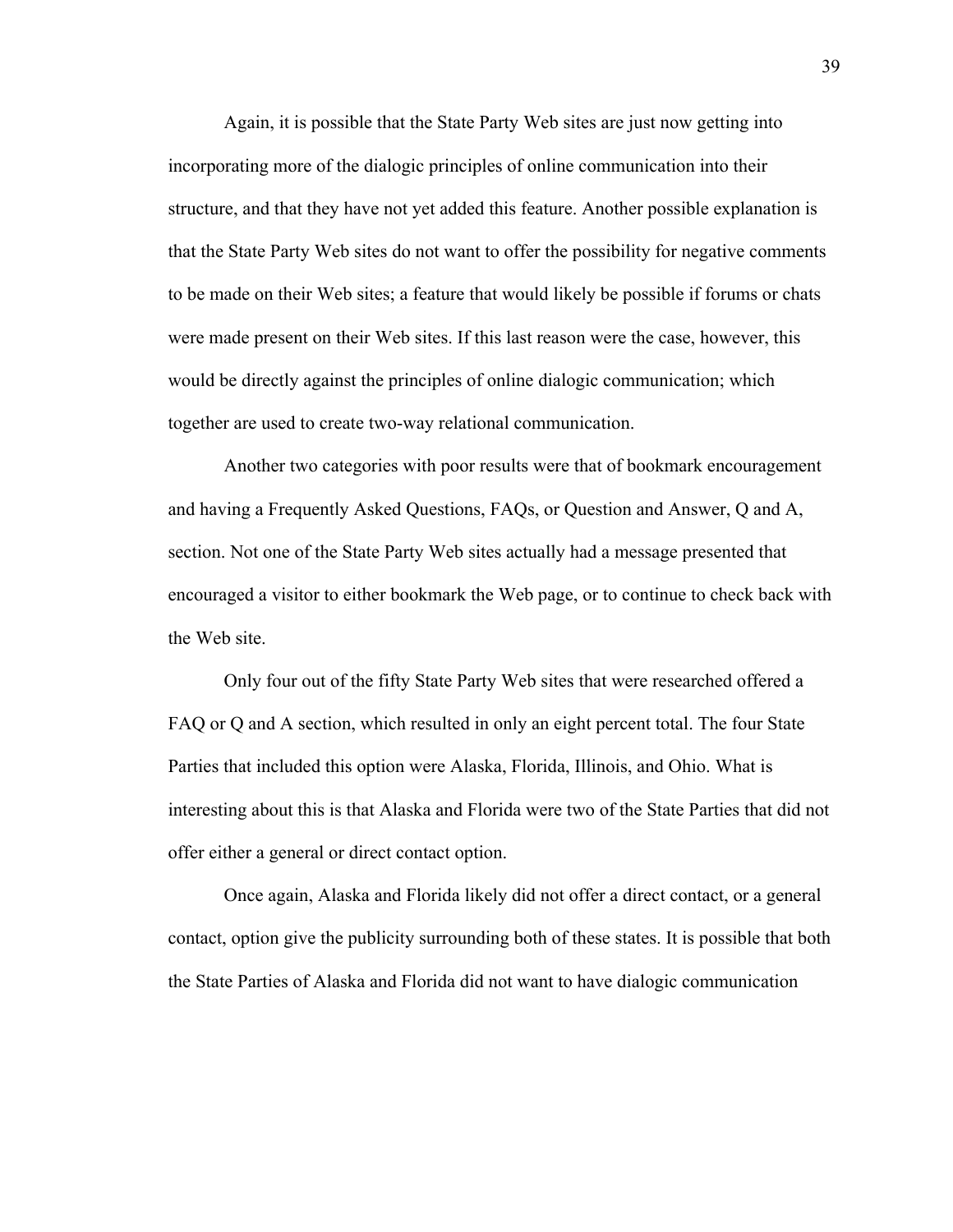available as a feature on their website due to this publicity; again, this would be against the principles of online dialogic communication.

A State Party Web site was only counted as offering a FAQ or Q and A section if the link was labeled as so. The reason for this was that this study was to look for the principles of dialogic communication online through the eyes of a regular visitor. It has been assumed, for the purpose of this study that the average visitor would not invest in a detailed search of the Web site to find useful information; they would need it at face value, such as a labeled link option.

Given the heated election of 2008, it was expected that the State Party Web sites would include the availability of regularly updated information for downloading, as well as updated news information. A Web site was considered to have "updated" news if the news on the Web site had been posted within the past fifteen days. If you consider the fast pace of an election cycle, fifteen days involves the passing of many stories. With that in mind, the success rate for this category was only seventy-four percent; which considering the relatively low percents for the other categories seems good. Likewise, fifty-six percent of the State Party Web sites offered information that was available for downloading; but again, considering the fast pace of election news cycles, this number seems somewhat low.

Some of the State Party Web sites may not have contained updated news because the creators of the Web site were relying on provided links to the RNC Web site to serve as informants.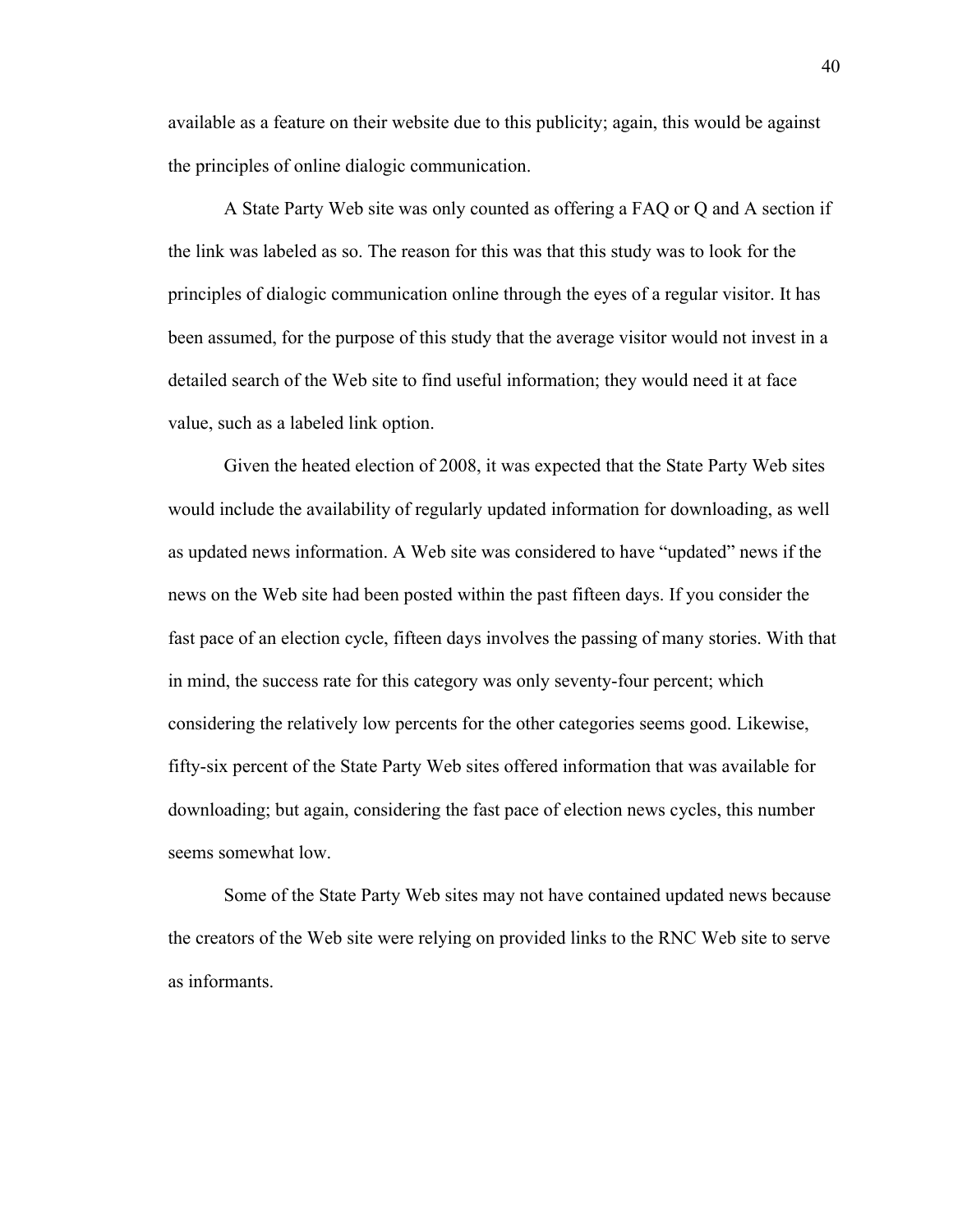Linking to other related Web sites is a good consideration for establishing dialogic communication online because it can further a visitor's vested interest in the topic; however, it is important that not too many links are present to distract from the main Web site of concern. With regards to the State Party Web sites, fifty-six percent offered links to other Web sites related to either the Republican Party or County Parties.

The most successful category for the principle of generating return visits was that of having events listed. It was assumed that if a Web site offered event listings that visitors would return to find out more about certain events or the possibility of future events. This study resulted in every State Party but three offering a listing of their events. The three States Parties that did not offer this feature were Illinois, North Carolina, and Texas.

#### *Ease of Interface*

A confusing Web site is often a deterrent to a visitor. If an organization wants its visitors to stay on the Web site for a period of time, and possibly establish dialogic communication with them, then the interface of that Web site must be simplistic, organized, and effective in style. With regards to the State Party Web sites, the principle of the ease of interface produced rather positive results. The categories that were included within this principle of analysis were as follows: the presence of site maps or links to site maps, links clearly identified, the presence of a search engine, easy to understand image maps, minimal reliance on graphics, and the presence of a help link.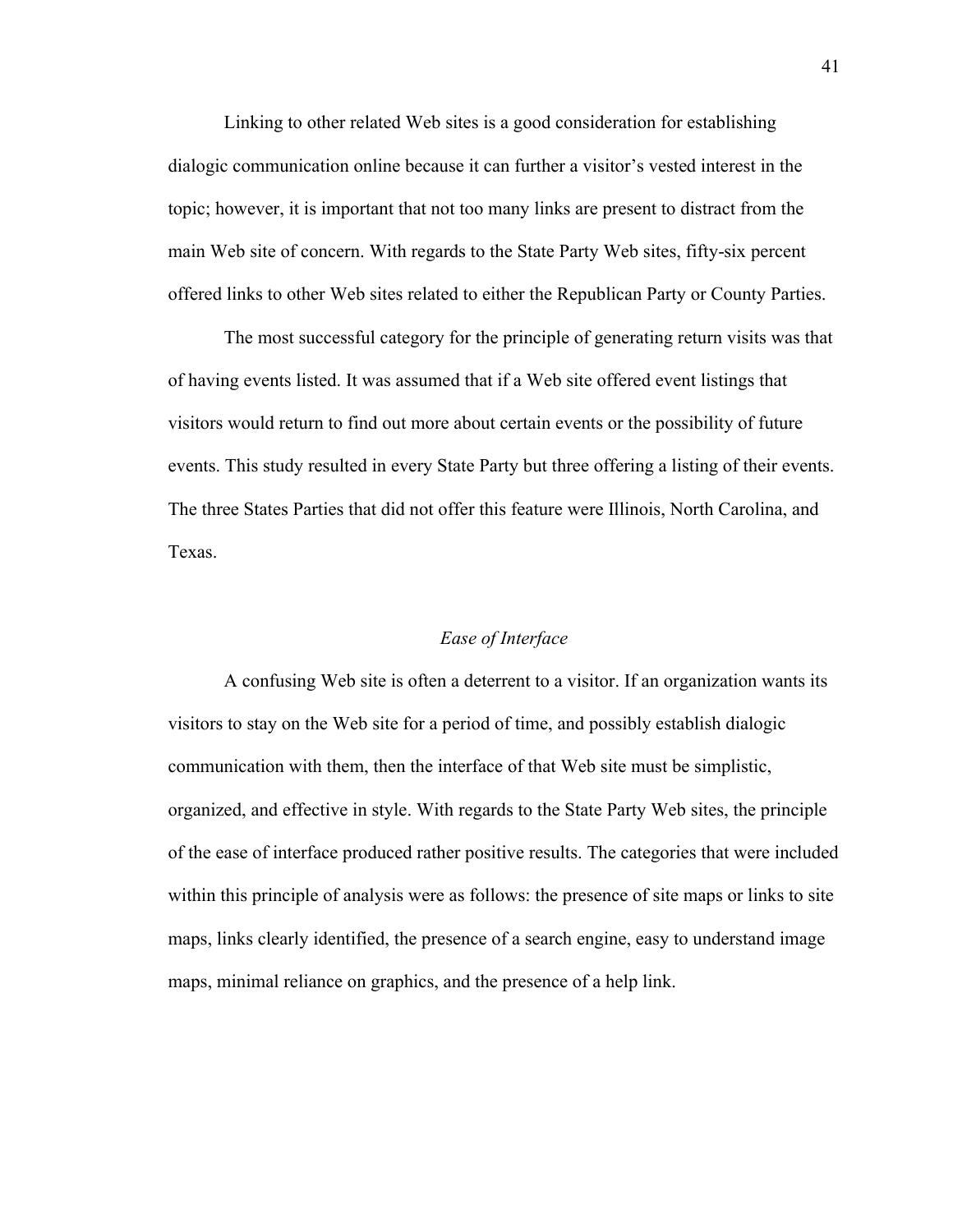For two categories within this principle there was a one hundred percent presence: links clearly identified and a minimal reliance on graphics. All State Party Web sites were able to provide easy to understand links. Also, all State Party Web sites were able to create Web sites that did not rely on graphics to the point that the Web site was overloaded with them; which could have lead to confusion for the visitor.

Each State Party Web site was arranged slightly different. Every State Party Web site offered links to other information within their own State Party Web site. Forty-two percent of these Web sites provided such links across the top of the Web site, only one Web site had the links placed in the middle of the site, and six Web sites offered the links on the left side of the Web page. Also, twelve State Party Web sites offered a combination of both top and side placement for inner Web site links.

A category that did not produce very positive results was that of having selfexplanatory image maps. Thirty-one of the fifty State Party Web sites did not offer this feature. The research associated with this category was likely somewhat flawed because State Party Web sites were quantified as not having clearly explainable image maps even if the Web site lacked image maps altogether.

Overall, the State Party Web sites did not do well when offering help to their visitors. Only three of the State Party Web sites offered a help link within the Web site. Also, only twenty-six of the State Party Web sites offered a search box for inner Web site searching.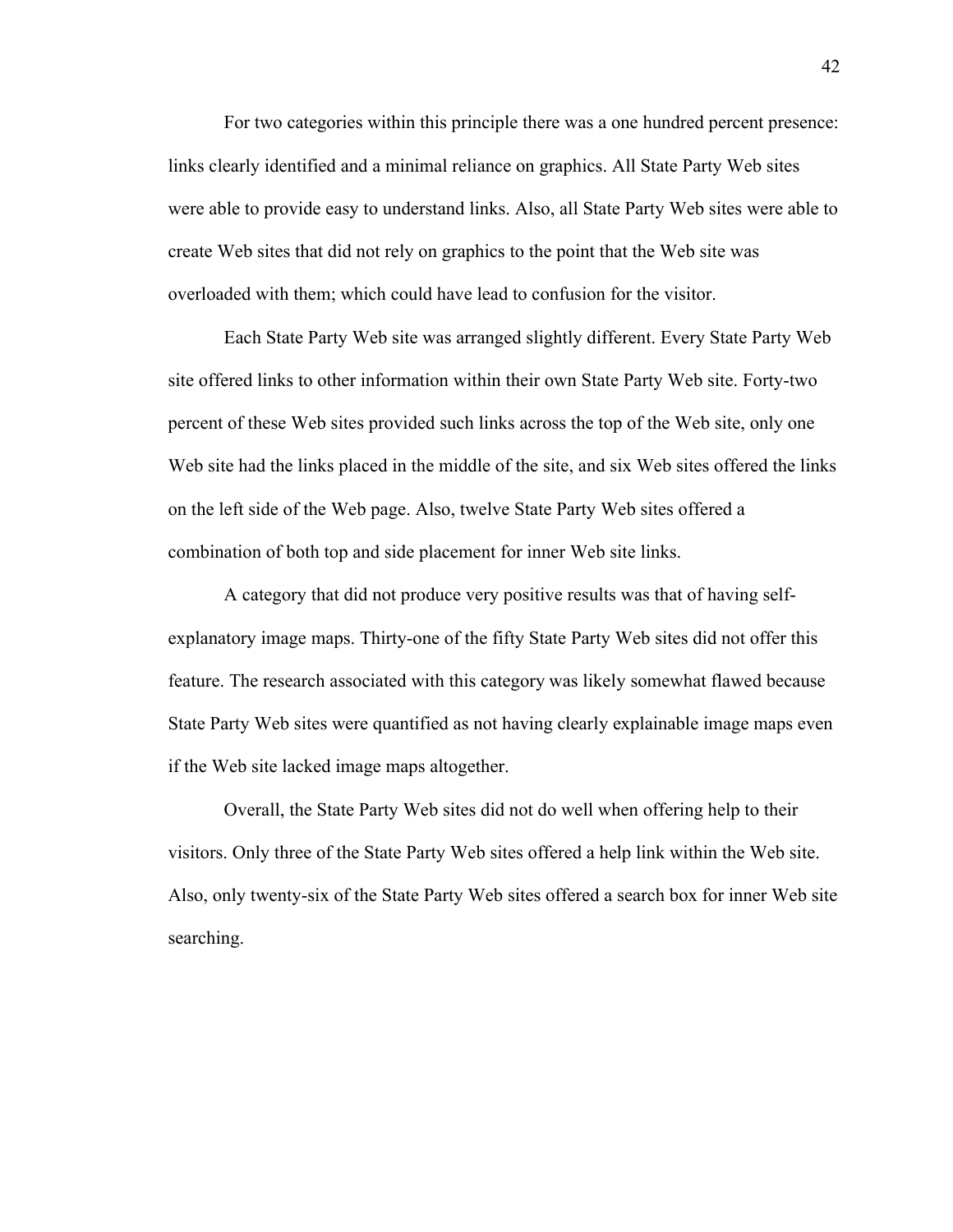#### *Conservation of visitors*

The principle of the conservation of visitors helps establish online dialogic communication if one considers that the more time a visitor spends on a Web site, the more they will develop an interest in the Web site; this also increases the possibility for the establishment of dialogic communication. Out of all of the principles of online dialogic communication, the State Party Web sites were most successful at upholding this one. The categories that were used for the analysis of this principle were as follows: amount of advertisements, links hidden by link buttons, important information present, postings of date and time for news stories, and a short uploading time or lower bandwidth option.

All of the State Party Web sites provided their links to other information on the Web site being hidden by the presence of graphic buttons. A feature such as this is often important for conserving visitors by making information surfing on the Web site easier.

Every State Party Web site offered a short uploading time. This feature is important for the conservation of visitors because if pages within a Web site take time to upload, people will be less likely to stay on the Web site. It should be noted, however, that none of the State Party Web sites offered a lower bandwidth option for visitors; a possible justification for this, however, is that all of the State Party Web sites were already produced with a fast processing speed given the small amount of bandwidth used in the creation of the Web site.

Only five of the State Party Web sites did not offer a listing of date or time with news articles on the front page of their Web site. While this feature is important because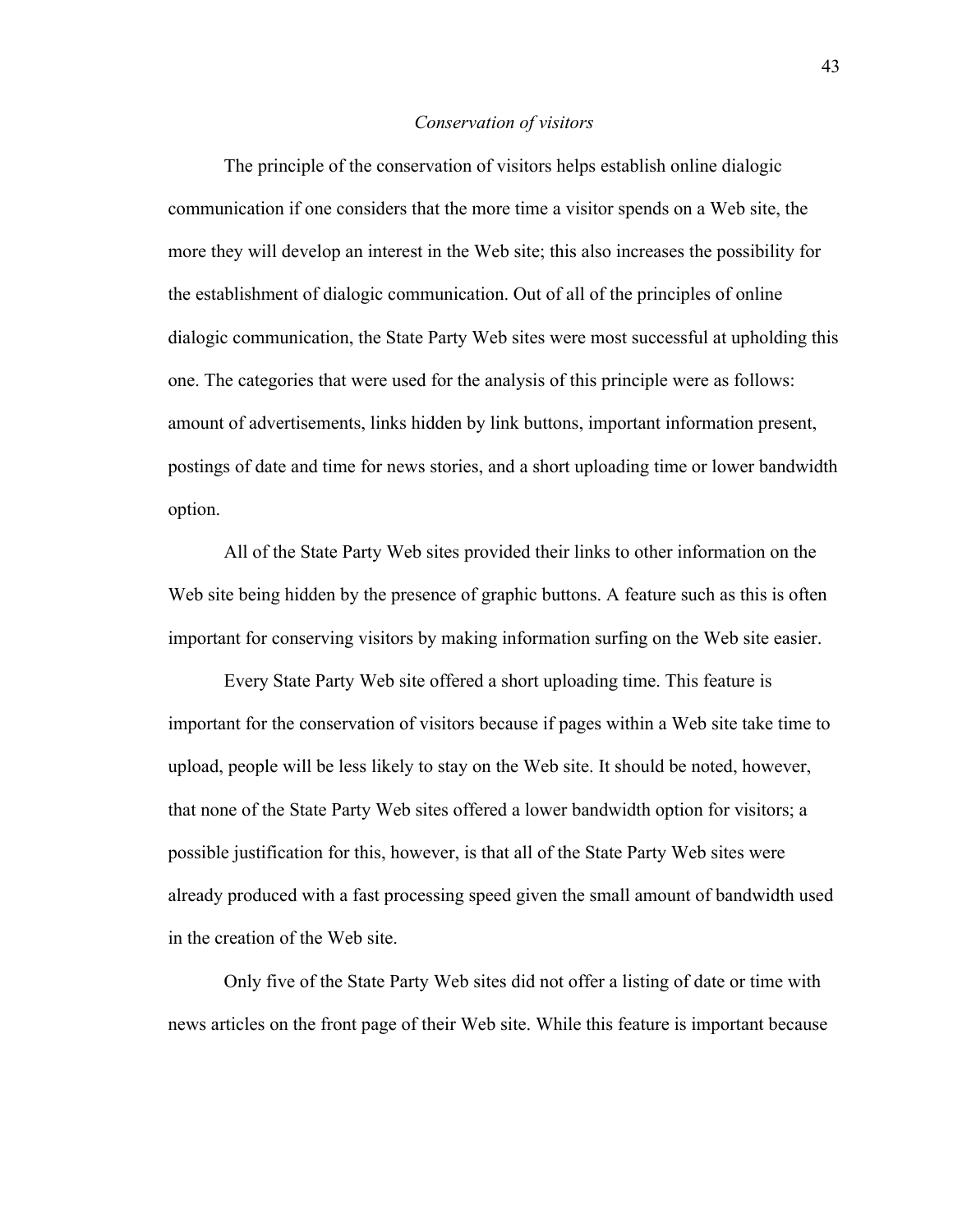it allows visitors to see how recently information has been updated; the fact that the success rate for this feature was ninety-two percent is rather good. All of the State Party Web sites that did not include date or time information on the front page did include news on their front pages. It is possible that these State Parties felt that posting news information on the front page was enough; but it is essential to post date and time information so that visitors know how recent the Web site has been updated.

Lastly, the amount of advertisements present on a Web site is important to the conservation of visitors because the more advertisements a Web site has, the more likely a visitor is to become annoyed and leave the Web site; or click off of the Web site via one of the advertisements. The highest amount of advertisements on a State Party Web site was Massachusetts with seven. Fifteen State Party Web sites had no advertisements. It should be noted that candidate advertisements were coded as advertisements for the purpose of this research.

#### *Social media*

While the presence of social media components is not a principle of online dialogic communication, its inclusion within this research was necessary so as to acknowledge much of the progression that is being made with regards to public relations, politics, and the presence of new social media. The categories that were used to help look into whether or not the State Parties were trying to incorporate features of new social media into their Web sites were as follows: presence of a blog, the option to create a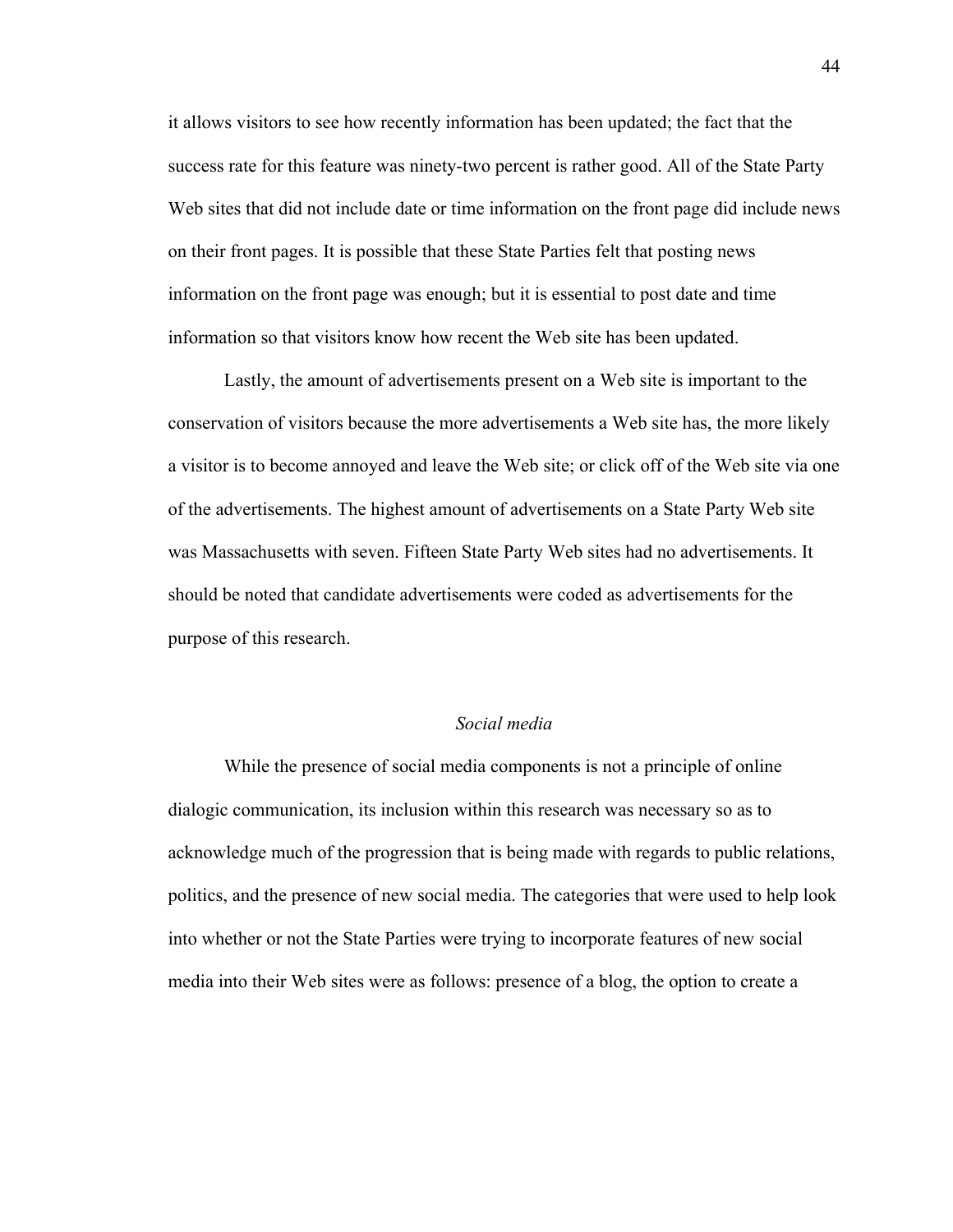profile, the ability to upload photos or videos, presence of podcasts, the ability to receive alerts, linking to social media sites, and coalition information.

A blog is considered to be a form of new social media; somewhat like an online journal that people can comment and add to as well. This study was not anticipating a very high number of blogs to be found within the State Party Web sites, however, twentyone of the State Party Web sites offered a blog option. More disappointingly, only ten of the State Party Web sites offered the ability for someone to create a profile via that State Party Web site. It should be noted that the option to do MYGOP through the RNC was not counted for within this category because such an option is handled by the RNC itself and not the individual State Party; this is a likely explanation as to why these percentages were so low.

Likewise, only six of the State Party Web sites offered podcasts for downloads. Even worse, only one of the State Party Web sites, Massachusetts, offered visitors the option to upload videos or photographs to the Web site.

It is interesting that Massachusetts was the State Party Web site that contained the most advertisements and it was the only one that offered visitors the ability to upload material to the Web site. It seems that Massachusetts is leading the way for the other State Parties to embrace social media. It could be reasoned that if the Massachusetts State Party Web site is successful in its implementation of social media to its Web site, that other State Party Web sites will soon follow. Massachusetts is a state that is known for political involvement, yet at the same time, it is not the largest state; this makes it a good candidate for experimenting with the implementation of social media.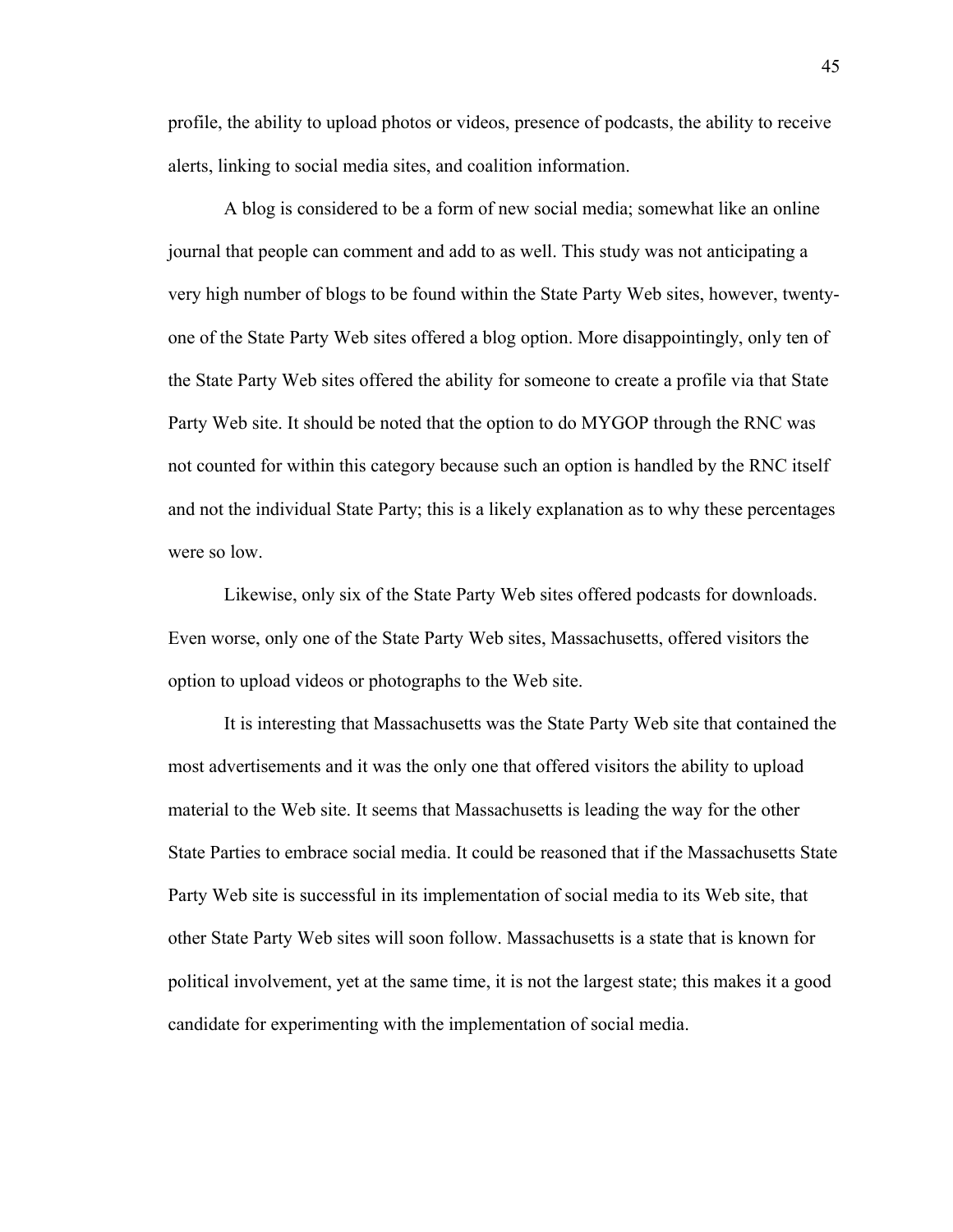The concept of signing up for alerts resulted in the same information as under the principle of a dialogic loop. The category of alerts was included here as well because it goes along with the concepts of social media; this also served as an additional check to make sure that previous coding for this category was correct.

The concept of offering connections to social media Web sites such as Twitter, YouTube, Facebook, and MySpace, is important to establishing dialogic communication online because these Web sites are concerned with people being able to express themselves and communicate with others. Offering connections to social media Web sites offers people the ability to talk about the Republican Party and it shows that particular State Party's concern with being involved with new social media. Surprisingly, only fifteen of the State Party Web sites did not offer this option. These states were as follows: Alabama, California, Colorado, Hawaii, Indiana, Missouri, Nevada, New York, North Dakota, South Carolina, South Dakota, Texas, Utah, Vermont, and West Virginia.

There are various likely reasons as to why these fifteen State Party Web sites did not offer links. In regards to Hawaii, this factor was likely because the site is so disorganized; it did not seem like as much care had gone into this State Party Web site as had been placed in the others. As for the larger State Parties, such as New York, Texas, and Indiana, the County Parties are just as prominent within these States and are self sufficient in regards to content and contacts. It is likely that the larger State Party Web sites that neglected to provide links were depending on their self sufficient County Party Web sites to link to them; not vice versa. In truth, it would be best to provide links to County Parties on the State Party Web sites because it is the State Party Web sites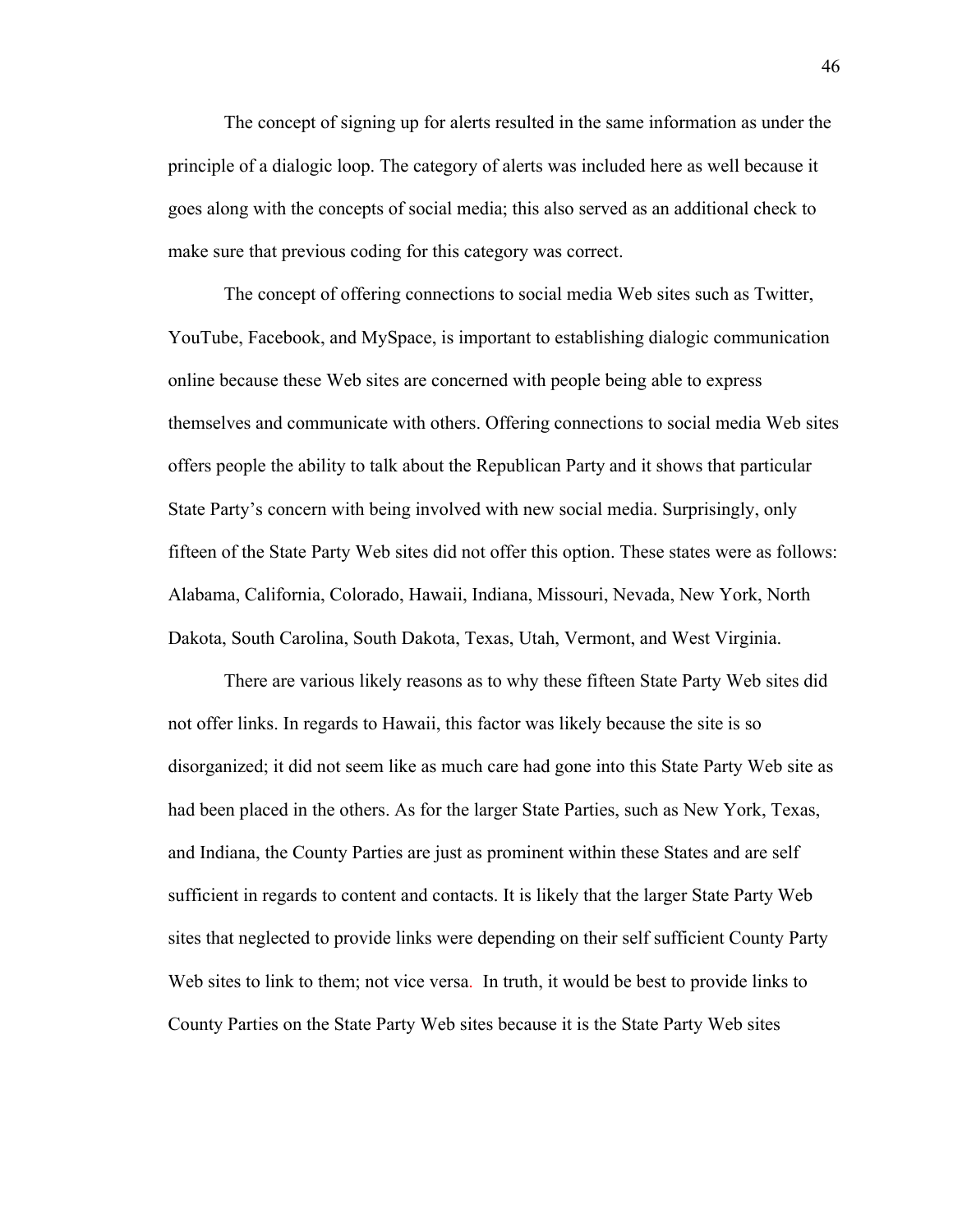that are supposed to be the main source of Republican Party information for one's state and county; not the other way around.

In regards to coalition building, only fifteen Web sites offered information about joining a coalition. Coalition building is an important aspect of social media because coalitions are found on all of the social media Web sites. The a large portion of the Web sites that offered information on coalition building also offered links to social media Web sites. Coalitions have become prevalent on social media Web sites. It would appear, then, that there is a connection between the State Party Web sites that offered coalition information and those that offered information about connecting to social media Web sites as well.

Overall, the Republican Party Web sites are progressively adapting social media techniques and aspects, but they need to move into this area more quickly if they want to get in touch with the youth of today.

### *Research Results for the RNC Web site*

The second part of the research for this study dealt with trying to find evidence of the same dialogic principles of online communication that were used for the first part of this research within the official Republican Party Web site found at www.RNC.org. The same categories of analysis for each principle were also used. Likewise, the same social media categories were applied to the analysis of the RNC's main Web site. It was important to research the RNC Web site separately from the State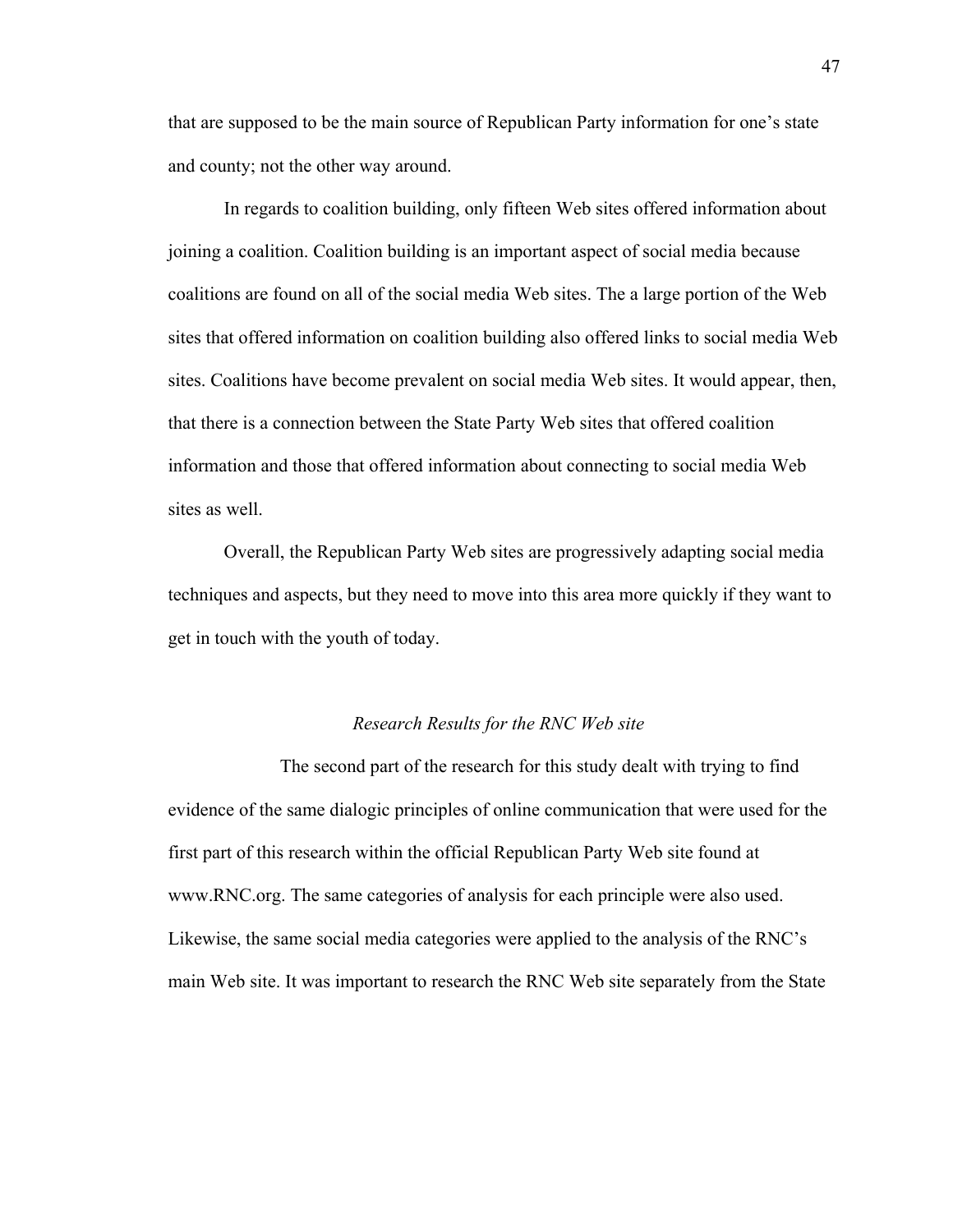Party Web sites so as to see if the Republican Party was moving toward a more dialogic approach in their online communication that the State Parties had yet to incorporate into their own Web sites. What was found was that the RNC Web site did uphold more of the dialogic properties of online communication as well as some aspects of social media than the State Party Web sites.

In regards to the principle of dialogic loop, the only category that the RNC Web site did not satisfy was that of having a welcome message. Rather than a welcome message, the visitor was greeted with a slideshow of news relevant to the Republican Party. However, within this Web site, thirty-five ways were made available to contact the RNC; not including State Party Web sites. Another positive result was that the RNC Web site contained all of the rest of the researched categories of online dialogic communication: a direct contact option, the presence of surveys or opinions, the ability for one to request information, information about how to contact the candidates and elected officials, and the ability to contact the Party in general.

For the principle of generating return visits, the RNC Web site faired about the same as the State Party Web sites. Like the most of the State Party Web sites, no FAQ or Q and A section was appropriately labeled as such, and no direct forum or chat room was available. However, unlike the State Party Web sites, most of which offered event listings, the RNC Web site did not offer such a feature.

The RNC Web site was particularly good at the categories of offering links to other related Web sites, encouraging bookmarks, email updates, offering volunteer opportunities, and having regularly downloadable and updated news available.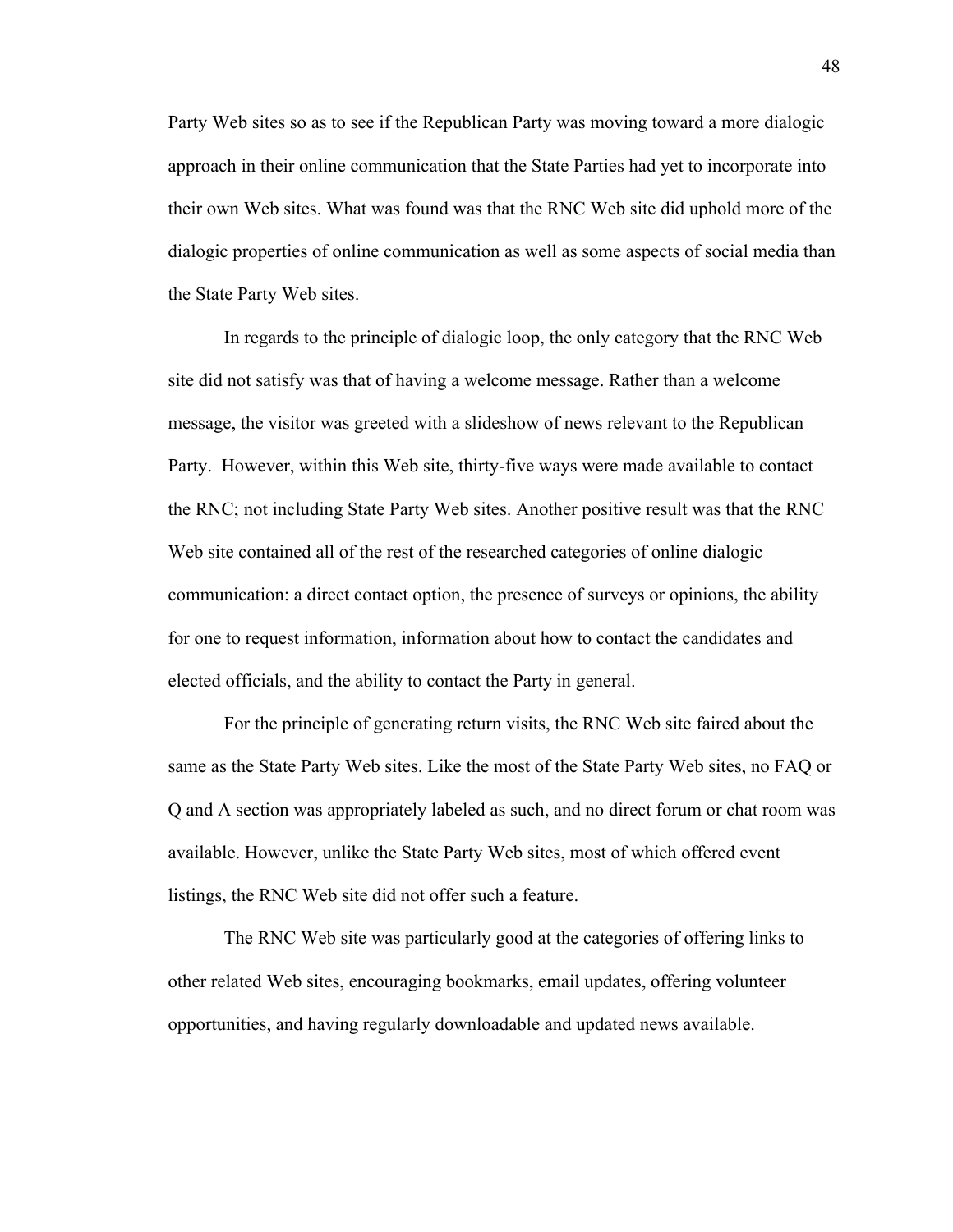In regards to linking with related Web sites, the RNC Web site offered a feature of a map of the United States with clickable states that each provided a State Party link and a brief description page with information relevant to that particular State Party. The researchers found this to be a very interactive and easy to use link service.

Visitors were encouraged to bookmark the Web site by becoming involved in MYGOP. MYGOP is a social media program that allows participants to create their own profile and own personal Web site. Avatars, which can be cartoons or images, are associated with each person's profile, and the visitor has the option of making their profile public or private. Each personal Web site contains that visitor's interests and reasons why they are Republican. Users also have the option to upload pictures and videos to their personal Web site, as well as blog. The more a user uploads content or blogs, the more he or she gains points. Likewise, the more points one earns, the greater the status they have in the social network. Users are also able to keep track of their Republican friends as well via this feature. Before one can create their personal Web site, however, an initial approval of the starting materials and content must be completed by the RNC.

The RNC Web site seemed to provide much of the same amount of the ease of interface principle as the State Party Web sites did. Just like all the State Party Web sites, the RNC Web site provided easily labeled links and did not display a heavy reliance on graphics. All but three of the State Party Web sites did not offer a clearly labeled help link; the RNC Web site was no different. The RNC Web site did, however, offer a search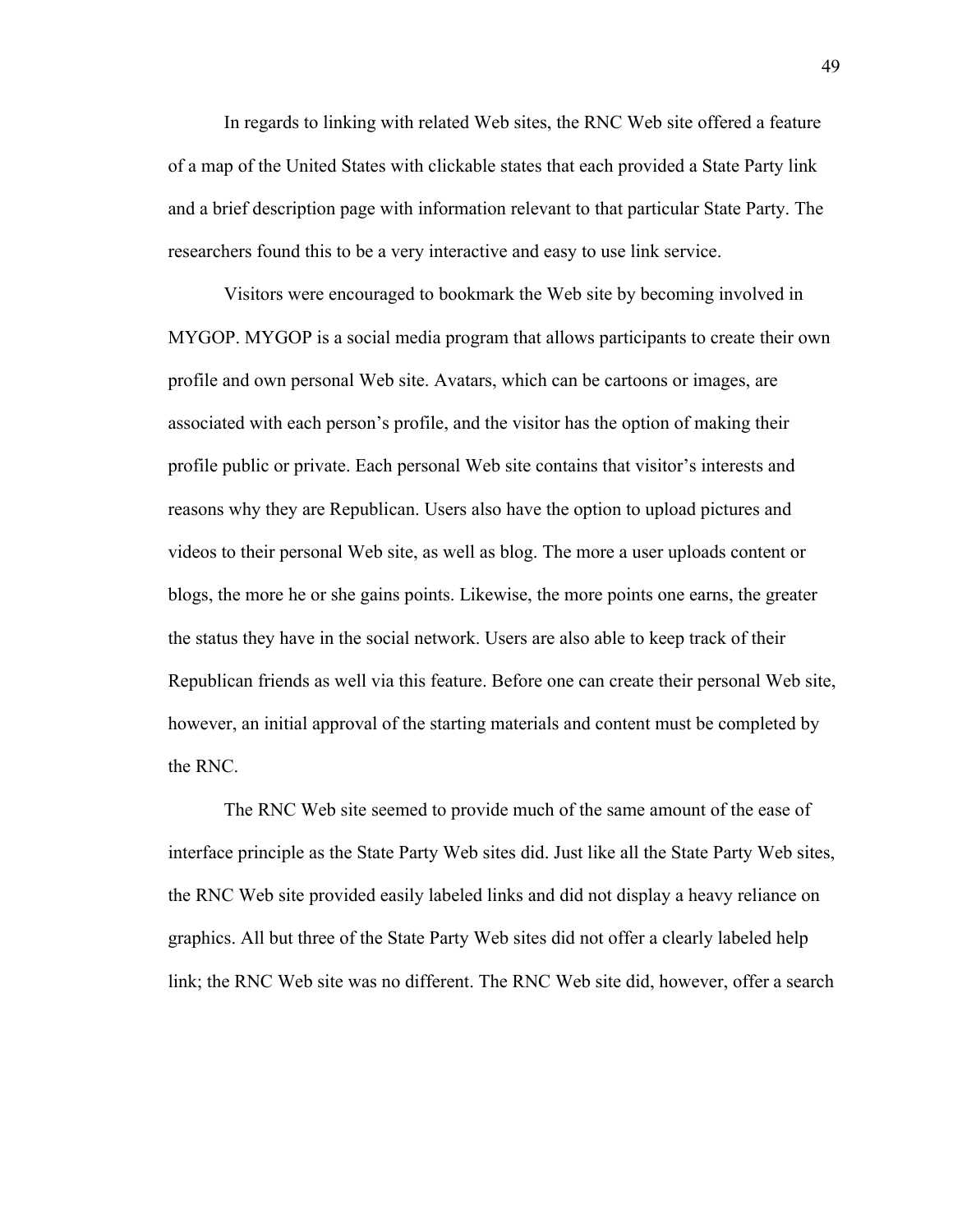engine box and self-explanatory image maps; two features which only about half of the State Party Web sites were able to provide.

With regards to the principle of the conservation of visitors, the RNC Web site produced the same results as the State Party Web sites in dealing with the presence of the following categories: links hidden by link buttons, important information present, postings of date and time for news stories, and a short uploading time.

Looking into another category of analysis, the RNC Web site main page contained nine advertisements. While this number is higher than the greatest amount of advertisements on any State Party Web site, the advertisements on the RNC Web site were Party related and organized so that not too much clutter was produced that could possibly deter a visitor.

The last concept that the RNC Web site was researched in regards to was that of social media. The social media feature of MYGOP has already been discussed, which satisfied the research categories of the ability to blog, create one's profile, the ability to upload photos or video, and coalitions. The remaining categories of providing alerts and connecting to other social media were present on the RNC Web site as well. Email alerts could be provided to visitors of the RNC Web site if they opted for the alerts function of the Web site. The RNC Web site also offered connectivity to the following social media Web sites: Facebook, Digg, Reddit, StumpleUpon, Technorati, Flicker, Twitter, Delicious, and You Tube. The RNC Web site did offer much more for visitors in regards to social media than the State Party web sites; this is a possible hint that such features will be coming to the State Party Web sites soon as well.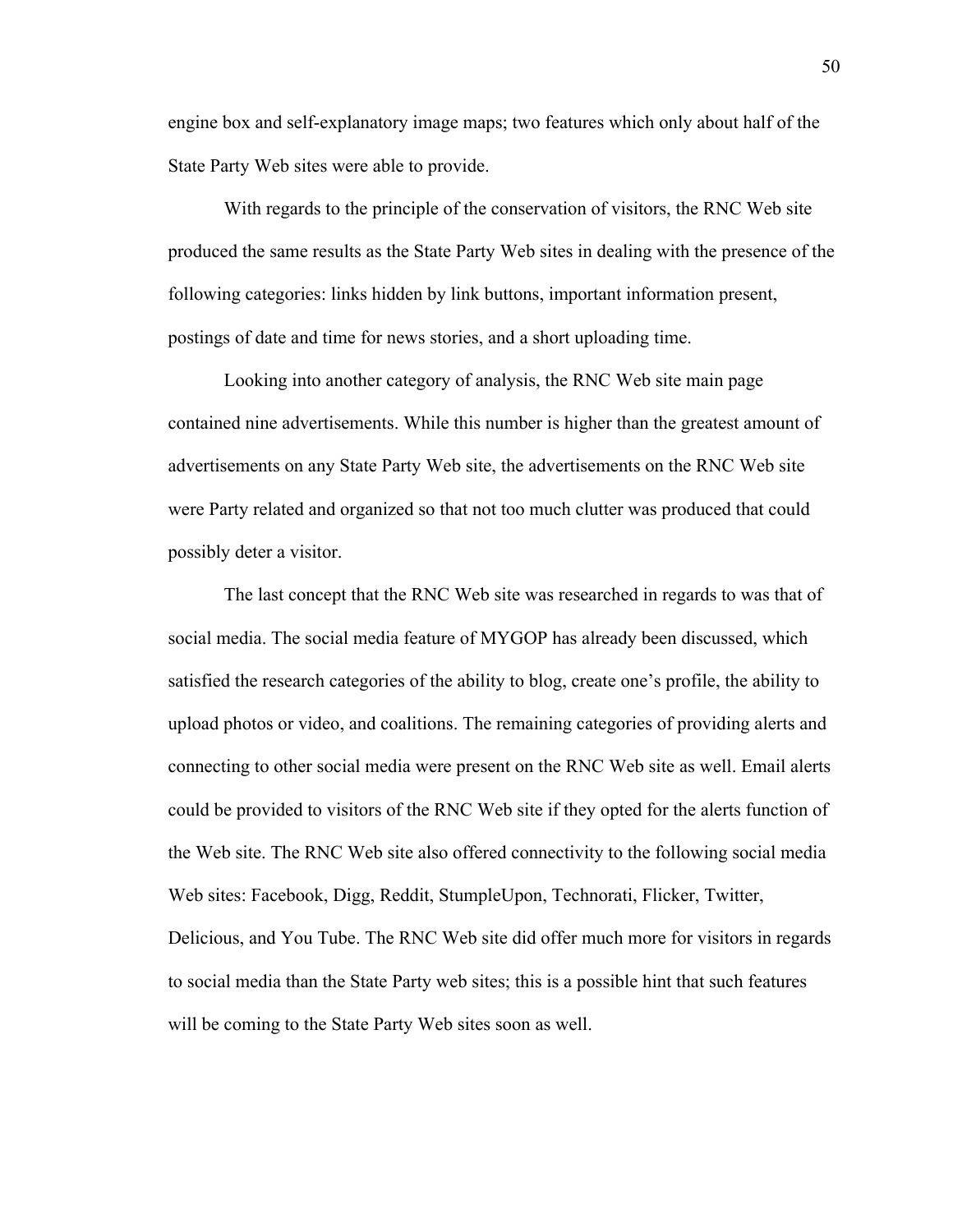Overall, the RNC Web site produced many of the same results as the State Party Web sites; however, the presentation of the associated features and content was much for sophisticated and organized than that which was found on many of the State Party Web sites. The RNC Web site excelled further than the State Party Web sites particularly in regards to the principle of a dialogic loop and the additional feature of implementing social media.

While this study offered a glimpse into the presence of the online dialogic principles of communication with regards to the Republican Party, further research could be conducted.

#### *Implications for future research*

Future research should seek to create an updated version of the principles of online communication that includes some of the new components of social media and then analyze both the Republican and Democratic Party Web sites. Research such as this could not only help look further into the presence of online dialogic communication with the Republican Party, but it could also offer a comparison of the presence of such communication with regards to the Democratic Party. Regardless, social media is becoming such a large part of society, and is having such a large effect on the world of politics and communication, that some sort of further research should be conducted with regards to social media and politics.

If this study were to be re-administered, a recommendation would be to space out the dates of analysis to the four different seasons of the year. It should follow that each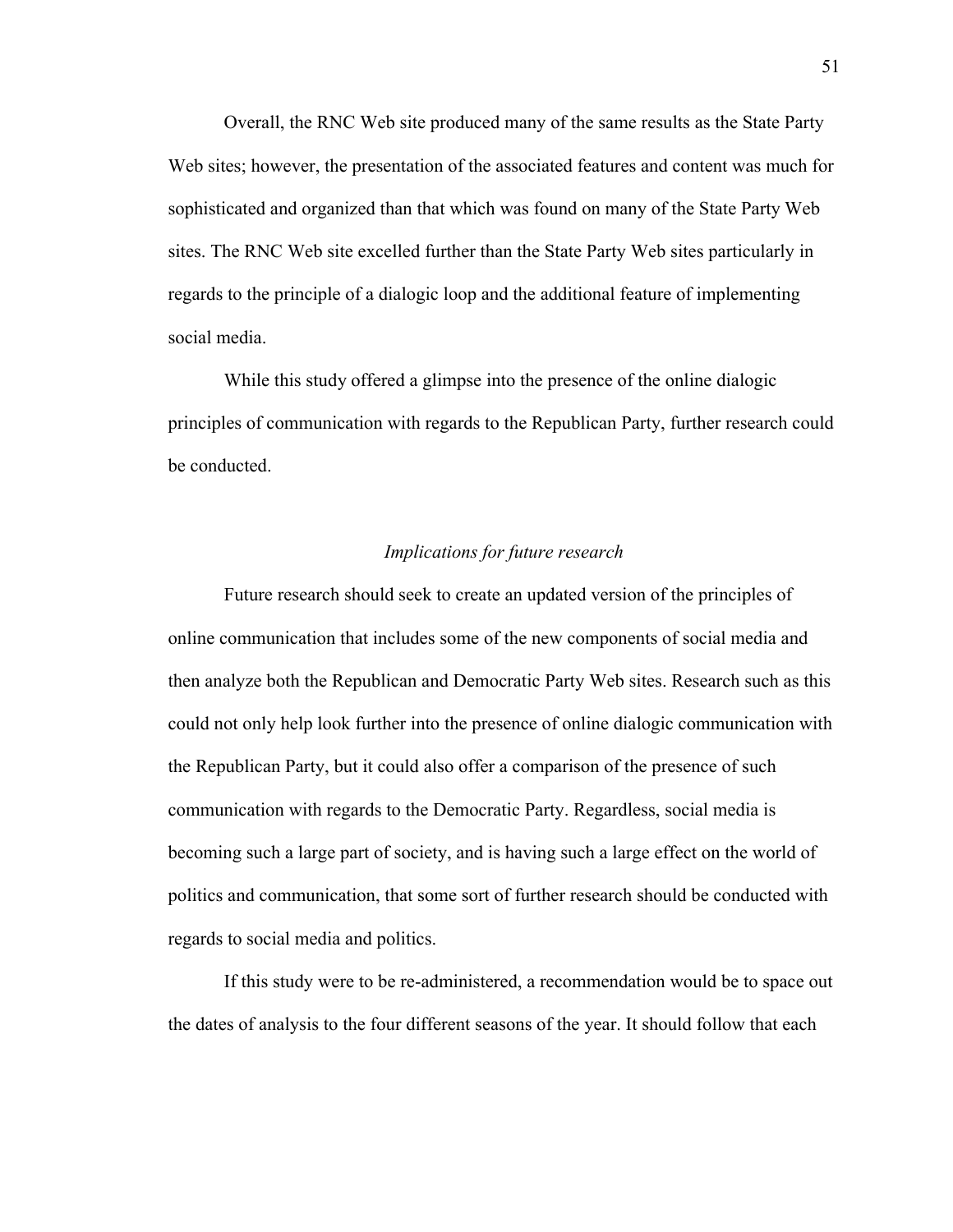coder would be coding on the same day, with the same equipment, and the same connection speed as well.

Another recommendation for continuing this study involves conducting detailed interviews with people who help shape the content of the Republican Party Web sites. This would be an important addition to this study since it would provide the researcher with a better understanding of why certain content is, or is not, present on the Republican Party Web sites.

#### *Implications for public relations practitioners*

This research can serve as a reference point to the current level of dialogic communication online, as well as for the rate of the adaptation of social media. Public relations professionals can use this research to see how to best to integrate dialogic communication to whatever communication pieces they create for the online environment. Public relations professionals should use this research as a starting list for what principles of dialogic communication and components of social media should be present on a Web site in order to establish dialogic communication. He or she should then take this list to their Web site creator for their organization and work with them on how to best incorporate whatever of these principles and components their organization's Web site is lacking.

The days of public relations professionals leaving Web site creation to computer programmers should be over. This research shows that communication is vital to the success of an online environment. Part of a public relations professional's job is to establish effective and accurate communication with their public. Likewise, it should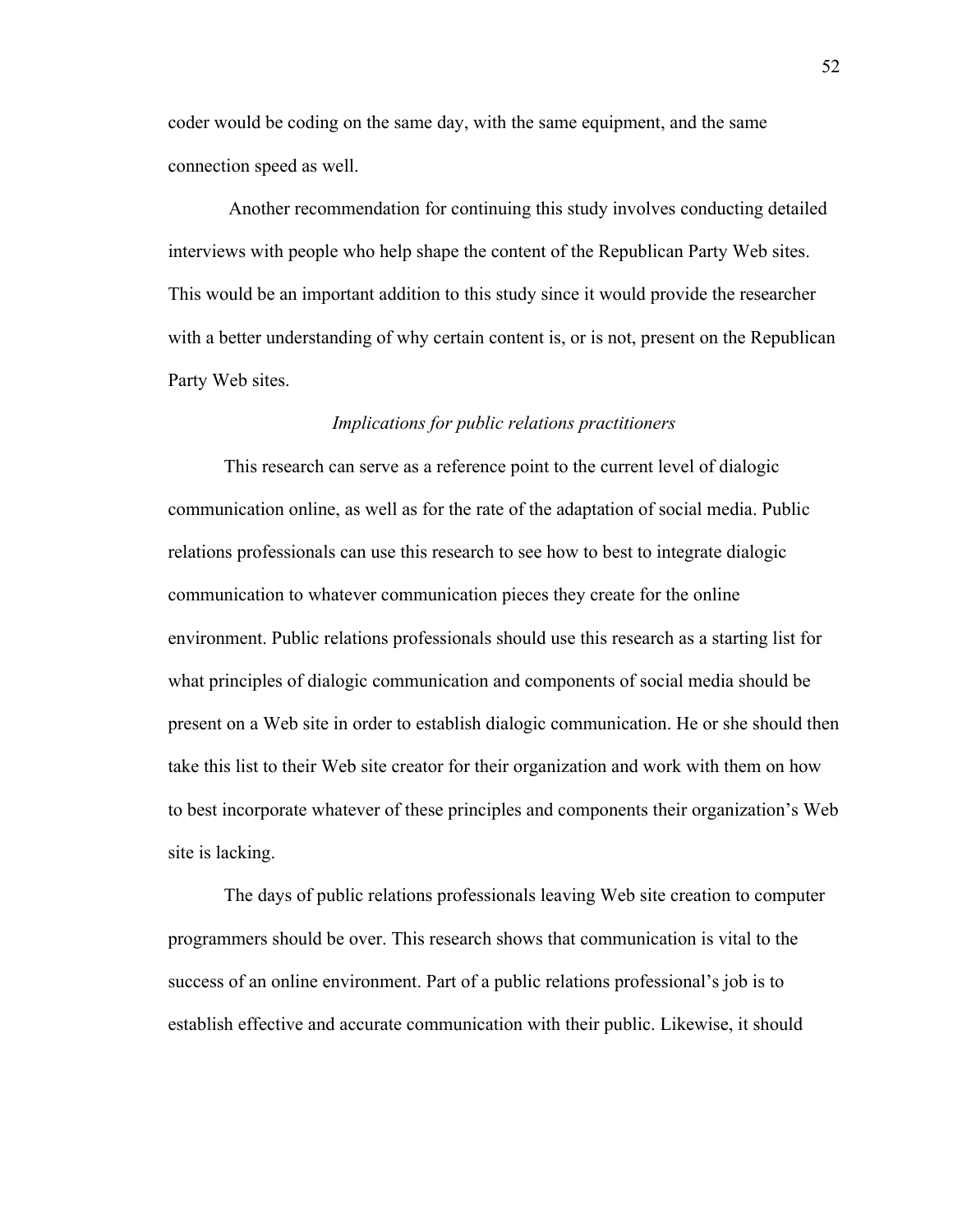follow that public relations professionals start to get involved in not only the content of their organization's Web site, but also the layout as well.

It is important that public relations professionals get involved in the layout of their organization's Web site so that the Web site is created in a way that incorporates the principles of online dialogic communication; thus leaving the capability for dialogic communication to occur. If a public relations professional does not feel comfortable with the online environment, there are plenty of books and classes that one can take to become more familiar with the very basic technology and format of Web sites. Public relations professionals should blame themselves if their organization's Web site does not offer dialogic communication; because, as long as their organization permits it, they are the ones that can become involved and make the necessary changes.

This research can also be used by public relations professionals to see how to best adapt to the new social media environment; they can be made more aware of social media components that they themselves could incorporate. Public relations professionals should strive to have their organization's Web site incorporate components of social media. This study shows the importance of the presence of such components. If an organization is hesitant to adhere to such requests from a public relations professional, he or she can present examples of other successful Web sites that have incorporated the components of social media. He or she should then follow with how much their organization would likely benefit as well from the implementation of such components.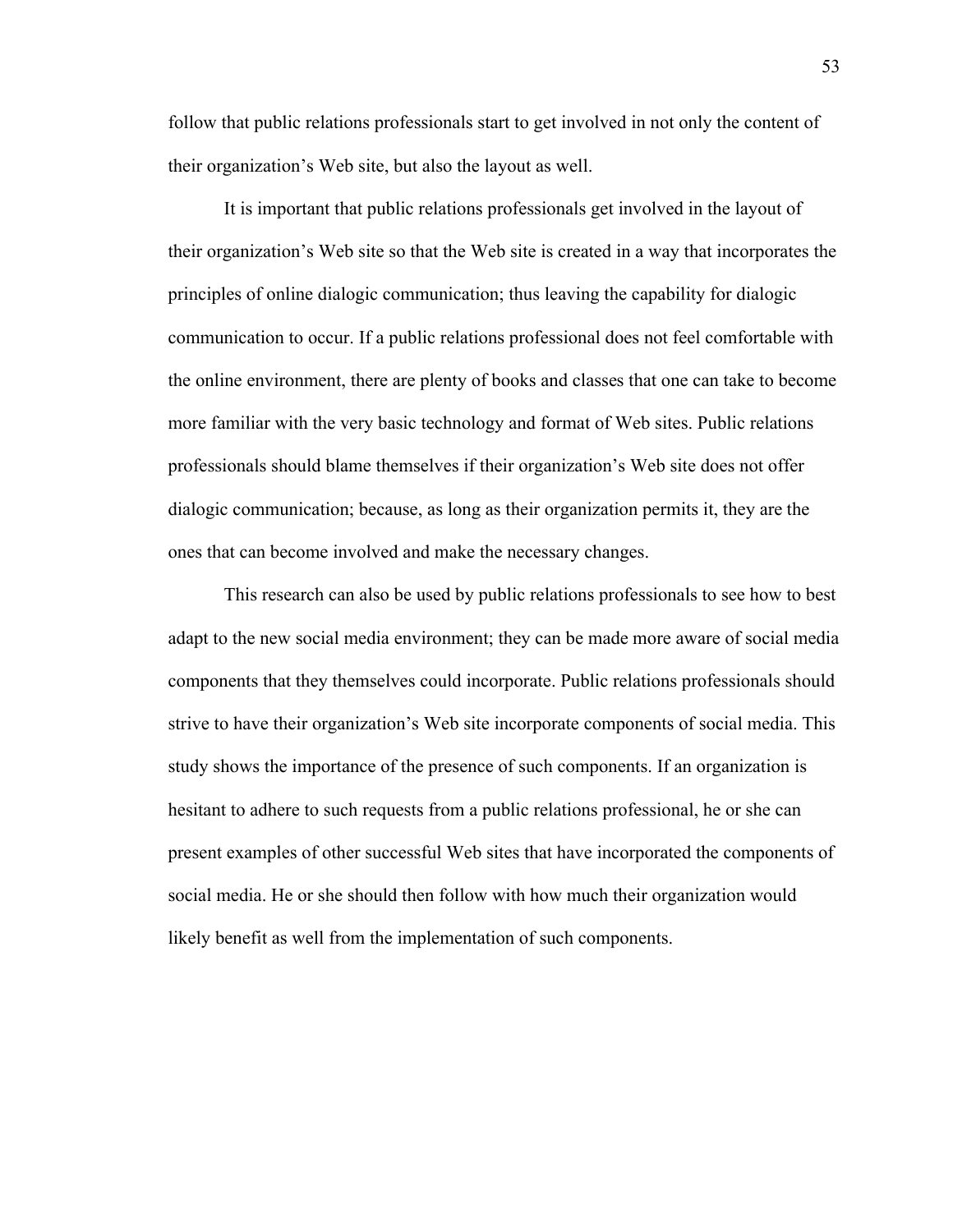Public relations professionals have to become more actively involved in the creation of content and the layout of their organization's Web site so as to establish dialogic communication with their public.

#### *Conclusions*

This study allowed a look into the possibility of dialogic communication online with one of the two most powerful political parties within the United States. The hope is that this research inspires others to continue looking into the connections between communications and politics. This paper can also offer some insight to the Republican Party and the various State Party Web sites into what can be done to improve and further their communication efforts with their key public.

This study has shown that, while the Republican Party is on its way to establishing dialogic communication online; it is not there yet. Much needs to be done in terms of the content of the State Party and RNC Web sites before truly dialogic communication can occur between the Republican Party and its public.

On the other hand, this study has shown that the RNC Web site has done a great job of incorporating components of social media into their site. These components should be incorporated into the individual State Party Web sites as well. A suggestion is that a uniform format, similar to that of the RNC Web site, be incorporated into all of the State Party Web sites. This would improve continuity across different Republican Party Web sites, as well as incorporate the features of dialogic communication and social media that are found on the RNC Web site to the other State Party Web Sites.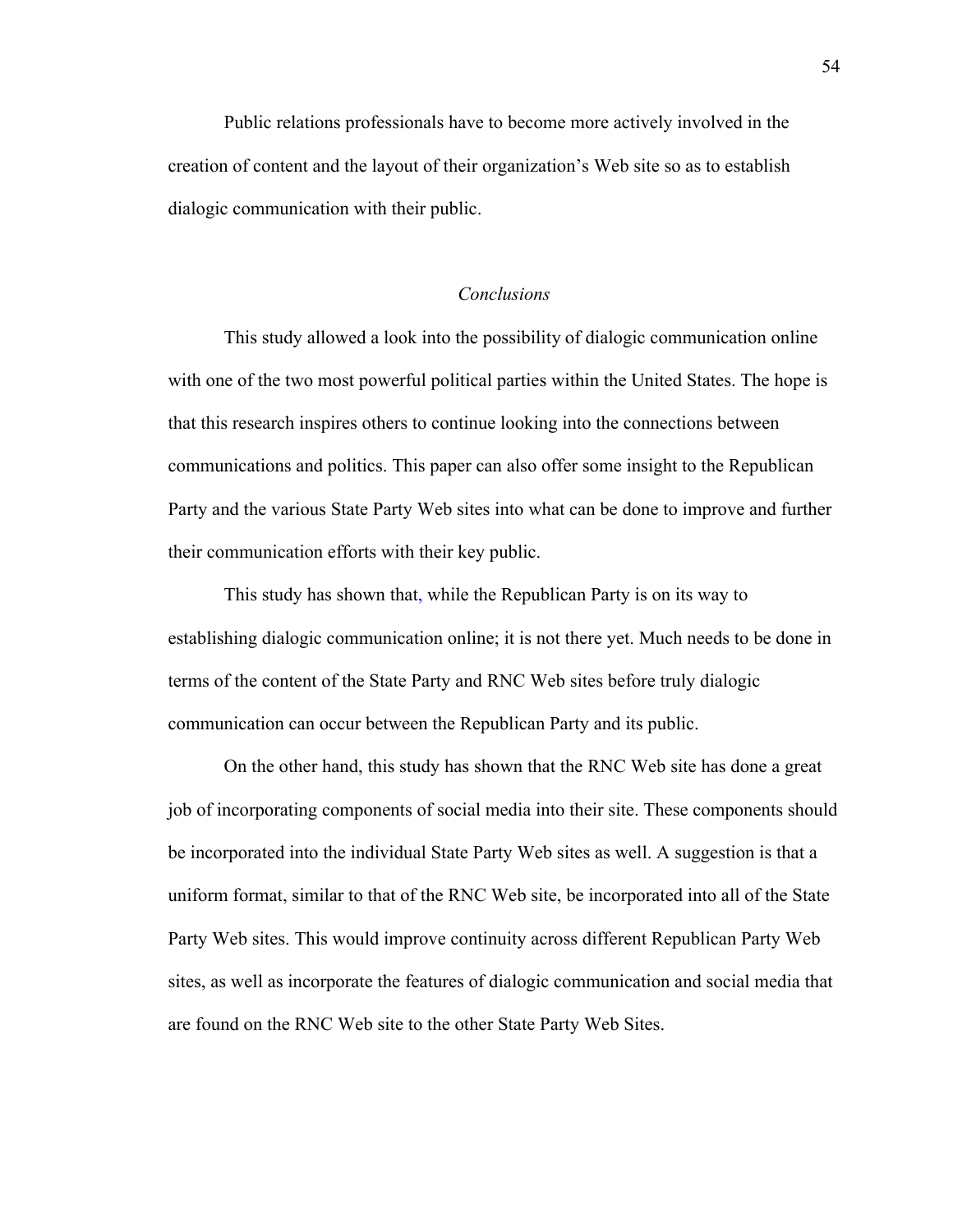The hope is that this research inspires the Republican Party to change the way they think about communication online, and to realize where improvements can be made so as to establish the type of communication that is needed to help create a strongly motivated and dedicated public: dialogic communication.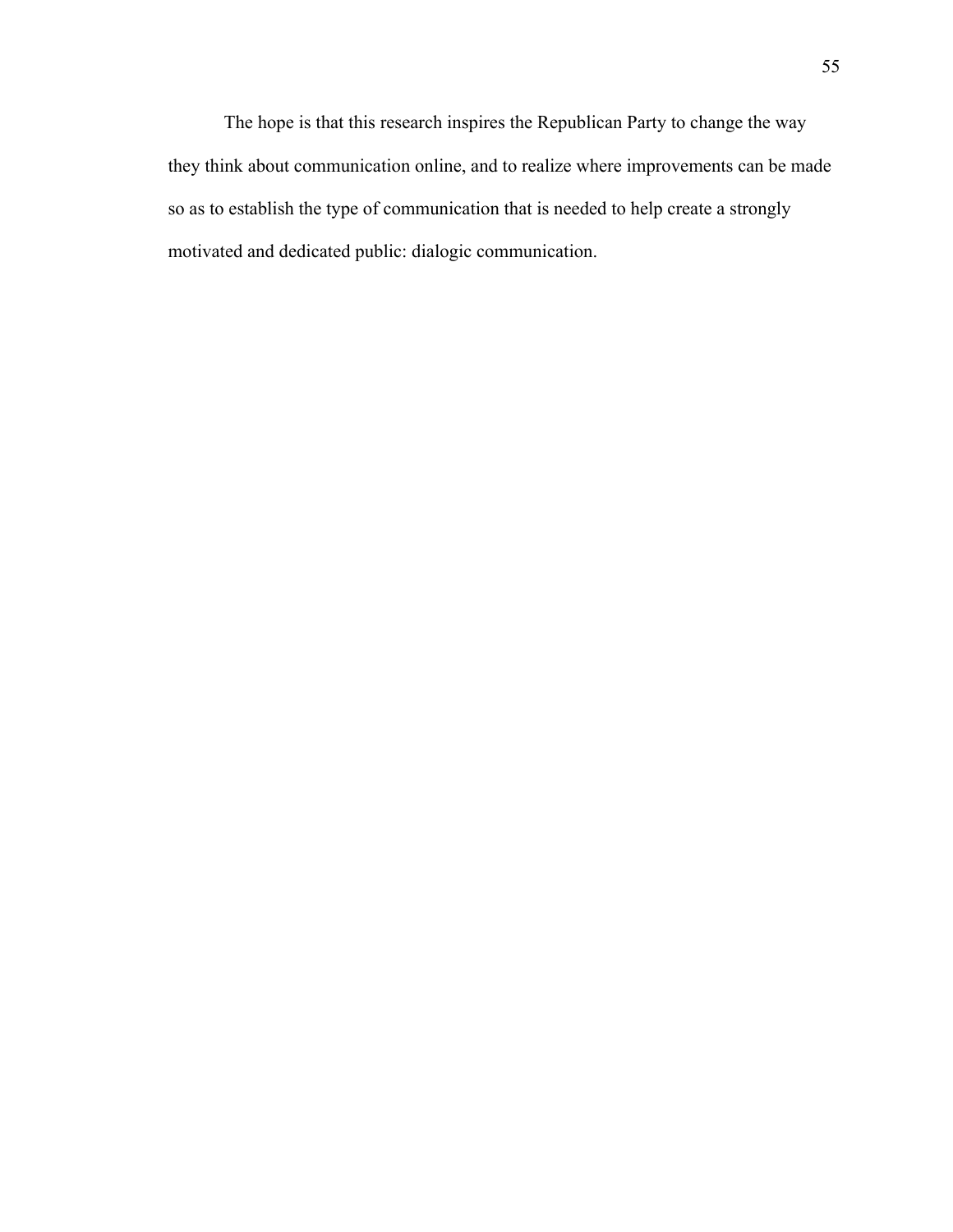#### **REFERENCES**

Barnes, S. B. *Computer-mediated communication: Human-to-human communication across the Internet*. Boston: Allyn & Bacon, (2003).

Brunig, S, and J. Ledingham. "Building loyalty through community relations." *PR Strategist*, 1997.

Buber, M. *I and thou*. New York: Scribners, 1970.

Capps, I. "What the new technology really means for communication professionals." *Public Relations Quarterly*, 1993: 24-25.

Cass, J., C. Munroe, and S. Turcotte, *Corporate blogging: Is it worth the hype? Backbonemedia*, 2005.

Chen, Qimei, and William Wells. "Attitude toward the site." *Journal of Advertising Research*, 1999: 27-37.

Cooley, Tracy. "Interactive communication: Public relations on the web." *Public Relations Quarterly* 44, no. 2 (1999): 41-42.

Czubaroff, Jeanine. "Dialogical rhetoric: An application of Martin Buber's philosophy of dialogue." *Quarterly Journal of Speech* 86, no. 2 (2000): 168-189.

Schaefer, D. R. "Development of standard email methodology: Results of an experiment." *Public Relations Quarterly*, 1998: 378-397.

Esrock, S. L. and G. B Leichty. "Corporate World Wide Web pages: serving the news media and other publics." *Journalism and Mass Communication Quarterly 3*  (1999): 456-467.

Hallahan, Kirk. "Improving public relations web sites through usability research." 2001.

Heath, R. L. "New communication technologies: an issues management point of view." *Public Relations Review* 24 (1998): 273-288.

Huertas, Assumpcio and Jordi Xifra. "Blogging PR: An exploratory analysis of public relations weblogs." *Public Relations Review* 34 (2008): 421-492.

Johannesen, R. L. "The emerging concept of communication as dialogue." *Quarterly Journal of Speech* 54, no. 4 (1971): 373-382.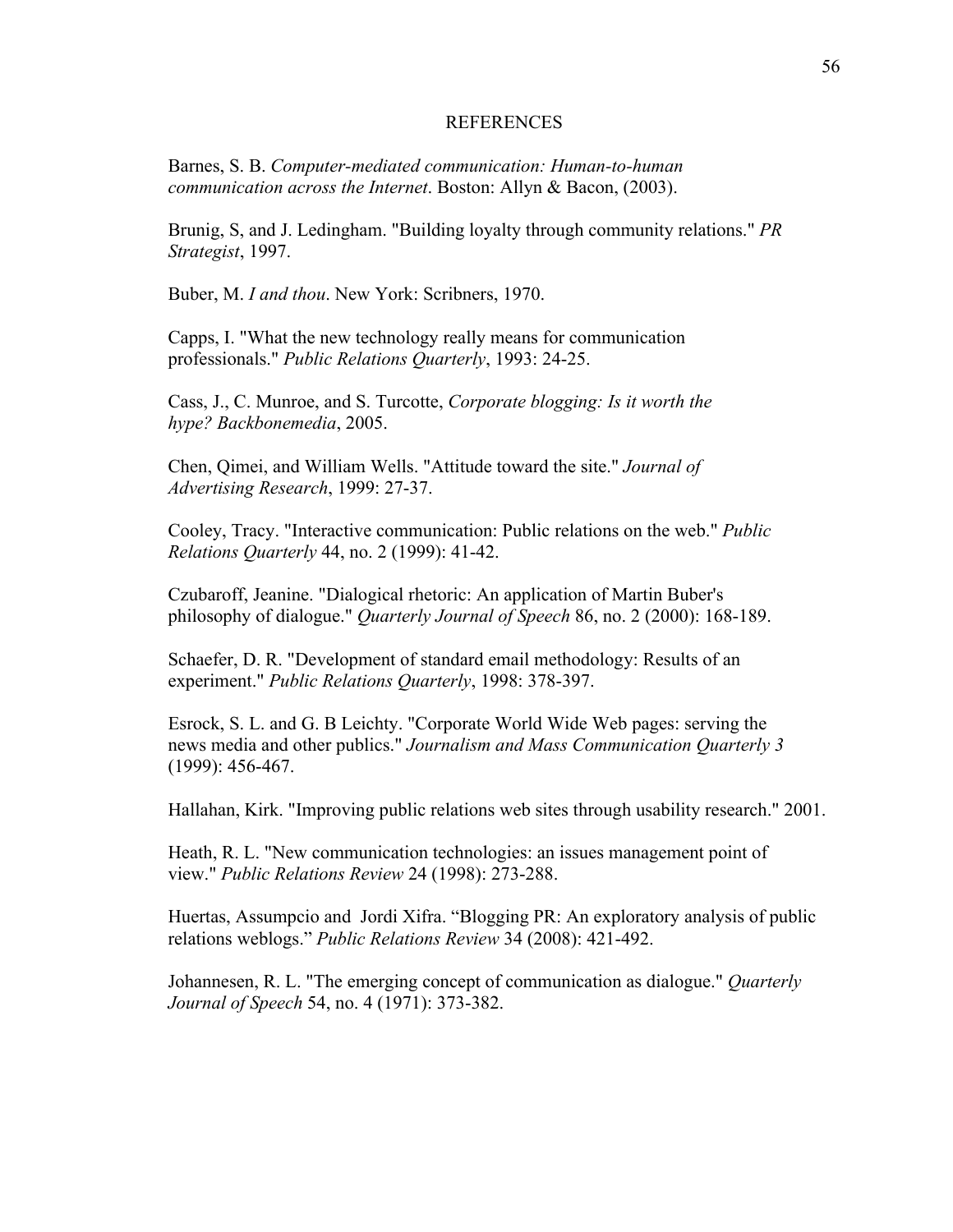Kent, Michael, and Maureen Taylor. "Building dialogic relationships through the World Wide Web." *Public Relations Review* 24, no. 3 (1998): 312-334.

Pavlik, J.V. and D.M. Dozier, *Managing the Information Superhighway: A Report on Issues Facing Communications Professionals*. Gainesville, FL: The Institute for Public Relations Research and Education, 1996.

Pearson, Ron. Beyond Ethical Relativism in Public Relations: Co orientation, Rules, and the Idea of Communication Symmetry. *Public Relation Annual Research* no. 1, (1989): 67-87.

*Political sites gain, but major news sites still dominant: Modest increase in Internet use for campaign 2002.* Winter 2002. http://people-press.org/report/169/political-sites-gainbut-major-news-sites-still-dominant (accessed October 10, 2008).

Rheingold, Howard. *The Virtual Community: Homesteading on the Electronic Frontier.*  [book on- line]. Cambridge, MA: MIT Press, 2000. accessed 15 September 2008; available from http://www.rheingold.com/vc/book/.

Ryan, Michael. "Practitioners and the World Wide Web: Involvement in web sites is crucial." *Public Relations Quarterly*, 1999: 29-31.

Scott, Craig and Erik Timmerman. "Communication Technology Use in the Workplace." *Communication Research*, 2005: 683.

Seybold, P. "Don't let PR control your Web site." *Computerworld*, April 8, 1986: 37.

Stewart, J. "Foundations of dialogic communication." *Quarterly Journal of Speech*, 1978: 183-201.

Supa, Dustin, and Lynn Zoch. *Online media rooms as a tactic for creating dialogue with journalists*. Presentation, Dresden, Germany: International Association of Online Communicators, 2006.

Taylor, Maureen, Michael Kent, and William White. "How activist organizations are using the Internet to build relationships." *Public Relations Review*, 2001: 263-284.

*The importance of the four models of public relations*. Fall 1999. http:// iml.jou.ufl.edu/projects/Fall99/Westbrook/models.htm (accessed April 20, 2008).

Waterman, R. H., and T. J. Peters. *In search of excellence: Lessons from America's best run companies*. New York: Harper Collins, 1982.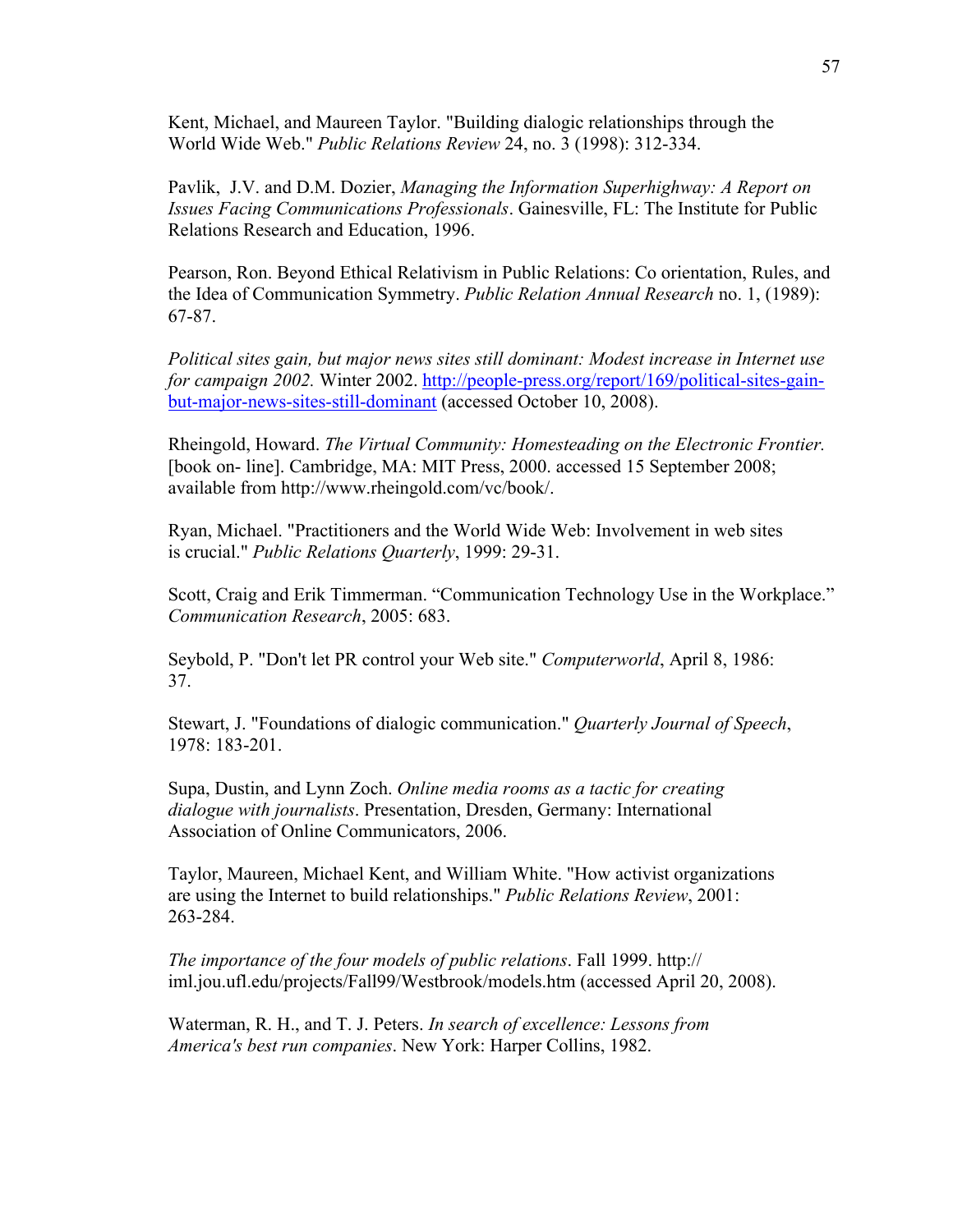White, William. "The interlocutor's dilemma: The place of strategy in dialogic theory." *Communication Theory*, 2008: 5-26

Zimmerman, D.E. and M.L. Muraski. Usability testing–an evaluation technique, in: *The Elements of Information Gathering. A Guide for Technical Communicators, Scientists and Engineers*. Phoenix, AZ: Oryx Press, 1995, 173.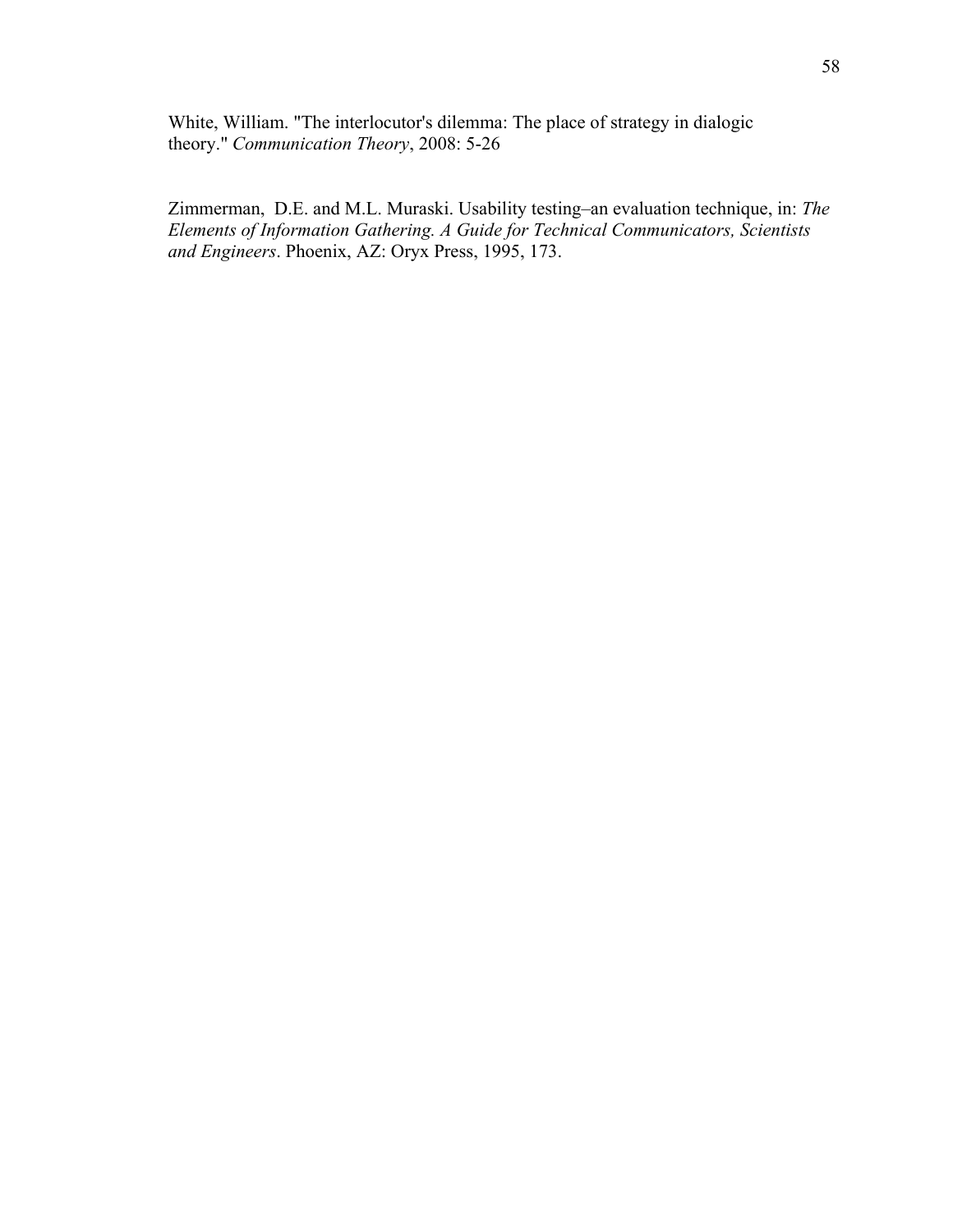#### APPENDIX 1

#### *Guidelines for effective web site communication based on usability*

From: Zimmerman, D. E. "Usability testing–an evaluation technique." In *The Elements of Information Gathering. A Guide for Technical Communicators, Scientists and Engineers*, Pheonix, AZ: Oryx Press, 1995, 173.

#### 33 GUIDELINES FOR EFFECTIVE WEB SITES **BASED UPON USABILITY RESEARCH**

#### **Design Considerations**

- 1. Start simple -- Begin with a simple Web site design.
- 2. Strive for consistency -- Consistency helps users find information.
- 3. Avoid textured and colored backgrounds -- Make sure your copy is legible.
- 4. Use blue links -- Blue hypertext links are the convention.
- 5. Avoid clickable links in graphic designs -- Users often miss embedded links.
- 6. Use informative links. Describe pages so users can decide whether they should click on it or not.
- 7. Use narrow text columns. Column widths of 200 to 400 pixels make reading easier and faster
- 8. Minimize page scrolling -- Use 20 to 44-line pages.
- 9. Provide navigational aids -- Add "Return to Home Page" and other key links.
- 10. Have fast download times -- Keep your download times short
- 11. Provide a text-only version -- Not all users, or computers, are of equal ability.
- 12. Include key information -- Be sure to identify your site and provide contact information.
- 13. Minimize typographical cues -- Avoid using too many italics or bold type.

#### **Other General Considerations**

- 14. Identify your audience -- Design for specific users. Take their systems into account.
- 15. Use the team approach -- Use ideas from several people whenever possible to design your site.
- 16. Know your users -- Ask, "What are my users like?"
- 17. Follow your organization's web policy -- Use the web in an efficient, ethical and legal manner.
- 18. Respect copyright guidelines -- Obtain written permission to use others' work.
- 19. Use relative URLs -- It will make site maintenance easier.
- 20. Include a meta tag -- Help web users and search engines find your site.
- 21. Test your site -- Make sure your site works and will download quickly.
- 22. Understand cognitive processes -- Communication is a cognitive activity.

#### **Writing Considerations**

- 23. Write in active voice -- Readers understand active voice better.
- 24. Delete prepositional phrases -- Fewer prepositions shorten sentences
- 25. Delete excess clauses -- Clauses add length but not meaning.
- 26. Write concisely -- Concise sentences promote understanding
- 27. Use strong verbs and release trapped verbs -- Write clearly and to the point.
- 28. Use short words -- Easy-to-understand words are better.
- 29. Delete unnecessary qualifiers -- Qualify only when necessary.
- 30. Eliminate wordiness -- Fewer words reduce confusion.
- 31. Use specific, concrete words -- Make your message clear
- 32. Avoid jargon -- Use terms your readers understand.
- 33. Replace cliches -- Cliches can be distracting.

Compiled from "Tips for Building Web Pages," Parts 1 and 2, and "Writing Web Copy." Unpublished manuscripts by Professor Donald E. Zimmerman, Colorado State University. Center for Research on Writing and Technology. Used with permission.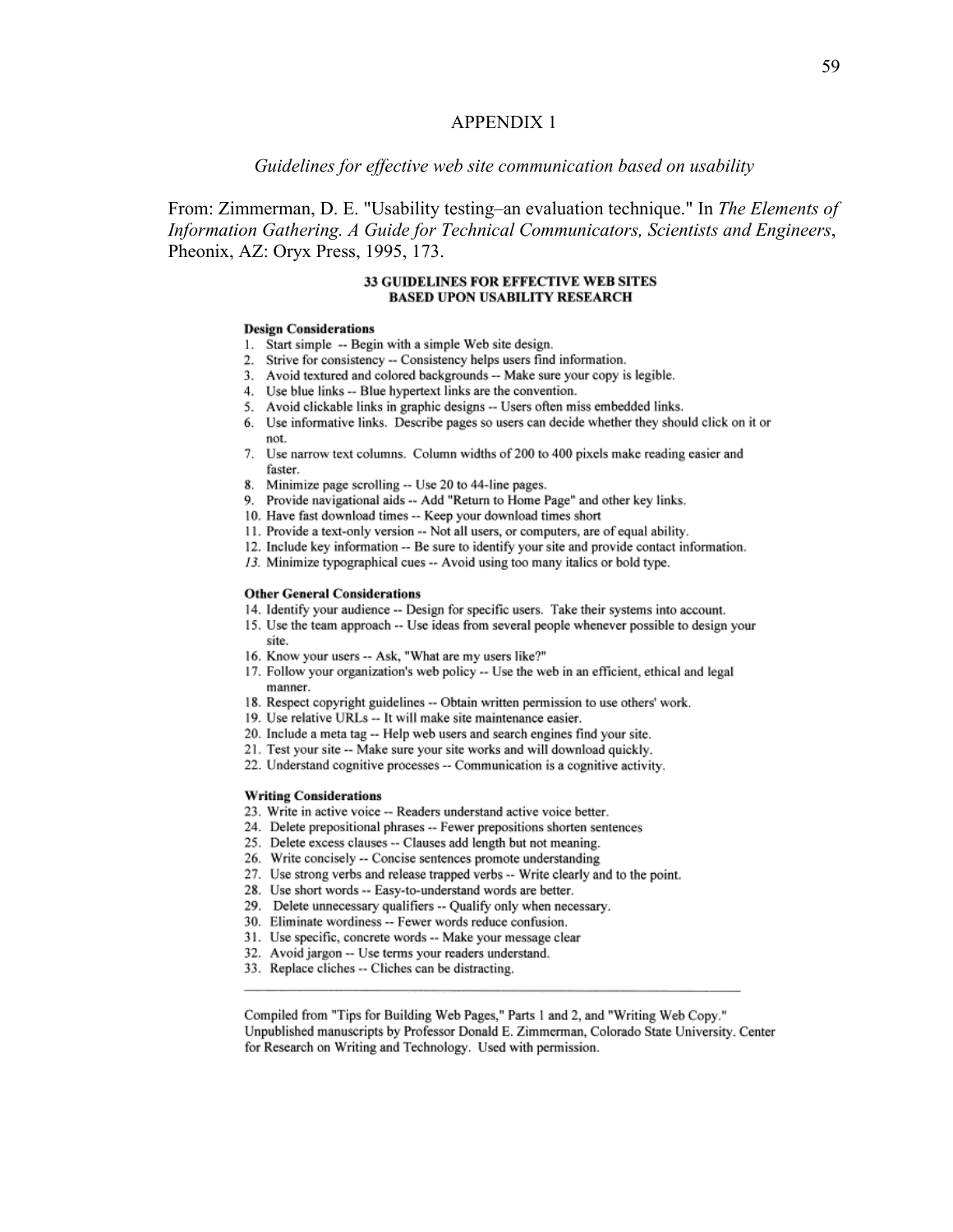# APPENDIX 2

# *Research principles and categories*

From: Kent, Michael, and Maureen Taylor. "Building dialogic relationships through the World Wide Web." *Public Relations Review* 24, no. 3 (1998): 312-334.

# **Listed below are the principles of online dialogic communication and the components that were examined for their presence or absence on the Republican Party Web sites:**

## **Dialogic loops**

- Can send messages to organization
- Request information regularly
- Surveys/opinions
- Register to receive news  $*$
- Number of ways to contact  $*$
- Direct contact \*
- Welcome message \*

## **Ease of interface**

- Having site maps, or links to site maps
- Major links are clearly identified
- Search engine box, or link to one
- Self-explanatory image maps
- Minimal graphic reliance
- Number of clicks to begin planning \*
- Presence of help button  $*$

## **Conservation of visitors**

- Minimize advertising
- Hide links behind link buttons
- Important information present
- Posting of date/time present
- Short uploading time (less than 4 seconds) or lower bandwidth option

## **Generation of return visits**

- Links to other park Web sites
- Bookmark encouragement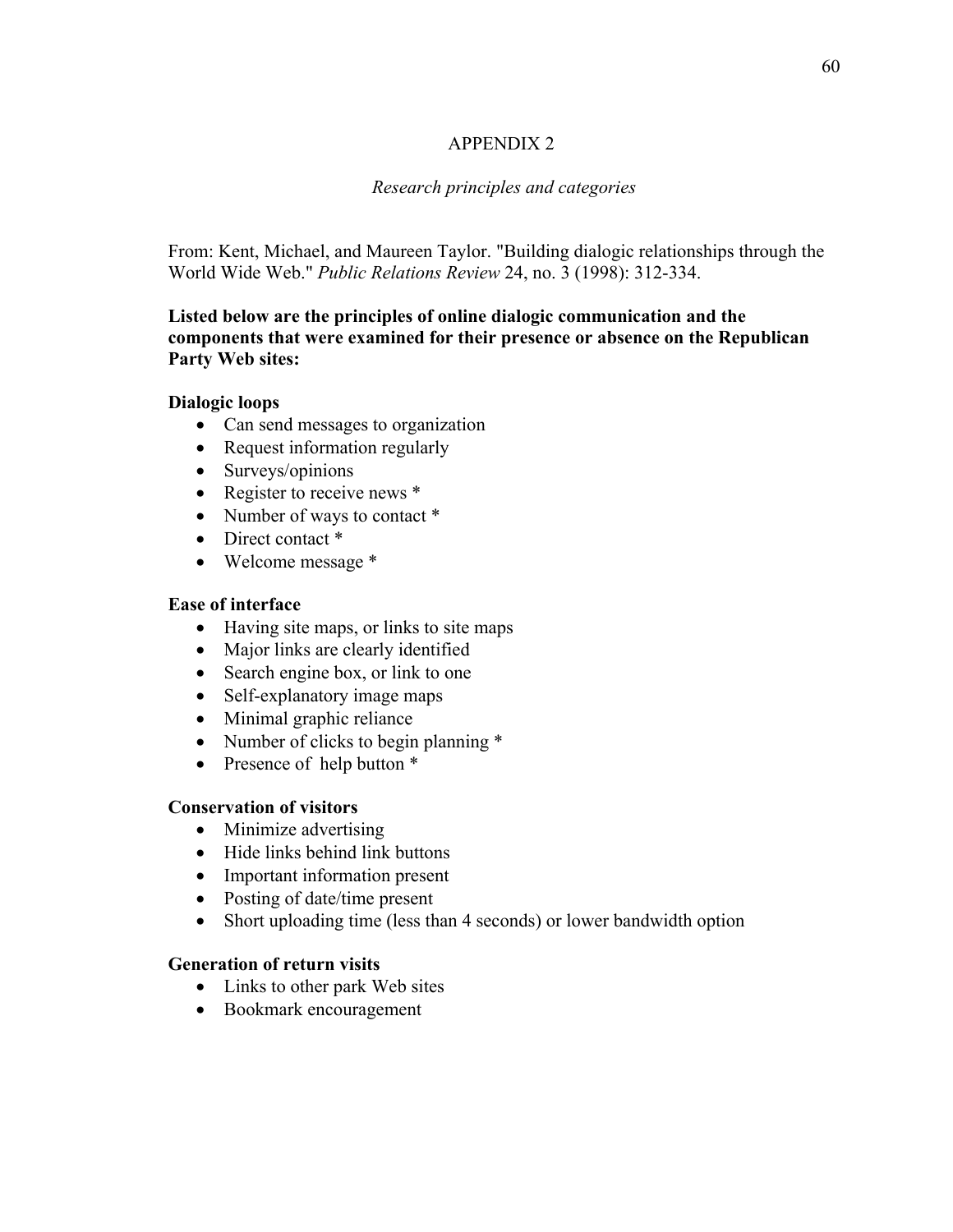- Forums/chats Calendar for planning
- Regularly updated, downloadable info
- Information delivered via mail or web
- Updated information or news within the last 30 days
- FAQs and question and answer pages

# **Presence of social media components #**

- Blog
- Option to create profile
- Ability to upload photos or videos
- Podcasts
- Alerts
- Option to connect to other social media sites
- Coalition connections

\* Indicates the use of Zoch and Supa's research

# Indicates personal additions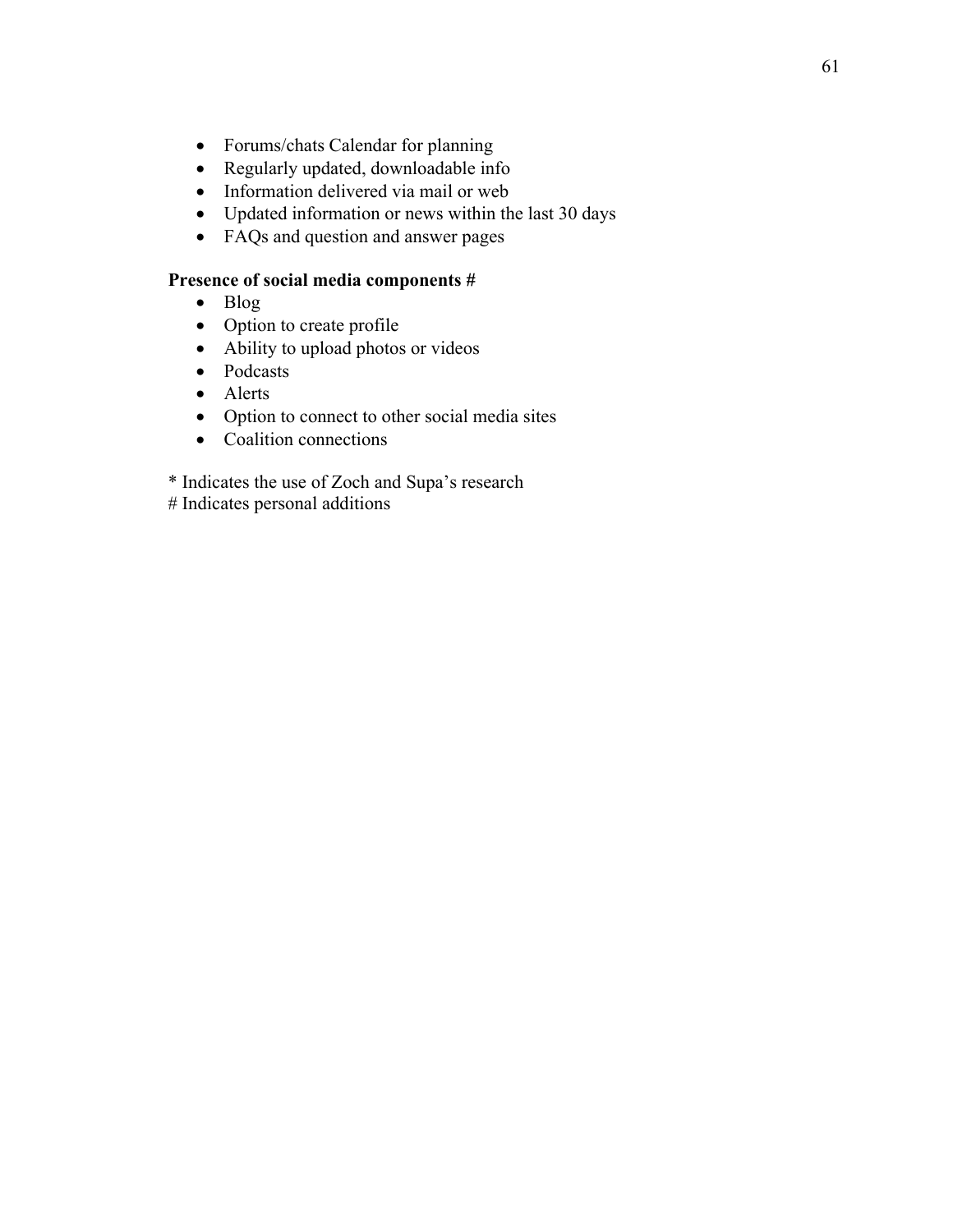## APPENDIX 3

## *Instructions for Coders*

Go to the following RNC Web site: http://www.gop.com/Connect/States.aspx

From there, you will click on your assigned state, and then click on the provided link to that State Party's main Webpage.

You will be analyzing the main Web site of your assigned State Party.

All answers are to be completed as instructed and recorded on the provided sheets.

# **\*\*If a link takes you to another Web site (such as the RNC), this does not count as a positive answer!!\*\***

# **Dialogic Loop**

- **Can send messages to Party (Answer: Yes or No)**
	- o If you are able to email the State Party, answer yes
- **Able to request information regularly (Answer: Yes or No)**
	- o If the option exists for text or email updates, answer yes
- **Presence of surveys or opinions (Answer: Yes or No)**
	- o Also, if there is a petition found on that, and not a link to another, site—answer yes
- **Option to register to receive news (Answer: Yes or No)**
	- o Text, email or address signup, answer yes
- **Number of ways available to contact (Numerical answer)**
	- o You will count all addresses, faxes, emails, and telephone numbers for the Party itself and the Party staff (do not include county staff, public officials) and write down the number
- **Direct contact option (Answer: Yes or No)**
	- o If an email address exists for the Party that directly reaches them, answer yes (a contact form would result in a no answer)
- **Welcome message (Answer: Yes or No)**
	- o If an actual message exists, answer yes
	- o If just one sentence is present and containing the word "welcome" answer no
- **Candidates/ elected officials (Answer: Yes or No)**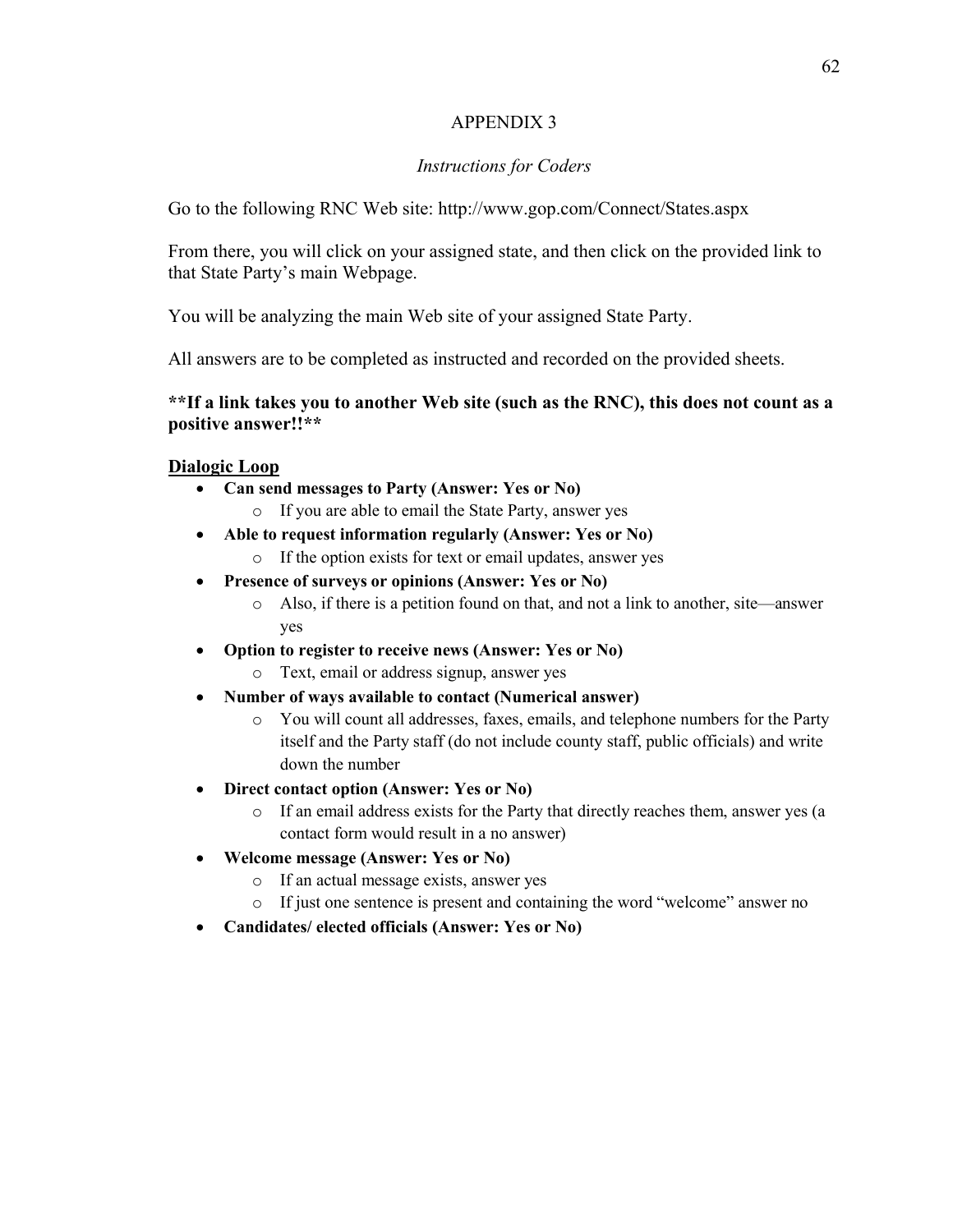$\circ$  If information is provided for contacting candidates or elected officials, answer yes

# **Generation of Return Visits**

- **Events (Answer: Yes or No)**
	- o If events are listed, answer yes
- **Links to other party Web sites (Answer: Yes or No)** 
	- o If any links are provided to RNC or County Parties, write yes
- **Bookmark encouragement (Answer: Yes or No)**
	- o If a Web site provides a login feature, write yes
	- o If a Web site offers a feature to upload pictures or video, write yes
- **Forums/Chats (Answer: Yes or No)**
- **Updated news or information within last fifteen days (Answer: Yes or No)**
- **Information delivered via mail or web (Answer: Yes or No)**
	- o If email signups or information list signups exist, answer yes
- **Regularly updated, downloadable information (Answer: Yes or No)** o If the information present on the site is within 15 days old, answer yes
- **FAQs and Q+As (Answer: Yes or No)**
- **Volunteers (Answer: Yes or No)**
	- o Only answer yes if there is a link to sign up as a volunteer
	- $\circ$  Only answer yes if the link is labeled as FAQ or Q+A, or something very similar

# **Ease of Interface**

- **Site maps of links to site maps (Answer: Yes or No)**
- **Major links clearly identified (Answer: Yes or No)**
	- o If the link describes what it takes you to, answer yes
- **Search engine box (Answer: Yes or No)**
	- o If present, answer yes
- **Self-explanatory image maps (Answer: Yes or No)**
	- o If images associated with links are self explanatory, answer yes
- **Minimal graphic reliance (Answer: Yes or No)**
	- o If the Web site does not appear to be overloaded with graphics, answer yes
	- o If you believe Web site is overloaded with graphics, mark down the amount and answer no
- **Presence of help button (Answer: Yes or No)**
	- o If link provides help on a subject, but is not necessarily labeled "help" you can still answer yes

# **Conservation of Visitors**

**Amount of advertisements (Numerical value)**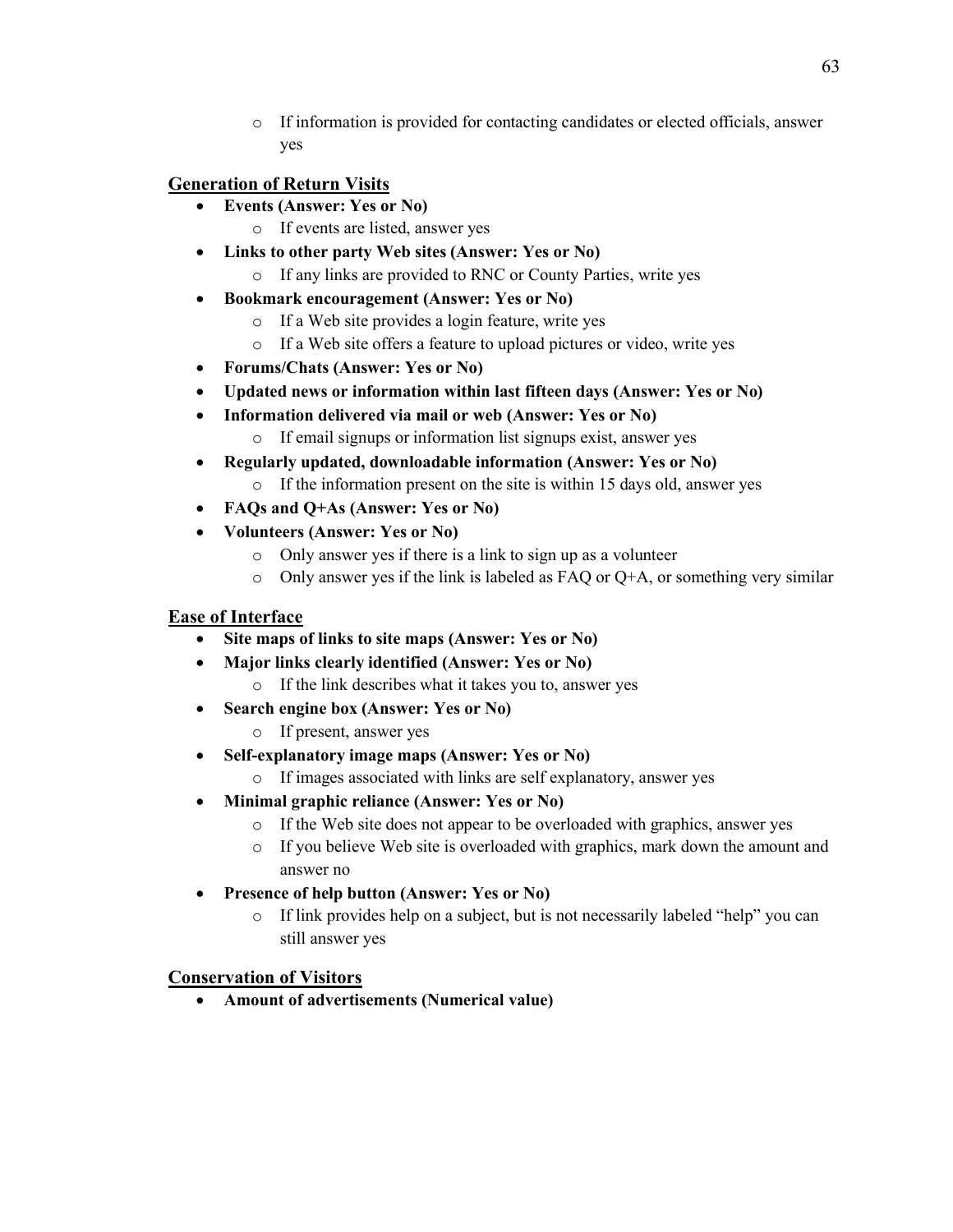- o County the amount of advertisements (Including event advertisements and campaign ads) only on the home page and enter that number
- **Links hidden by link buttons (Answer: Yes or No)**
- **Important information present (Answer: Yes or No)**
	- o If you think some essential information is not present, answer no and describe
- **Posting of date and/or time (Answer: Yes or No)**
	- o If news information is presented with date and/or time information, answer yes
- **Short uploading time or lower bandwidth option (Answer: Yes or No)**
	- o If home page can be connected to in less than 10 seconds, answer yes
	- o If the Web site contains a lower bandwidth viewing option, answer yes

# **Presence of Social Media**

- **Blog (Answer: Yes or No)**
	- o Answer yes either for provided blog or option to blog oneself
- **Create profile option (Answer: Yes or No)**
	- o Note: MYGOP does not count for this, that is an external RNC link
	- o If a login option is provided, answer yes
	- o ELeader counts as a yes
- **Able to upload photos or video (Answer: Yes or No)**
- **Podcasts (Answer: Yes or No)**
- **Alerts (Answer: Yes or No)**
	- o If able to sign up for, or if Web site provides, alerts—answer yes
- **Connectivity (Answer: Yes or No)**
	- o If advertisements or links for social media Web sites are present, answer yes
	- o Examples of social media Web sites: Facebook, Twitter, MySpace
- **Coalitions (Answer: Yes or No)**
	- o If contact information is provided for various coalitions (such as a women's group), answer yes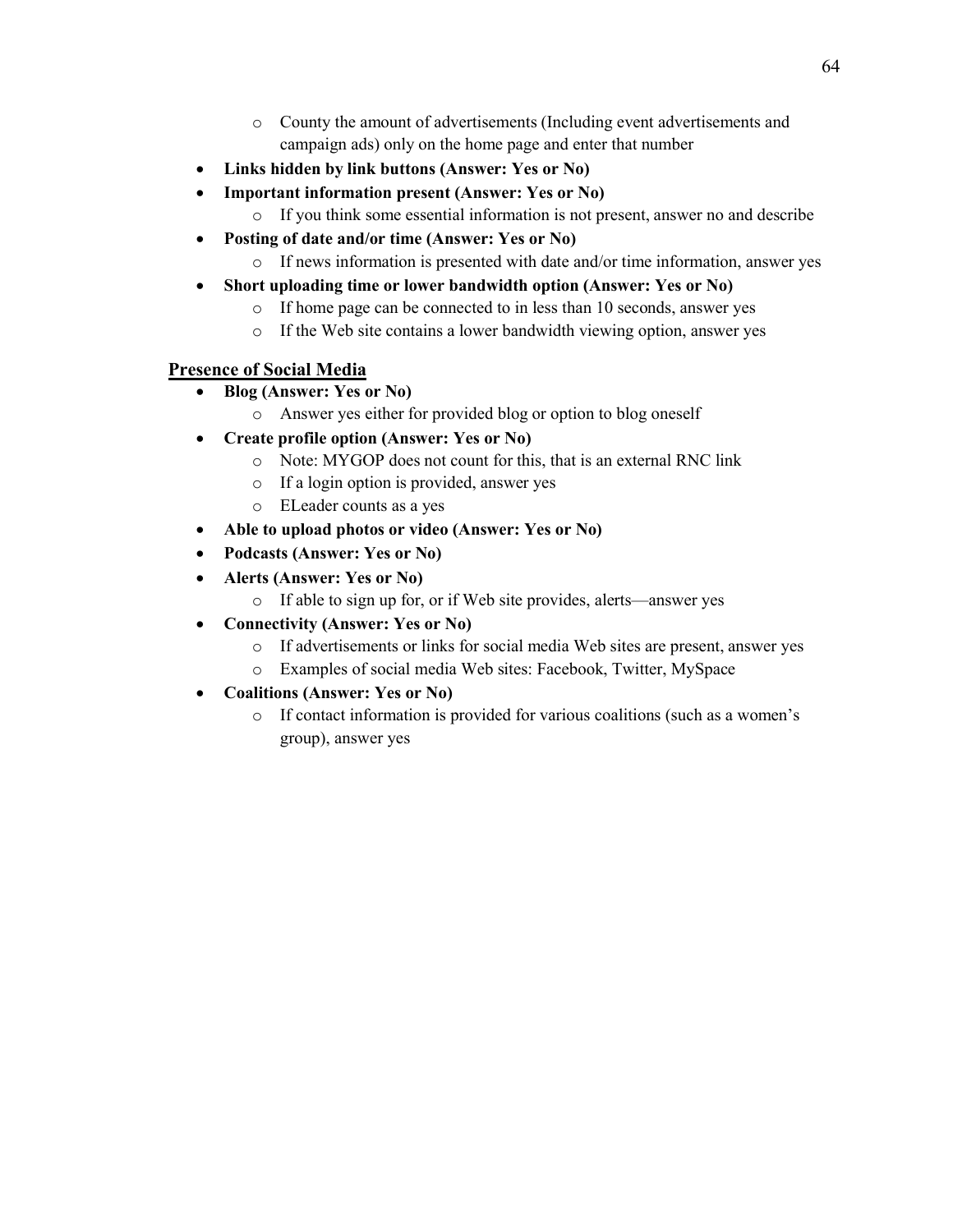# APPENDIX 4

# *An Example of the coding sheet*

# Ease of Interface—State Party Data—Coder1

| <b>State Party</b><br><b>Name</b> | <b>Site Maps Or</b><br><b>Links To Site</b> | <b>Major Links</b><br><b>Clearly Identified</b> | <b>Search</b><br><b>Engine Box</b> | <b>Self-Explanatory</b><br><b>Image Maps</b> | <b>Minimal</b><br>Graphic | <b>Presence Of</b><br><b>Help Button</b> |
|-----------------------------------|---------------------------------------------|-------------------------------------------------|------------------------------------|----------------------------------------------|---------------------------|------------------------------------------|
|                                   | <b>Maps</b>                                 |                                                 |                                    |                                              | Reliance                  |                                          |
| Alabama                           | Left                                        | Yes                                             | No                                 | Yes                                          | Yes                       | N <sub>o</sub>                           |
| Alaska                            | Top                                         | Yes                                             | Yes                                | Yes                                          | Yes                       | N <sub>o</sub>                           |
| Arizona                           | Top                                         | Yes                                             | N <sub>o</sub>                     | Yes                                          | Yes                       | No                                       |
| Arkansas                          | Top                                         | Yes                                             | Yes                                | Yes                                          | Yes                       | N <sub>o</sub>                           |
| California                        | Top and Left                                | Yes                                             | N <sub>o</sub>                     | Yes                                          | Yes                       | N <sub>o</sub>                           |
| Colorado                          | Top                                         | Yes                                             | Yes                                | Yes                                          | Yes                       | N <sub>o</sub>                           |
| Connecticut                       | Top                                         | Yes                                             | Yes                                | N <sub>o</sub>                               | Yes                       | Yes                                      |
| Delaware                          | Top                                         | Yes                                             | Yes                                | N <sub>o</sub>                               | Yes                       | No                                       |
| Florida                           | Middle                                      | Yes                                             | N <sub>o</sub>                     | Yes                                          | Yes                       | No                                       |
| Georgia                           | Left                                        | Yes                                             | No                                 | Yes                                          | Yes                       | N <sub>o</sub>                           |
| Hawaii                            | Top                                         | Yes                                             | N <sub>o</sub>                     | N <sub>o</sub>                               | Yes                       | N <sub>o</sub>                           |
| Idaho                             | Top                                         | Yes                                             | Yes                                | N <sub>o</sub>                               | Yes                       | N <sub>o</sub>                           |
| Illinois                          | Top                                         | N <sub>o</sub>                                  | N <sub>o</sub>                     | N <sub>o</sub>                               | Yes                       | N <sub>o</sub>                           |
| Indiana                           | Top and Left                                | Yes                                             | No                                 | Yes                                          | Yes                       | No                                       |
| Iowa                              | Top                                         | Yes                                             | Yes                                | N <sub>o</sub>                               | Yes                       | N <sub>o</sub>                           |
| Kansas                            | Top and Right                               | Yes                                             | N <sub>o</sub>                     | Yes                                          | Yes                       | N <sub>o</sub>                           |
| Kentucky                          | Top                                         | Yes                                             | Yes                                | N <sub>o</sub>                               | Yes                       | N <sub>o</sub>                           |
| Louisiana                         | Top                                         | Yes                                             | Yes                                | N <sub>o</sub>                               | Yes                       | N <sub>o</sub>                           |
| Maine                             | Top                                         | Yes                                             | Yes                                | N <sub>o</sub>                               | Yes                       | No                                       |
| Maryland                          | Top                                         | Yes                                             | Yes                                | N <sub>o</sub>                               | Yes                       | No                                       |
| Massachusetts                     | Top                                         | Yes                                             | Yes                                | N <sub>o</sub>                               | Yes                       | N <sub>o</sub>                           |
| Michigan                          | Top and Right                               | Yes                                             | N <sub>o</sub>                     | Yes                                          | Yes                       | N <sub>o</sub>                           |
| Minnesota                         | Top                                         | Yes                                             | Yes                                | N <sub>o</sub>                               | Yes                       | N <sub>o</sub>                           |
| Mississippi                       | Top                                         | Yes                                             | No                                 | N <sub>o</sub>                               | Yes                       | N <sub>o</sub>                           |
| Missouri                          | Top and Right                               | Yes                                             | No                                 | N <sub>o</sub>                               | Yes                       | N <sub>o</sub>                           |
| Montana                           | Top                                         | Yes                                             | Yes                                | N <sub>o</sub>                               | Yes                       | N <sub>o</sub>                           |
| Nebraska                          | Top                                         | Yes                                             | Yes                                | N <sub>o</sub>                               | Yes                       | N <sub>o</sub>                           |
| Nevada                            | Top and Left                                | Yes                                             | N <sub>o</sub>                     | N <sub>o</sub>                               | Yes                       | N <sub>o</sub>                           |
| N. Hampshire                      | Top                                         | Yes                                             | Yes                                | N <sub>o</sub>                               | Yes                       | N <sub>o</sub>                           |
| New Jersey                        | Top                                         | Yes                                             | Yes                                | N <sub>o</sub>                               | Yes                       | Yes                                      |
| New Mexico                        | Top and Both<br><b>Sides</b>                | Yes                                             | Yes                                | Yes                                          | Yes                       | N <sub>o</sub>                           |
| New York                          | Left Side                                   | Yes                                             | N <sub>o</sub>                     | Yes                                          | Yes                       | No                                       |
| North Carolina                    | Top and Left                                | Yes                                             | N <sub>o</sub>                     | N <sub>o</sub>                               | Yes                       | N <sub>o</sub>                           |
| North Dakota                      | <b>Both Sides</b>                           | Yes                                             | N <sub>o</sub>                     | Yes                                          | Yes                       | N <sub>0</sub>                           |
| Ohio                              | Top and Left                                | Yes                                             | N <sub>o</sub>                     | Yes                                          | Yes                       | N <sub>o</sub>                           |
| Oklahoma                          | Top                                         | Yes                                             | Yes                                | N <sub>o</sub>                               | Yes                       | No                                       |
| Oregon                            | Top                                         | Yes                                             | Yes                                | N <sub>o</sub>                               | Yes                       | N <sub>o</sub>                           |
| Pennsylvania                      | Top                                         | Yes                                             | No                                 | No                                           | Yes                       | No                                       |
| Rhode Island                      | Top                                         | Yes                                             | Yes                                | N <sub>o</sub>                               | Yes                       | No                                       |
| South Carolina                    | Top                                         | Yes                                             | No                                 | No                                           | Yes                       | No                                       |
| South Dakota                      | Left Side                                   | Yes                                             | No                                 | Yes                                          | Yes                       | No                                       |
| Tennessee                         | Top and Right                               | Yes                                             | No                                 | No                                           | Yes                       | No                                       |
| Texas                             | Top                                         | Yes                                             | No                                 | Yes                                          | Yes                       | No                                       |